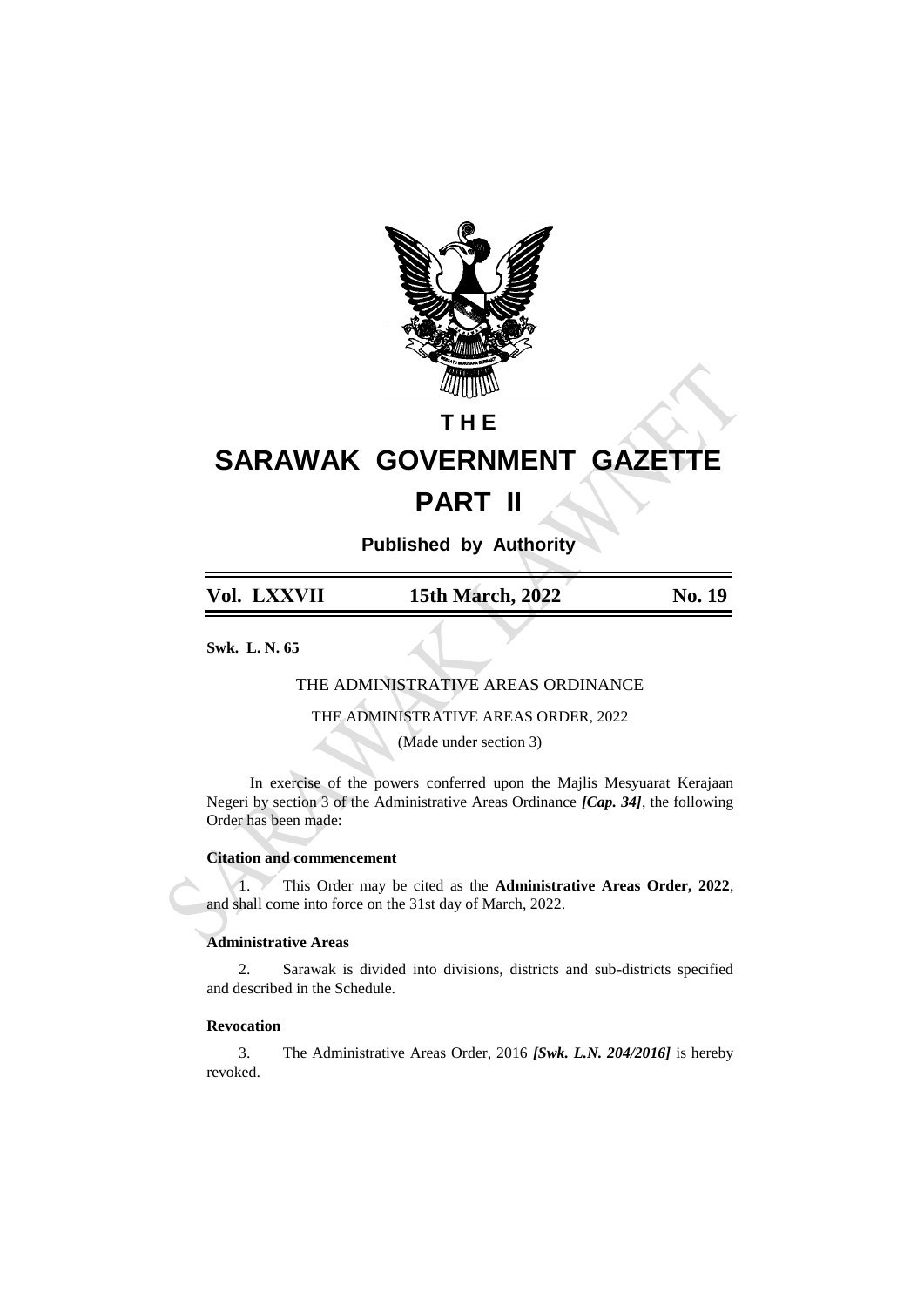#### *SCHEDULE*

## **ADMINISTRATIVE AREAS**

#### **KUCHING DIVISION**

#### (1) *Kuching Division Area (Area=4,109 km² approximately)*

Commencing from a point on the coast approximately midway between Sungai Tambir Hulu and Sungai Tambir Haji Untong; thence bearing approximately 260º 00′ distance approximately 5.45 kilometres; thence bearing approximately 180º 00′ distance approximately 1.1 kilometres to the junction of Sungai Tanju and Loba Tanju; thence in southeasterly direction along Loba Tanju to its estuary with Batang Samarahan; thence upstream along mid Batang Samarahan for a distance approximately 5.0 kilometres; thence bearing approximately 180º 00′ distance approximately 1.8 kilometres to the midstream of Loba Batu Belat; thence in westerly direction along midstream of Loba Batu Belat to the mouth of Loba Gong; thence in southwesterly direction along the midstream of Loba Gong to a point on its confluence with Sungai Bayor; thence along the midstream of Sungai Bayor going downstream to a point at its confluence with Sungai Kuap; thence upstream along mid Sungai Kuap to a point at its confluence with Sungai Semengoh; thence upstream following the mid Sungai Semengoh to a point at the midstream of Sungai Semengoh and between the middle of survey peg nos. 66 and 247; thence to survey pegs nos. 247 and 421; thence in a northwesterly direction following the boundary of Lot No. 397; thence joining successively survey mark Nos. 46, 44, 43, 101, 102, 103, 104, 105, 9, 106, 105, 41, 25, 3, 15, 19, 1, 34, 36, 37, 38, 39, 1/41, 40, 44, 1/43, 50, 55, 59, 1/50, 64, 31, 22, 37, 100, 7, 327, 302, 1/55, 228, 193, 189, 5, 162, 54, 51, 175, 26, 24, 67, 65, 1/5488, 55, 6, 31; thence in a southeasterly direction following Kuap Road to Kampung Kuap; thence in a straight line in an easterly direction to the middle of Sungai Entingan; thence follows the Serian Divisional Boundary in a southwest and southerly direction to reach Gunung Meranja Kecil at the International Boundary between Sarawak and Kalimantan; thence in a northwesterly direction following the International Boundary between Sarawak and Kalimantan to the coast at Tanjung Datu; thence following the coast in the easterly direction to the point of commencement with all the islands in South China Sea under the jurisdiction of Sarawak.

#### (*a*) *Kuching District Area (Area=1,498.4 km² approximately)*

Commencing from a point on the coast approximately midway between Sungai Tambir Hulu and Sungai Tambir Haji Untong, the boundary follows the Kuching/Samarahan Divisional Boundary and Kuching/Serian Divisional Boundary to Gunung Meranja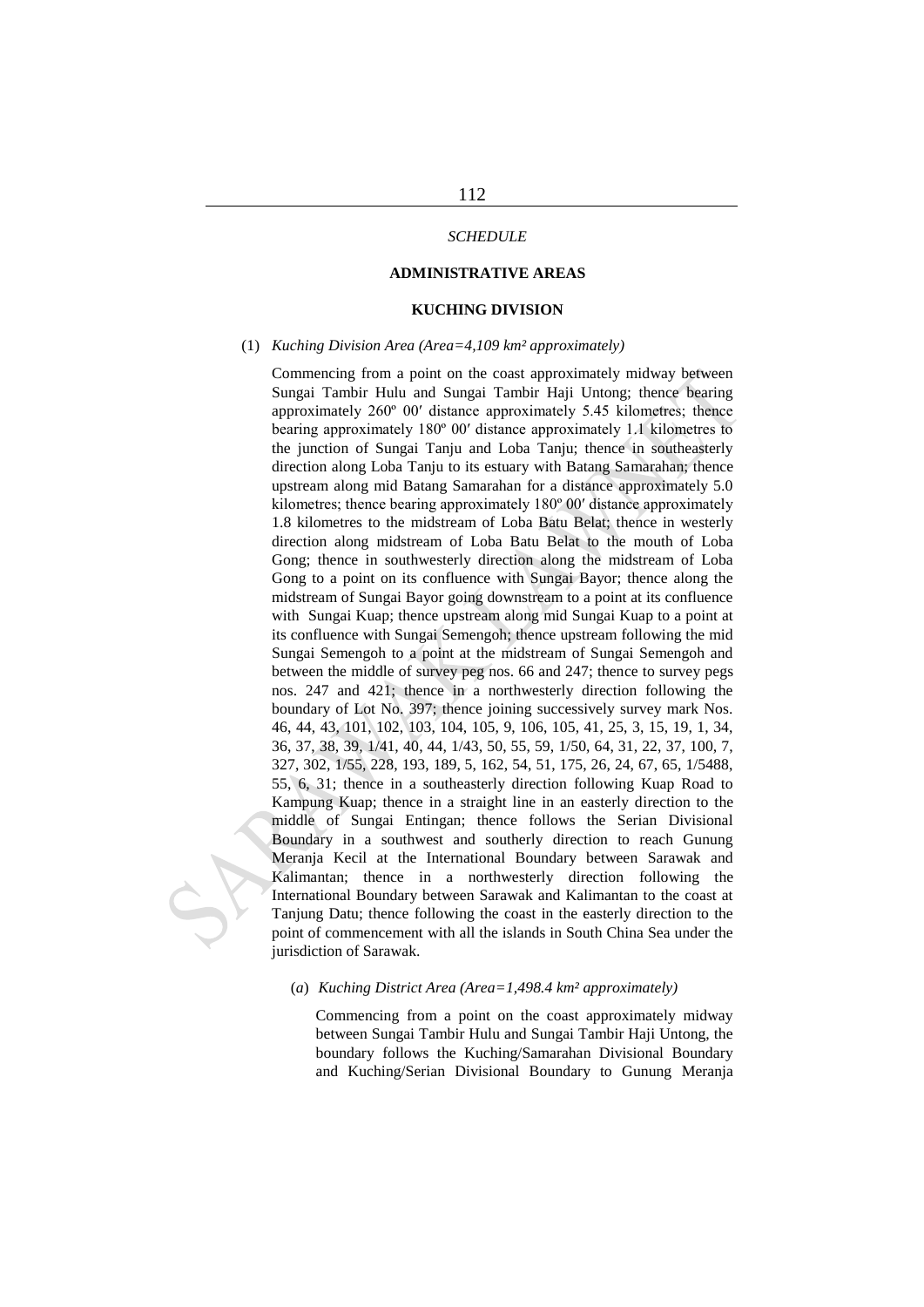Kecil at the Sarawak and Kalimantan International Border; thence in northwesterly direction along the Sarawak and Kalimantan International Boundary to Gunung Searong; thence in a northeasterly direction to Kampung Landeh; thence along the Sungai Sarawak Kiri downstream to Lidah Tanah; thence along Sungai Sarawak Kanan upstream to Sungai Samban K., north of Kranji Bazaar; thence in a northwesterly direction for approximately 7 kilometres crossing the Batu Kawa/Tundong Road to a point approximately 1,600 metres southwest of Kpg. Sungai Moyan; thence in a westerly direction for approximately 15 kilometres to a point approximately 1,500 metres southwest of Gunung Sekoris; thence in a generally northeasterly direction to Bukit Makomang, Gunung Kayan, Gunung Serapi; thence to the midstream of Sungai Rayu; thence upstream to it's source; thence in a generally northerly direction to the confluence of Sungai Kendong and Sungai Selang Rambungan; thence downstream to to Kuala Rambungan; thence following the coast in the easterly direction to the point of commencement with all the islands in South China Sea under the jurisdiction of Sarawak.

# (i) *Padawan Sub-District Area (Area= 484 km<sup>2</sup> approximately)*

Commencing from a point  $(Lat - 1^{\circ} 3' 0.698'')$ , Long  $- 110^{\circ} 16'$ 43.84"), on the International Boundary between Sarawak and Kalimantan, thence generally in a northwesterly direction following the International Boundary between Sarawak and Kalimantan to a point at Gunong Seraong, thence in a straight line following the existing Kuching and Bau District Boundary in a northeasterly direction to reach Sungai Sarawak Kiri at Lubok Landeh, thence follow the Sungai Sarawak Kiri downstream to Kampung Lubok Boya, thence in a straight line to Kota Padawan crossing the Penrissen Road, thence along the Kuap Road in a generally southeasterly direction to reach Sungai Entigan, thence in a southwesterly direction following the Serian Divisional Boundary, and Tebedu District Boundary back to the point of commencement.

#### (*b*) *Lundu District Area (Area=1,835.4 km² approximately)*

From Tanjung Datu, the boundary runs along the coast eastwards to Kuala Rambungan, with all the islands in the South China Sea in between included; thence along Batang Rambungan upstream to Sungai Kendong and following this stream to its source to Gunung Selang; thence along the range to Gunung Serapi; thence to Gunung Kayan; thence to Gunung Moi; thence along the Moi range to Gunung Sekoris; thence in a southwesterly direction to Gunung Landar, Gunung Sauh and Gunung Api, thence due west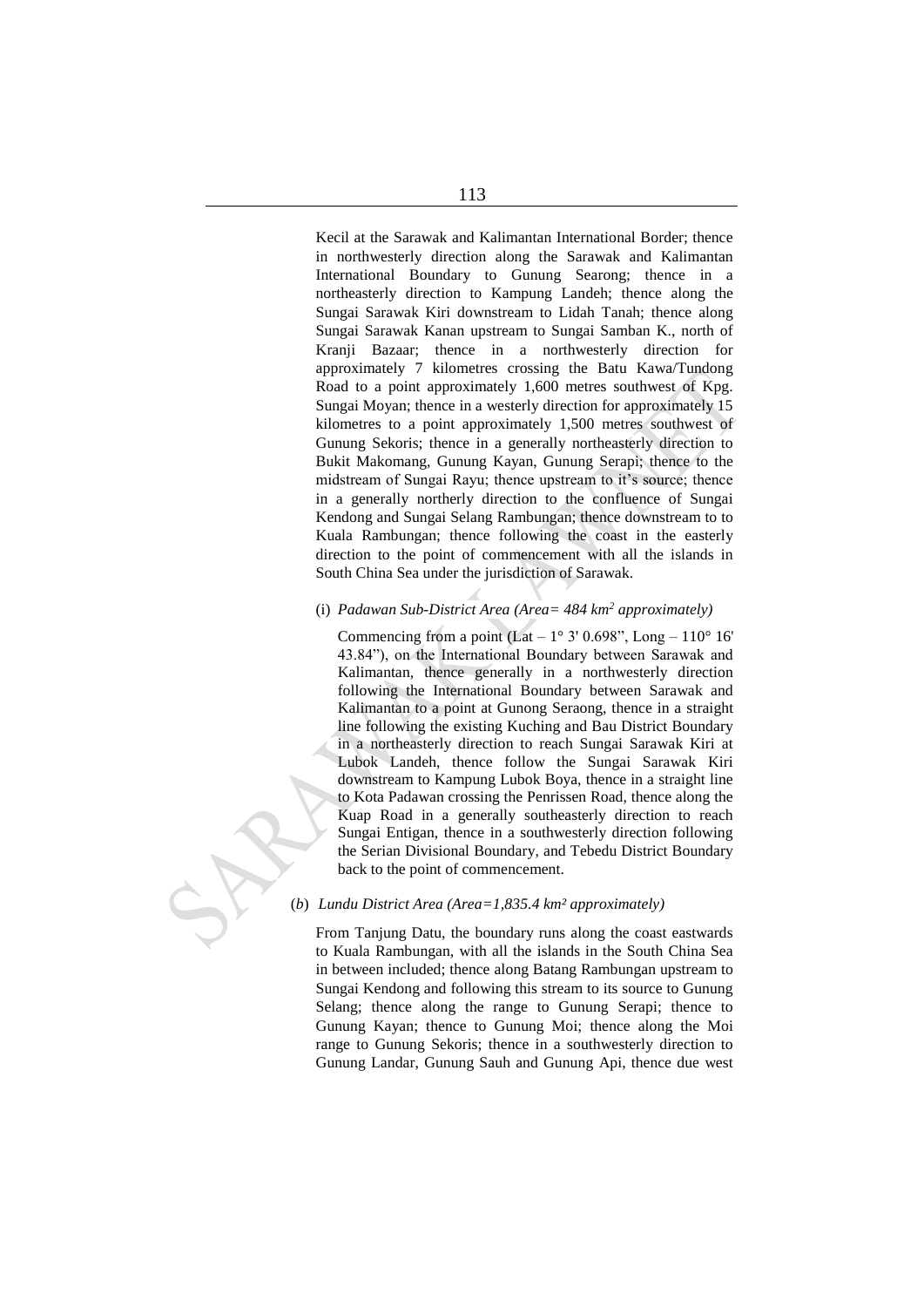to Gunung Undau; thence along the range to Gunung Raya at the border; thence along the International Boundary between Sarawak and Kalimantan to the point of commencement.

#### (i) *Sematan Sub-District Area (Area=466 km² approximately)*

Commencing from Tanjung Datu, the boundary follows the coast eastwards to Sungai Blungi Besar including Pulau Datu, Pulau Talang Talang Besar, Pulau Talang Talang Kecil; thence following Sungai Blungi Besar upstream to the foothill of Gunung Gading; thence following the foothill of Gunung Gading to a point where it meets Sungai Serayan; thence following Sungai Serayan downstream, crossing Jalan Lundu Serayan to its confluence with Sungai Perunggang; thence following Sungai Perunggang upstream; thence in a straight line in a westerly direction to Gunung Berumput on the Sarawak and Kalimantan International Boundary; thence in a generally northwesterly direction following the International Boundary back to the point of commencement.

# (*c*) *Bau District Area (Area=775 km² approximately)*

From Gunung Raya, the boundary runs along the Lundu District Boundary as far as Gunung Moi; thence along the Kuching District Boundary to Gunung Seraong; thence along the International Boundary between Sarawak and Kalimantan to the point of commencement.

(The boundaries of the land described above are more particularly delineated on the Land and Survey Miscellaneous Plan No. 1/125, deposited in the office of Superintendent, Land and Survey, Kuching Division.)

**NOTE :** The bearings and distances are approximate only and demarcated boundaries on the ground shall be considered correct.

#### **SAMARAHAN DIVISION**

#### (2) *Samarahan Division Area (Area=2,426 km² approximately)*

Commencing from a point midway between Sebuyau and Kampung Meranti at the estuary of Batang Lupar, excluding Pulau Triso, the boundary runs upstream along midstream of Batang Lupar to a point approximately 2.50 kilometres northeast of Sungai Ligi approximately 5.0 kilometres northwest of Sungai Sekupang; Thence following bearing 182° for approximately distance 10 kilometres and direction bearing 262° for approximately distance 5.2 kilometres meet at point of Sungai Sebuyau and Sungai Mintu (2153429mE, 5144880mN); following upstream Sungai Mintu until meet at point (2147648mE, 5141746mN); thence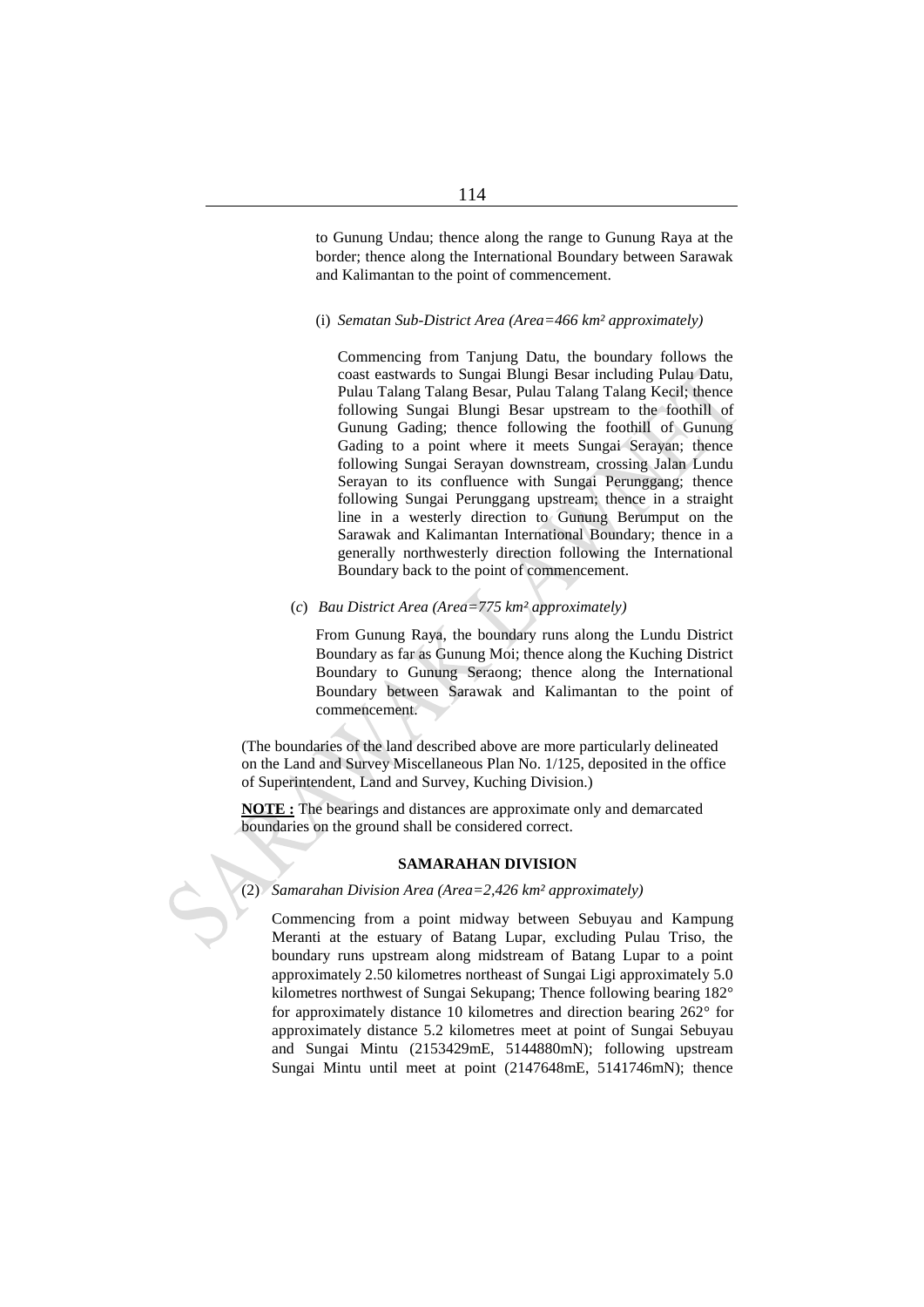follow direction bearing 198° 48' for distance 3.7 kilometres meet at Sungai Planjau and follow upstream until meet at point (2144994mE, 5136186mN); thence south westerly direction for distance 5.2 kilometres meet until meet point (2141678mE, 5132708mN); thence in a westerly direction to meet point (2141385mE, 5132706mN); thence in a southwesterly direction to meet point (2140874mE, 5132545mN), continue to meet point (2140383mE, 5132514mN), continue to meet point (2140225mE, 5132480mN), continue to meet point (2140170mE, 5132434mN), continue to meet point (2140062mE, 5132282mN); thence in a southeasterly direction to meet point (2140074mE, 5132246mN); thence in northerly direction to meet point (2140080mE, 5132016mN); thence in westerly direction to meet point (2139148mE, 5131958mN), thence in a north westerly direction passing Kg Spaoh Lama with bearing 286º 51′ and distance approximately 1.6 kilometres; thence in a south westerly direction passing Kg Isu Baru with bearing 263º 42′ and distance approximately 2.4 kilometres (2135234mE, 5132158mN); thence in a westerly direction to meet point (2135162mE, 5132156mN); thence in a southwesterly direction to meet point (2135140mE, 5132110mN), continue to meet point (2135099mE, 5132097mN); thence in a northwesterly direction to meet point (2135067mE, 5132128mN), continue to meet point (2135064mE, 5132128mN), continue to meet point (2135036mE, 5132137mN), continue to meet point (2134935mE, 5132158mN); thence in a southwesterly direction to meet point (2134915mE, 5132154mN), continue to meet point (2134863mE, 5132075mN); thence in a northwesterly direction to meet point (2134847mE, 5132079mN), continue to meet point (2134759mE, 5132152mN), continue to meet point (2134684mE, 5132175mN); thence in a southwesterly direction to meet point (2134553mE, 5132112mN), continue to meet point (2134490mE, 5132042mN), continue to meet point (2134423mE, 5131897mN); thence to meet a point at (2134142mE, 5131787mN; thence to meet a point at (2133937mE, 5131775mN); thence to meet a point at (2133752mE, 5131582mN): thence to meet a point at (2133570mE, 5131561mN);thence in a northwesterly direction to meet point (2133439mE, 5131675mN); thence in a southwesterly direction to meet point (2133238mE, 5131409mN); thence in a northwesterly direction to meet point (2133022mE, 5131545mN), continue to meet point (2132681mE, 5132336mN), continue to meet a point at Sungai Spaoh at (2132692mE, 5132334mN) and following along Sungai Spaoh till a point at the intersection of Sungai Simunjan Kiri and Sungai Spaoh: thence in a westerly direction to meet point (2129173mE, 5135932mN): thence in a southwesterly direction to meet a pointat (2124286mE, 5132926mN) and continue to point (2119626mE, 5128778mN); thence in an easterly direction to point (2119893mE, 5128782mN); thence in a southeasterly direction to meet point (2120277mE, 5128497mN) and continue to meet point (2121145mE, 5126936mN); thence in a southwesterly direction to meet point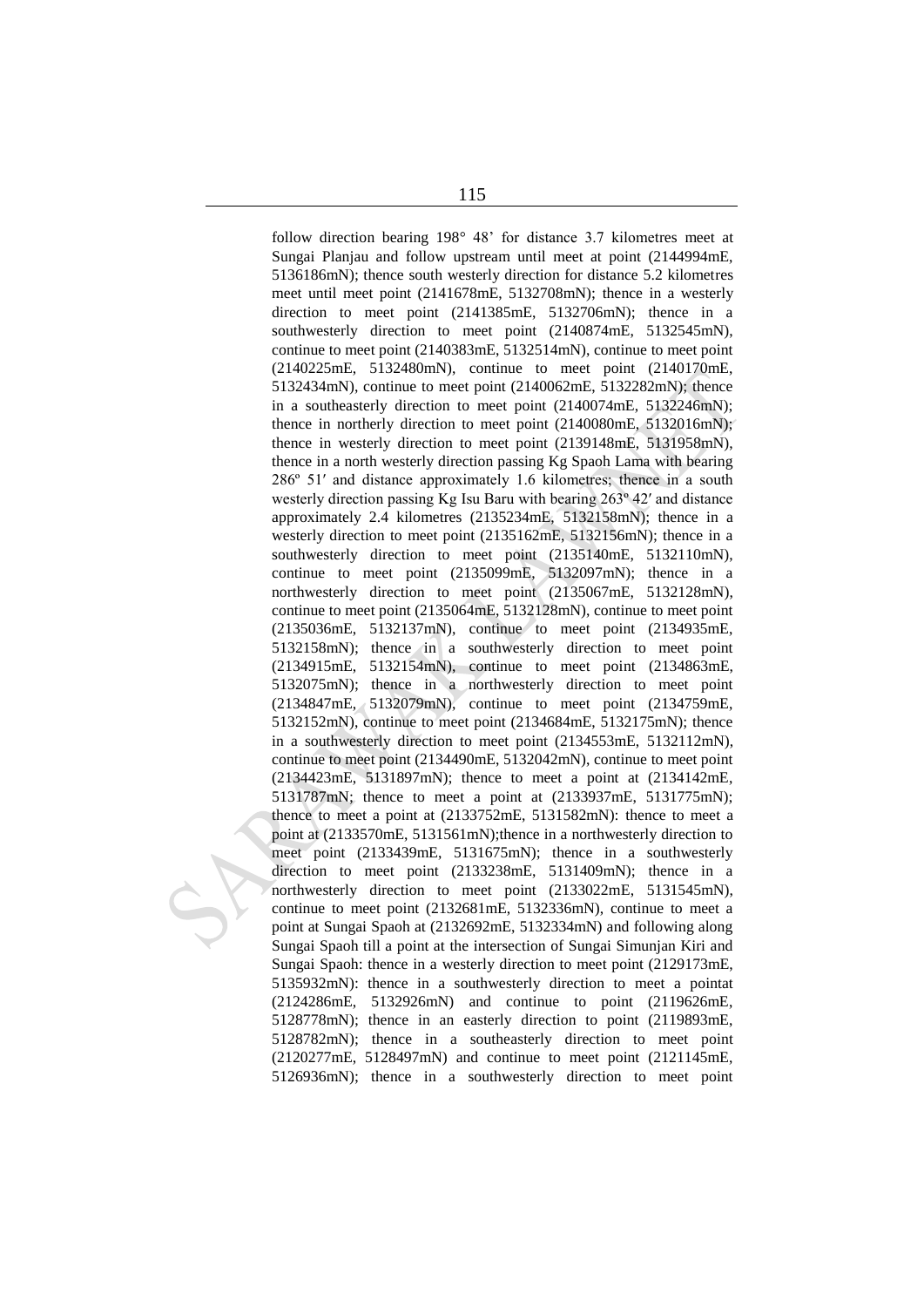(2120638mE, 5126496mN); thence in a North Westerly direction bearing 311°43' for distance 10 kilometre meet survey peg nos. 185(2111913mE, 5133924mN); thence follows along the surveyed parcel peg till to meet survey peg nos. 80(2081257mE, 5156673mN); thence follows along parcel boundary till to meet survey peg nos. 241 (2072183mE, 5161502mN); thence following downstream Sungai Semengo till to junction of Sungai Kuap and turn in mid of Sungai Boyor; thence following mid of Lbk Gong into mid-stream of Loba Batu Blat upstream to the point (2087584mE, 5167386mN) northerly direction to mid-stream Batang Samarahan at point (2087514mE, 5169215mN) follows mid Batang Samarahan until the point (2089387mE, 5173286mN); thence follows boundary mark nos. 20 (2089241mE, 5173514mN) along the parcel lot till to survey peg nos. 548 (2092889mE, 5176072mN); thence following mouth of Batang Samarahan follows the boundary runs along the coast eastwards until to meet the point of commencement.

#### (*a*) *Samarahan District Area (Area=421 km² approximately)*

Commencing from a point on the Kuching and Samarahan Division Boundaries at the midstream of Loba Batu Belat, approximately 3.0 kilometres from its confluence with Loba Gong the boundary runs in eastward direction along the midstream of Loba Batu Belat to its confluence with Batang Samarahan; thence downstream along mid of Batang Samarahan for approximately 2.25 kilometres to Tanjung Sabang; thence bearing approximately 90º 00′ distance approximately 15.5 kilometres; thence bearing approximately 212º 00′, distance approximately 2 kilometres; thence bearing 195º 00′, distance approximately 2.3 kilometres; thence bearing 175º 00′, distance 2.90 kilometres; thence bearing approximately 235º 00′ to a point on the true right bank of Batang Samarahan, opposite Lubok-Lipat; thence upstream along the true right bank of Batang Samarahan to Lubuk Mang; thence crossing Batang Samarahan, thence following the Serian/Samarahan Divisional Boundary to a point (2079810 mE, 5155810 mN) at the middle of Sungai Entingan; thence following the Kuching/Samarahan Divisional Boundary in a northwesterly and northeasterly direction back to the point of commencement.

#### (*b*) *Asajaya District Area (Area=290 km² approximately)*

Commencing from a point mid of Kuala Sadong (2118333mE, 5170908mN) between Tanjung Setok and Tanjung Lutung, the boundary runs upstream along the mid Batang Sadong for approximately 16 kilometres; thence bearing approximately 276º 00′ to meet the Samarahan District Boundary approximately 4.2 kilometres west of Kampung Buluh; thence in northerly direction along the Samarahan District Boundary to a point approximately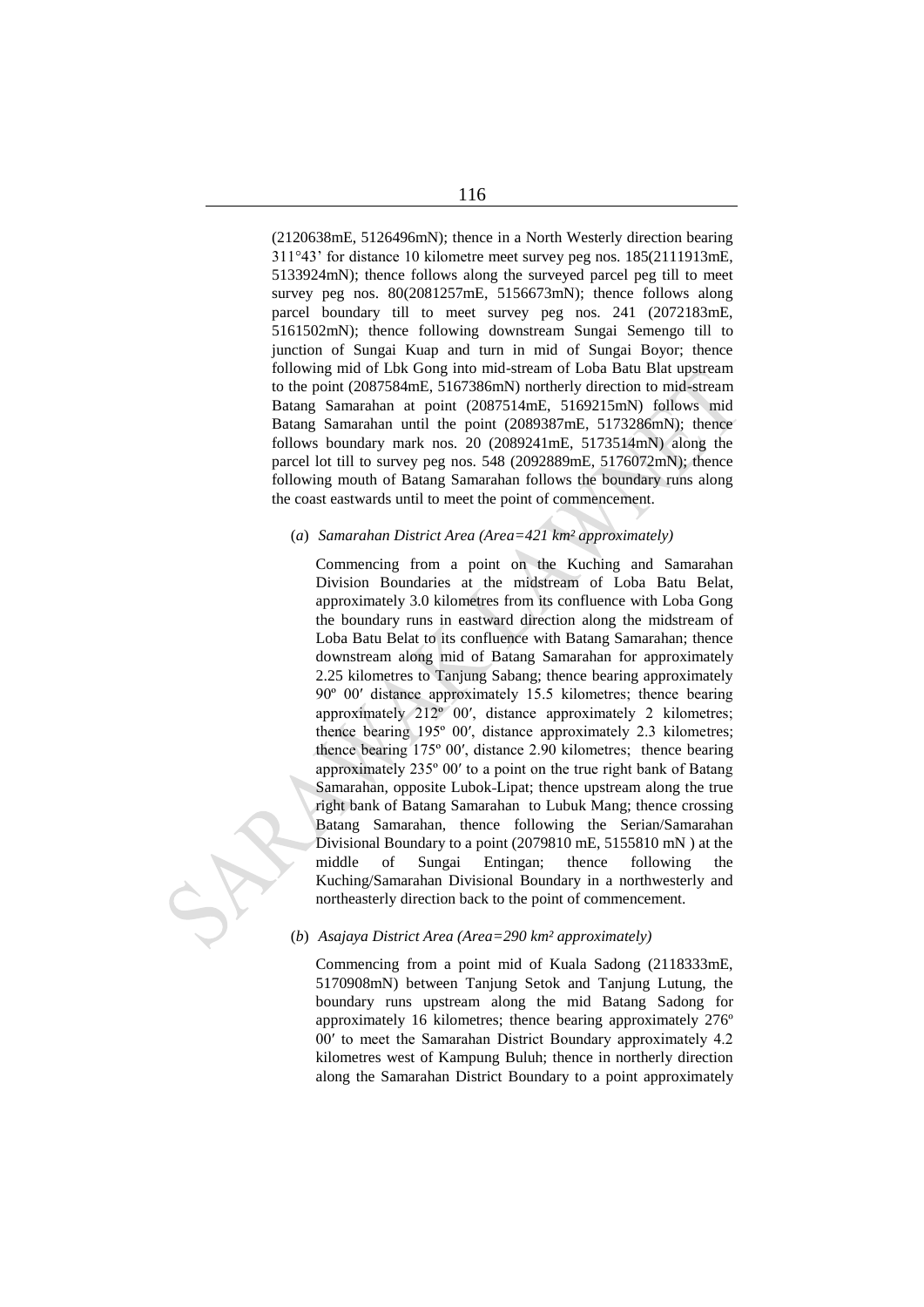3.2 kilometres south of Kampung Sampun Gerunggang; thence in westerly direction along the Samarahan District Boundary to meet the Kuching and Samarahan Divisional Boundary at Loba Batu Belat; thence in northerly direction along the Kuching and Samarahan Divisional Boundary to a point midway between Sungai Tambir Hulu and Sungai Tambir Haji Untong; thence along the coast in an easterly direction to the point of commencement.

(i) *Sadong Jaya Sub-District Area (Area=121 km² approximately)*

Commencing from a point between T. Nyamuk and Tg. Gemuruh at (2109062mE, 5172750mN), the boundary runs in a south easterly direction following along the coast line till it meets a point on the mid of Batang Sadong river mouth at point (2118342mE, 5170950mN); thence heading upstream following along midstream of Batang Sadong to meet a point at midstream of Batang Sadong at (2111734mE, 5160153mN); thence approximate bearing 234º for a distance of approximately 5.5 kilometres, approximate bearing 357º 30' and distance approximately 3.2 kilometres, approximate bearing 13º 30' and approximate distance 1.9 kilometres, approximate bearing 39º and approximate distance 1.6 kilometres; thence approximate bearing 7º 35' and approximate distance 403 metres at (2107680mE, 5167511mN); thence in a westerly direction with bearing 270° 4' and distance approximately 465 metres at (2107215mE, 5167511mN); thence in a north easterly direction with bearing 19° 27' and distance approximately 5.6 kilometres and back to the point of commencement.

# (*c*) *Gedong District Area (Area=612 km² approximately)*

Commencing from a point at (2094490mE, 5150698mN) at Samarahan District Boundary till it meets Asajaya Border District for approximately 17,432 metres to point (2106266mE, 5160758mN); thence following the Asajaya District Boundary for approximately 4,125 metres to point (2110368mE, 5160321mN); thence going upstream along Batang Sadong to a point at (2109116mE, 5152494mN); thence follow direction of bearing 130º49' for 1,061 metres, bearing 99º 53' for 5,576 metres, bearing 111º for 1,164 metres, bearing 129º 53' for 2700 metres till it meet Sungai Marakai; thence in a southwesterly direction to meet a point at (2115078mE, 5146352mN); thence in a southeasterly direction bearing 122º 55' till it meet a turning point at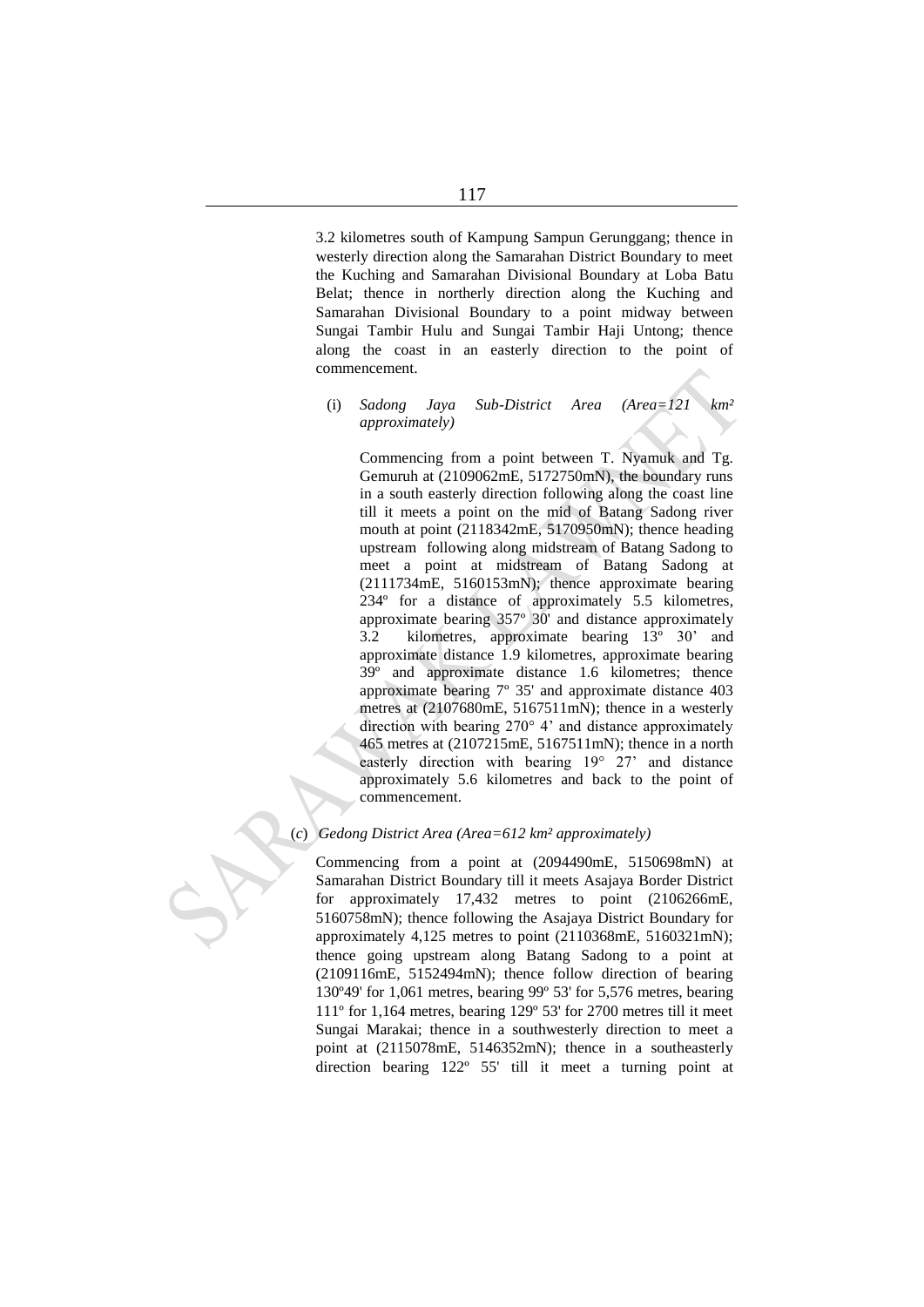(2123443mE, 5140524mN); thence in a southeasterly direction bearing 42º 16' for 950 metres till it meet Sungai Simunjan Kanan; thence downstream to Nanga Dua till it meet midpoint between Sungai Simunjan Kanan and Sungai Simunjan Kiri; thence follow downstream of Sungai Simunjan for 530 metres to meet point (2125963mE, 5143477mN); thence in a northeasterly direction bearing 59º 34' for 1,366 metres; thence in a southeasterly direction to meet a point (2129871mE, 5143029mN); thence continue in a southeasterly direction for 10,497 metres to meet a point (2140178mE, 5141286mN); thence in a northeasterly direction for 1,490 metres till it meet point (2141294mE, 5142155mN); thence follow valley of Bukit Munong to the hilltop of Tertiary Trigonometrical Station (Tulu 1562); thence follows watershed to Bukit Perambu and till meet the point at (2142371mE, 5133171mN); thence in a southwesterly direction bearing 274º 47' for distance 95 metres; thence bearing 166º 58' for distance 155 metres, bearing 268º 25' for distance 518 metres, bearing 199º 45' for distance 321 metres till it meet point (2141657mE, 5132721mN); thence in a westerly direction heading towards Gunung Brikok following the Samarahan/Sri Aman Divisional Boundary to meet point (2141678mE, 5132708mN) on the Samarahan/Sri Aman Divisional Boundary; thence in a southwesterly direction to meet point (2141385mE, 5132706mN), continue to meet point (2140874mE, 5132545mN), continue to meet point (2140225mE, 5132480mN), continue to meet point (2140061 mE, 5132282mN); thence in a south easterly direction till it meets point (2140081mE, 5132014mN) near Gunung Brikok; thence in a westerly direction to meet a point at (2139160mE, 5131954mN); thence in a northwesterly direction to meet a point at Sungai Spaoh near Kampung Spaoh at (2137157mE, 5130967mN); thence following downstream along Sungai Spaoh passing Kampung Ruan and Bt. Merabok till it meets a point at (2137551mE, 5132432mN) southwesterly until meet point (2135234mE, 5132158mN); thence follow along Sungai Spaoh until near Padang Spaoh at the confluence of Sungai Simunjan Kiri and Sungai Spaoh; thence in a southwesterly direction to meet point (2128309mE, 5135682mN), continue to cross Sungai Simunjan Kanan to meet point (2124283mE, 5132914mN); thence following the Samarahan/Serian Divisional Boundary back to the point of commencement.

## (*d*) *Simunjan District Area (Area=395.6 km² approximately)*

All that area, with an area of 395.6 square kilometres more or less bounded by a line commencing at the true left bank of Batang Sadong at a point at (2110345mE, 5160322mN) at the midpoint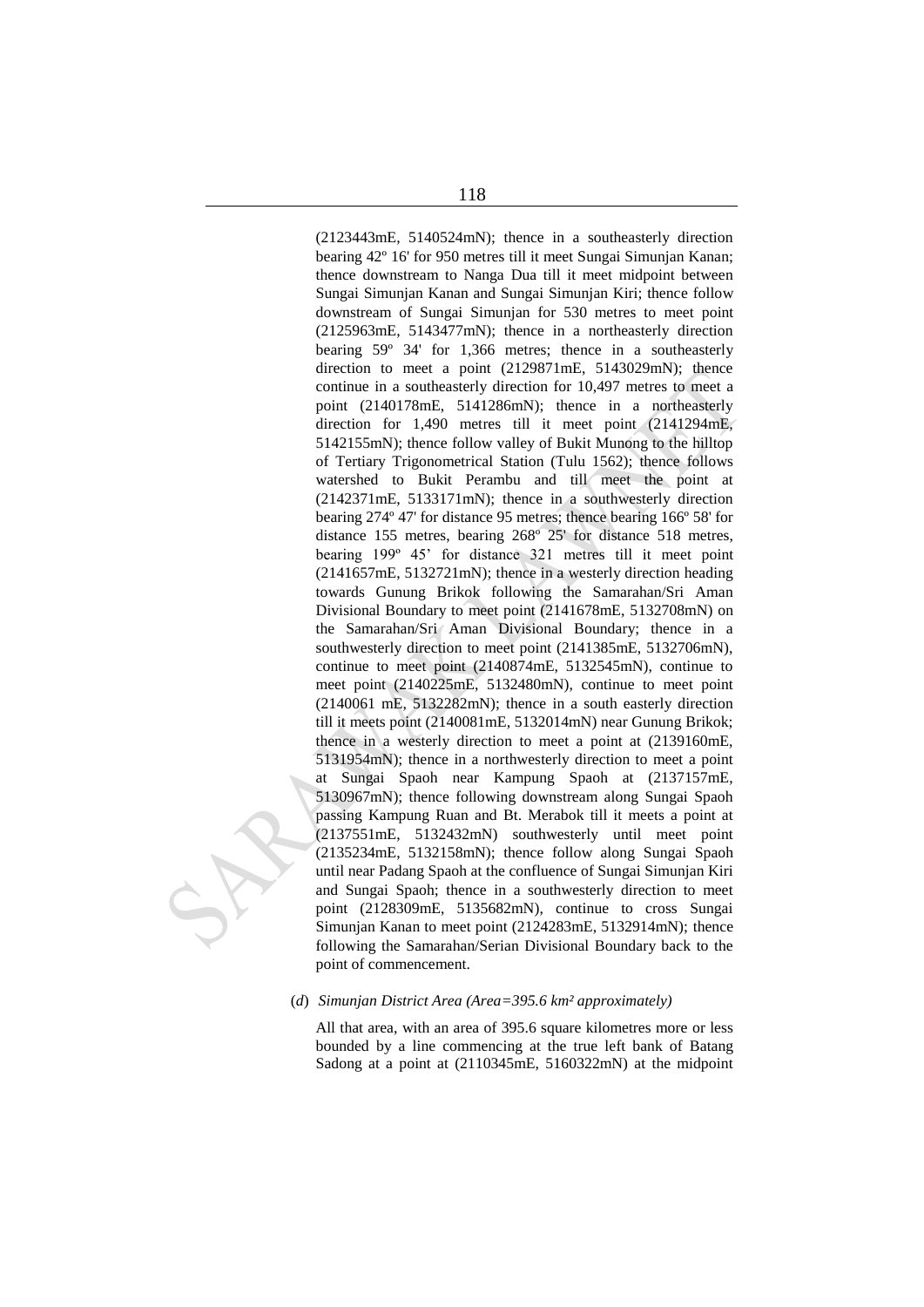Asajaya/Gedong District Boundary near Kampung Buloh; thence in a southeasterly direction of bearing 94º 49' for distance 15.3 kilometres at Sungai Sebangan (2125398mE, 5159053mN); thence follow upstream along Sungai Sebangan at the midpoint of Sungai Blebak and Sungai Kepayang follows upstream Sungai Kepayang until meet the junction of Sungai Kedit (2138083mE, 5152682mN); thence direction of bearing 139º 40' for distance 3.1 kilometres, bearing 159º 19' for distance 3.4 kilometres, bearing 208º 33' for distance 3.4 kilometres, bearing 141º 26' for distance 2.6 kilometres until meet point with Gedong District Boundary at (2141294mE, 5142155mN); thence following the Gedong District

#### (*e*) *Sebuyau District Area (Area=707.2 km² approximately)*

Boundary and back to the point of commencement.

All that area, with an area of 707.2 square kilometres more or less bounded by a line commencing at a point at (2111737mE, 5160174mN) at the Asajaya District Boundary on the river center line of Batang Sadong and in a north easterly direction towards Batang Sadong river mouth following along the Samarahan Division Boundary in a clockwise direction until it meets a point on the Simunjan/Pusa District Boundary between Sebuyau Bazaar and Kampung Triso; thence in a south direction following the Samarahan Division/Pusa District Boundary till it meets a point at (2158524mE, 5145605mN) and in a southwesterly direction following a series of cut linebearing 261° 54' for 5.2 kilometres, bearing 247° 22' for 367 metres, bearing 213° 01' for 297 metres, bearing 183° 40' for 973 metres, bearing 212° 06' for 750 metres, bearing 232° 45' for 782 metres, bearing 242° 36' for 1 kilometre, bearing  $279^\circ$  23' for 224 metres, bearing  $300^\circ$  21' for 1.6 kilometres, bearing 281° 46' for 305 metres, bearing 247° 14' for 837 metres, bearing 225° 00' for 757 metres, bearing 206° 33' for 696 metres, bearing 195° 15' for 1.3 kilometres, bearing 202° 22' for 1.1 kilometres, bearing 195° 15' for 852 metres, bearing 189° 42' for 960 metres, bearing 211° 05' for 989 metres, bearing 253° 33' for 792 metres, bearing 231° 45' for 523 metres, bearing 197° 03' for 1.1 kilometres, bearing 208° 32' for 808 metres, bearing 218° 39' for 478 metres, bearing 247° 06' for 608 metres, bearing 232° 07' for 568 metres, bearing 274° 47' for 257 metres to meet the Gedong District Boundary; thence in a northwesterly direction following along the Simunjan District Boundary back to the point of commencement.

(The boundaries of the land described above is more particularly delineated on the Land and Survey Miscellaneous Plan No. 8/125, deposited in the office of Superintendent, Land and Survey, Samarahan Division.)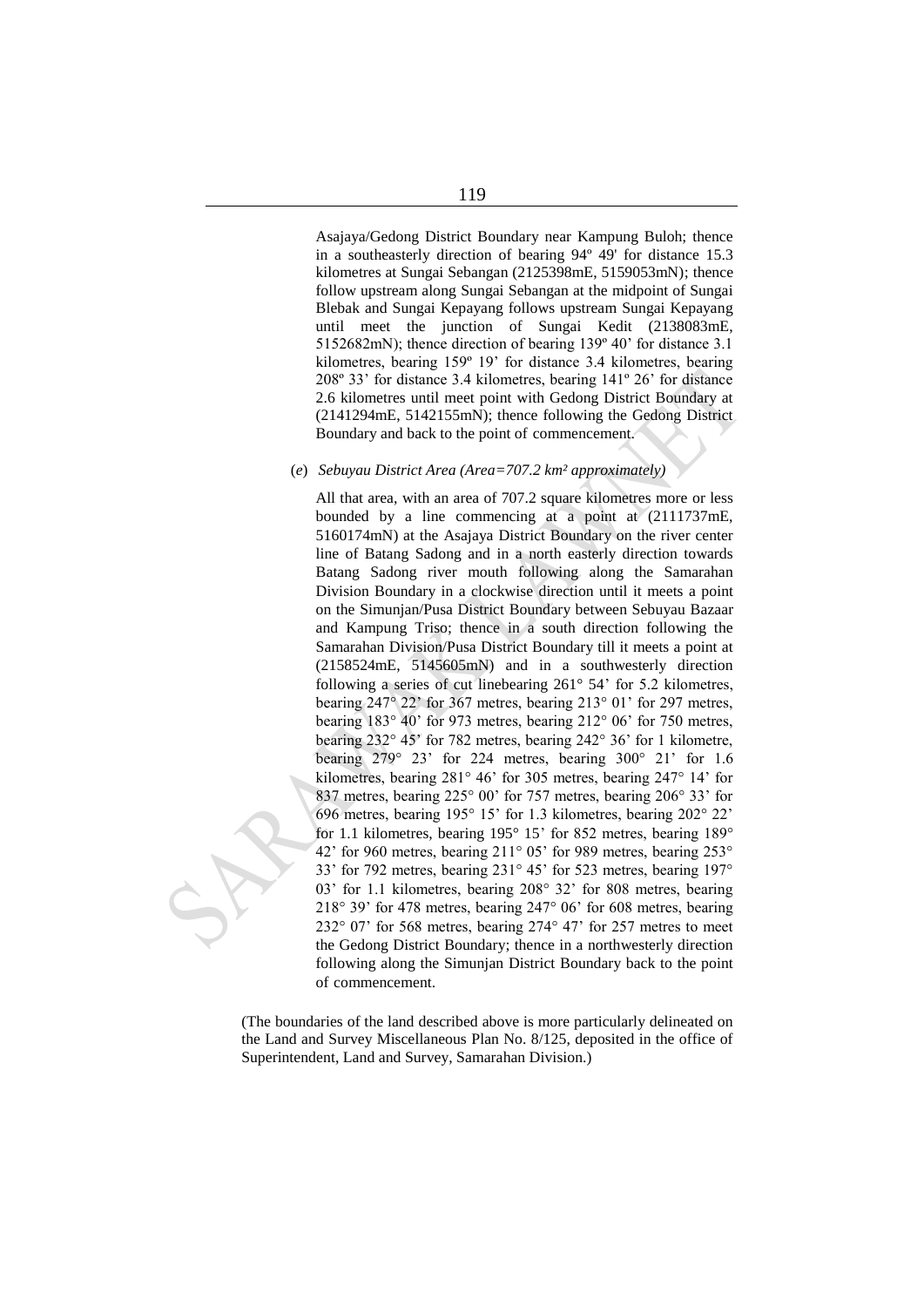**NOTE :** The bearings and distances are approximate only and demarcated boundaries on the ground shall be considered correct.

#### **SERIAN DIVISION**

(3) *Serian Division Area (Area= 2,819 km² approximately)*

Commencing from a point at (2120638mE, 5126496mN) at the border or Serian/Samarahan Divisional Boundary; thence in a northeasterly direction for a distance of approximately 581 metres to meet a point at (2121089mE, 5126889mN); thence in a northwesterly direction with bearing approximately 320°49' and distance approximately 2.3 kilometres to meet a point at (2119596mE, 5128712mN); thence in a northeasterly direction crossing Sungai Simunjan Kanan and also going between two river tributaries namely Sungai Jitak and Sungai Penawan to meet a point at (2128243mE, 5135592mN); thence in an easterly direction towards Padang Spaoh at a point at (2130137mE, 5135639mN) at Sungai Spaoh; thence following along Sungai Spaoh to meet a point at (2135234mE, 5132158mN); thence in a north easterly direction passing by Kg Isu Baru with bearing 83° 42' and distance approximately 2.3 kilometres; thence in a south easterly direction with bearing 106° 51' and distance approximately 1.6 kilometres at a point (2139148mE, 5131958mN); thence to a point towards Gunung Brikok at (2140025mE, 5131943mN) going north direction to point (2140082mE, 5132282mN) continue northeasterly to meet a point at the Samarahan/Sri Aman Divisional Boundary at (2141678mE, 5132708mN); thence in a southwesterly direction following along the Sri Aman Divisional Boundary until meeting the Sarawak/Kalimantan Indonesia International Boundary; thence in a westerly direction going along the Sarawak/Kalimantan Indonesia International Boundary to meet a point at (2124670mE, 5102829mN); thence in a southwesterly direction going along the Sarawak/Kalimantan Indonesia International Boundary until meeting a point at (2065724mE, 5116511mN) for approximately 102 kilometres; thence in a northwesterly direction going through Gunung Meranja Kecil; thence in a northerly direction following along the existing Kuching Divisonal Boundary to meet a point at (2081212mE, 5156654mN) for approximately 29.2 kilometres; thence following Samarahan Divisional Boundary until it meets the point of commencement.

# (*a*) *Serian District Area (Area= 1,774 km<sup>2</sup> approximately)*

Commencing from a point at (2120638mE, 5126496mN) at the border or Serian/Samarahan Divisional Boundary; thence in a northeasterly direction for a distance of approximately 581 metres to meet a point at (2121089mE, 5126889mN); thence in a northwesterly direction with bearing approximately 320°49' and distance approximately 2.3 kilometres to meet a point at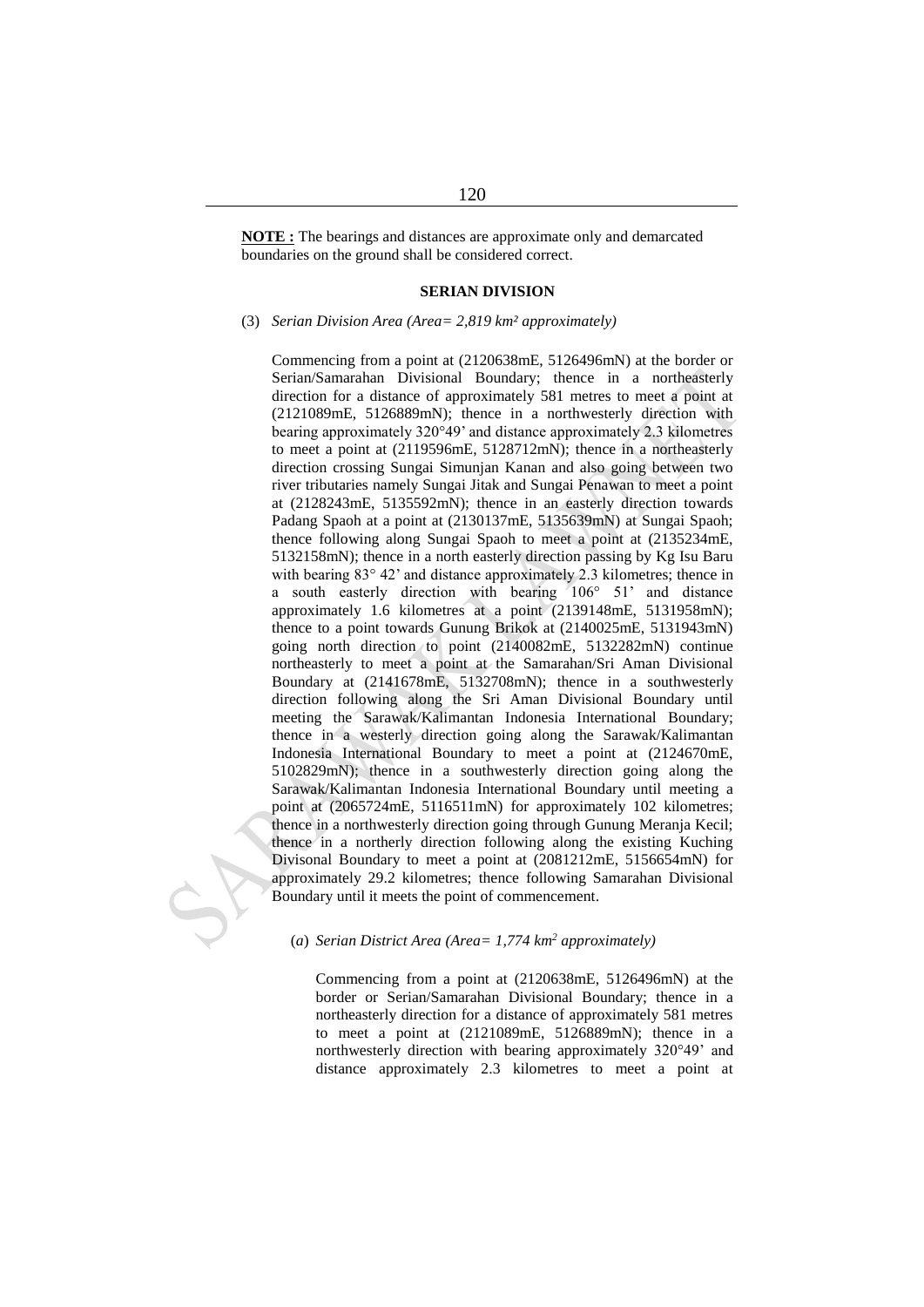(2119596mE, 5128712mN); thence in a northeasterly direction crossing Sungai Simunjan Kanan and also going between two river tributaries namely Sungai Jitak and Sungai Penawan to meet a point at (2128243mE, 5135592mN); thence in an easterly direction towards Padang Spaoh at a point at (2130137mE, 5135639mN) at Sungai Spaoh; thence following along Sungai Spaoh to meet a point at (2135234mE, 5132158mN); thence in a north easterly direction passing by Kg Isu Baru with bearing 83° 42' and distance approximately 2.3 kilometres; thence in a south easterly direction with bearing 106° 51' and distance approximately 1.6 kilometres at a point (2139148mE, 5131958mN); thence to a point towards Gunung Brikok at (2140025mE, 5131943mN) going north direction to point (2140082mE, 5132282mN) continue northeasterly to meet a point at the Samarahan/Sri Aman Divisional Boundary at (2141678mE, 5132708mN); thence in a southwesterly direction following along the Serian/Sri Aman Divisional Boundary until the Sarawak/Kalimantan Indonesia International Boundary; thence in a westerly direction going along the Sarawak/Kalimantan Indonesia International Boundary to meet at point at (2066032mE, 5115974mN) at the boundary intersection of the Kuching/Serian Divisional Boundary and the Sarawak/Kalimantan Indonesia International Boundary;thence in a northerly direction following the Kuching/Serian Divisional Boundary to meet a point at the boundary intersection of the Kuching/Serian and Samarahan Divisional Boundary; thence in a southeasterly direction following the Serian/Samarahan Divisional Boundary and back to the point of commencement.

# (i) *Balai Ringin Sub-District Area (Area=584 km² approximately)*

All that area, with an area of 584 square kilometres more or less bounded by a line commencing at a point at (2120638mE, 5126496mN) at the border or Serian/Samarahan Divisional Boundary; thence in a northeasterly direction for a distance of approximately 581 metres to meet a point at (2121089mE, 5126889mN); thence in a northwesterly direction with bearing approximately 320° 49' and distance approximately 2.3 kilometres to meet a point at (2119596mE, 5128712mN); thence in a northeasterly direction crossing Sungai Simunjan Kanan and also going between two river tributaries namely Sungai Jitak and Sungai Penawan to meet a point at (2128243mE, 5135592mN); thence in an easterly direction towards Padang Spaoh at a point at (2130137mE, 5135639mN) at Sungai Spaoh; thence following along Sungai Spaoh to meet a point at (2135234mE, 5132158mN); thence in a north easterly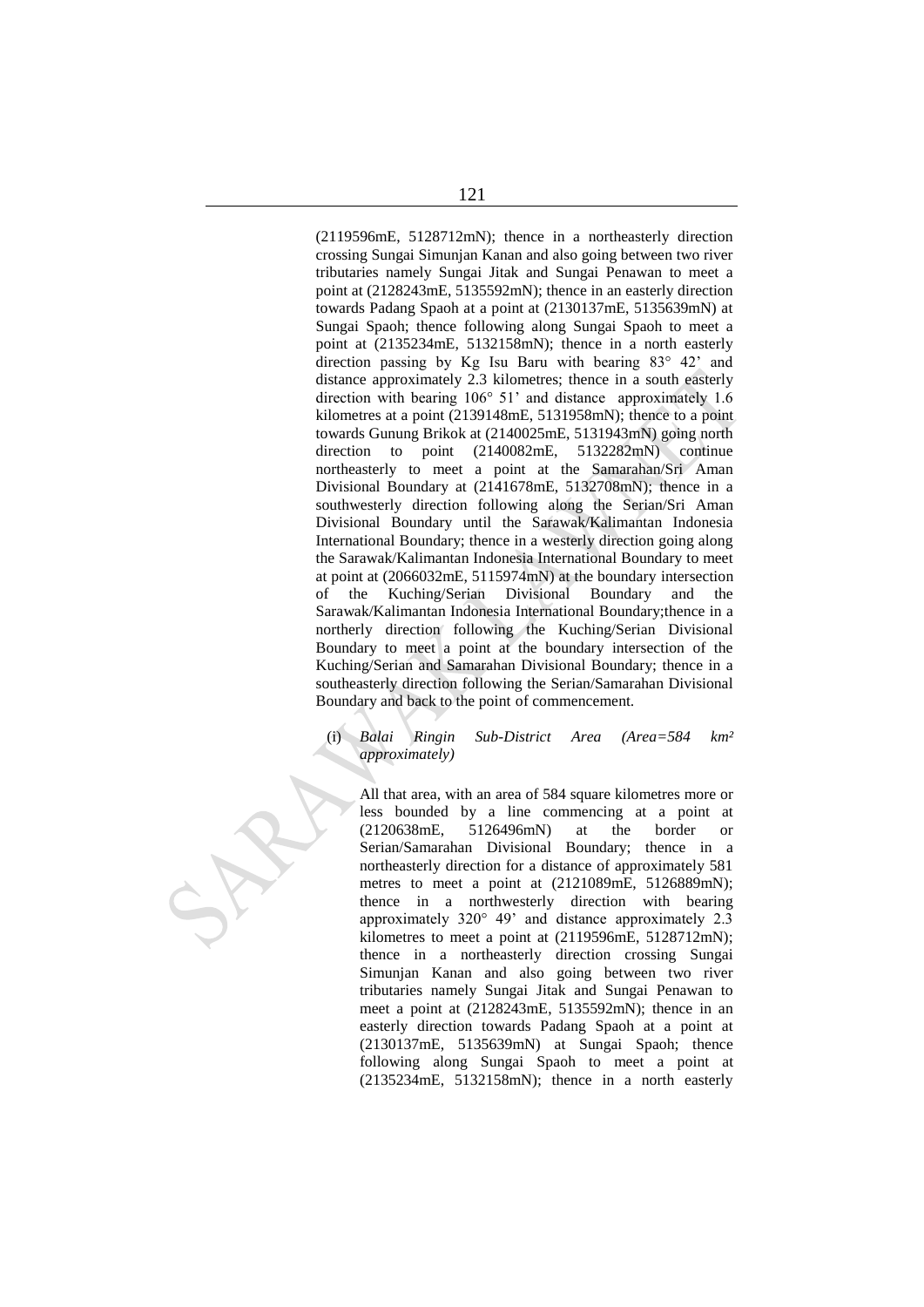direction passing by Kg Isu Baru with bearing 83° 42' and distance approximately 2.3 kilometres; thence in a south easterly direction with bearing 106° 51' and distance approximately 1.6 kilometres at a point (2139148mE, 5131958mN); thence to a point towards Gunung Brikok at (2140025mE, 5131943mN) going north direction to point (2140082mE, 5132282mN) continue northeasterly to meet a point at Samarahan/Sri Aman Divisional Boundary at (2141678mE, 5132708mN); thence in a southwesterly direction following along the Samarahan/Sri Aman Divisional Boundary until the Sarawak/Kalimantan Indonesia International Boundary: thence in a westerly direction going along the Sarawak/Kalimantan Indonesia International Boundary to meet at point at (2124696mE, 5102852mN); thence in northwesterly direction crossing Sungai Melikin to meet a point at (2122451mE, 5104554mN) continue to meet a point on Sungai Krangan at (2117385mE, 5111489mN); thence in a northwesterly direction going towards Kampung Mawang Baru and Kampung Tanah Baru and crossing Sungai Menyang to meet a point on the Pan Borneo Highway at (2115746mE, 5114760mN); thence going westerly along the Pan Borneo Highway to a point at (2114749mE, 5115111mN) and continue northwesterly to meet a point on Kampung Muboi to Kampung Junggu Mawang access road at (2114594mE, 5115507mN); thence going along Kampung Muboi to Kampung Junggu Mawang access road to point (2114938mE, 5116020mN) and in a southeasterly direction to meet point (2115416mE, 5115811mN) continue to point (2115972mE, 5115237mN) on the Pan Borneo Highway; thence going northeasterly along the Pan Borneo Highway to meet point (2117794mE, 5115779mN) continue northwesterly to point (2117493mE, 5116369mN); thence in a north direction passing Kampung Sepan to point (2117474mE, 5116945mN); thence following bearing  $340^{\circ}$ 03' and distance of 1 kilometre approximately to point (2117135mE, 5117887mN) on Sungai Kundong to meet the confluence of Sungai Merbau and Sungai Lebang; thence in a southwesterly direction following along Sungai Lebang to point (2115311mE, 5118860mN) at Kampung Tipen; thence going in a north direction to point (2115268mE, 5119859mN) continue northeasterly to point (2115659mE, 5121340mN) and to point (2116405mE, 5121836mN); thence passing through Batang Krang to point (2116905mE, 5122722mN) and back to the point of commencement.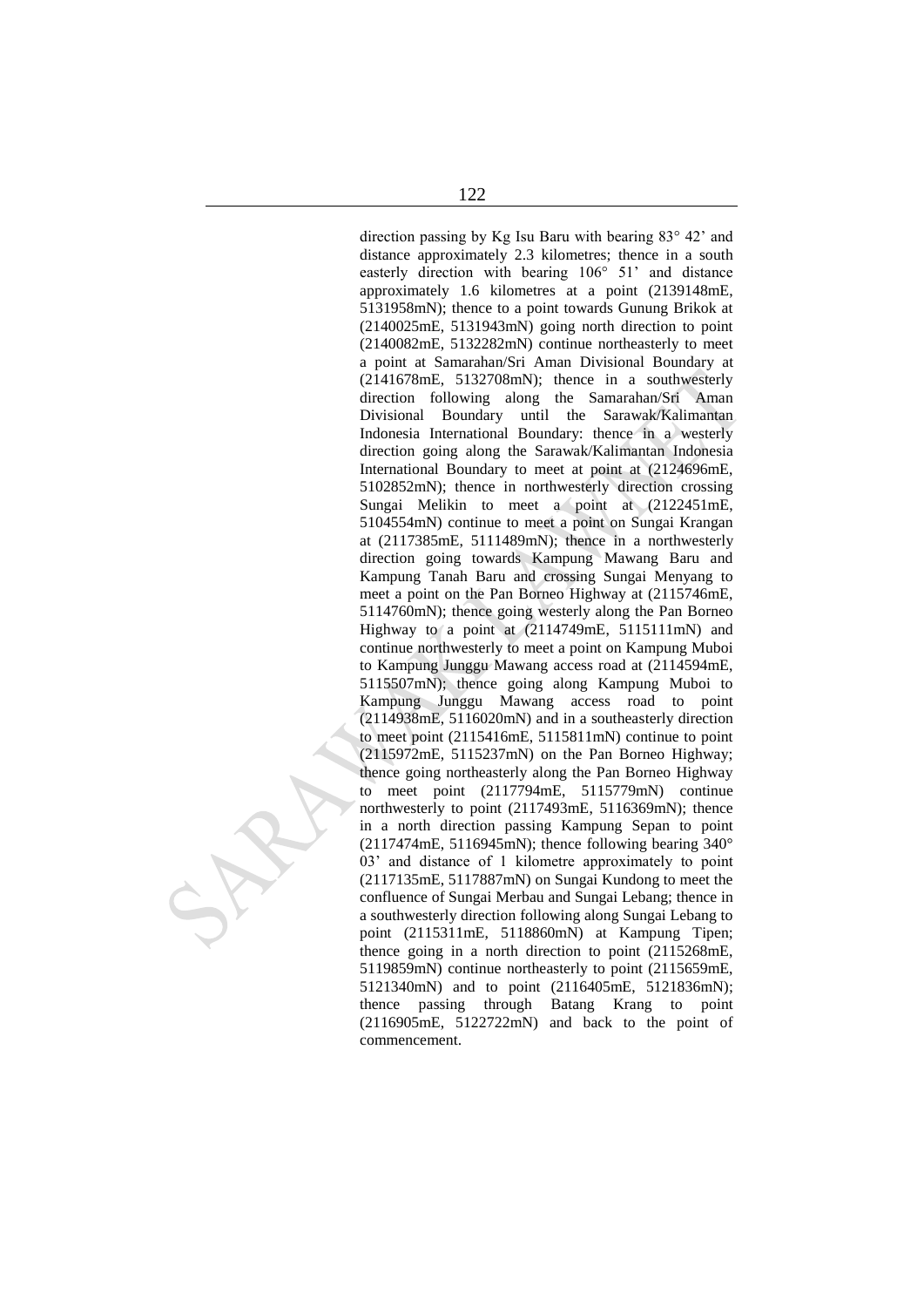# (*b*) *Tebedu District Area (Area= 688 km<sup>2</sup> approximately)*

Commencing from a point at (2075015mE, 5130887mN) at the border Siburan/Serian District Boundary; thence in a south easterly direction with bearing 132º 29' and distance approximately 22 kilometres at a point (2091221mE, 5116035mN); thence in a south easterly direction with bearing 163º 19' and distance approximately 6.5 kilometres at a point (2093094mE, 5109785mN); thence in a southerly direction across Sungai Ngiyang with bearing 107º 20' and distance approximately 2.1 kilometres at a point (2095132mE, 5109144mN); thence in a north easterly direction towards Kg Mayang Tembawan with bearing 84º 48' and distance approximately 1.9 kilometres at a point (2097046mE, 5109317mN); thence in a south easterly direction across Sungai Nyamoh with bearing 126º 49' and distance approximately 1.9 kilometres at a point (2098578mE, 5108168mN); thence in a easterly direction with bearing 91º 26' and distance approximately 6.6 kilometres at a point (2105194mE, 5107997mN); thence in a southerly direction with bearing 180º 44' and distance approximately 8.9 kilometres at a point (2105078mE, 5099083mN); thence in a southerly direction following Sarawak Kalimantan Indonesia International Boundary to meet a point at (2065724mE, 5116511mN) going through Gunung Meranja Kecil; thence in a northerly direction following along the existing Kuching Divisional Boundary to meet a point at (2069392mE, 5132578mN); thence in a south easterly direction across Sungai Begu with bearing 135º 3' and distance approximately 903 metres at a point (2070030mE, 5131938mN); thence in a south easterly direction at Jalan Padawan with bearing 130º 12' and distance approximately 790 metres at a point (2070633mE, 5131426mN); thence in a south easterly direction with bearing 121º 32' and distance approximately 1.3 kilometres at a point (2071747mE, 5130735mN); thence in a south easterly direction with bearing 112º 14' and distance approximately 869 metres at a point (2072554mE, 5130441mN); thence in a north easterly direction with bearing 86º 53' and distance approximately 1.3 kilometres at a point (2073906mE, 5130474mN); thence in a north easterly direction towards tributary of Sungai Pesang with bearing 69º 29' and distance approximately 1.2 kilometres at a point (2075020mE, 5130875mN) and back to the point of commencement.

# (*c*) *Siburan District Area (Area= 357 km<sup>2</sup> approximately)*

Commencing from a point at (2088385mE, 5150074mN) follows the Samarahan/Serian Divisional Boundary for approximately 5,915 metres to meet a point at (2091874mE, 5148861mN); thence going upstream following along Batang Samarahan to meet Sungai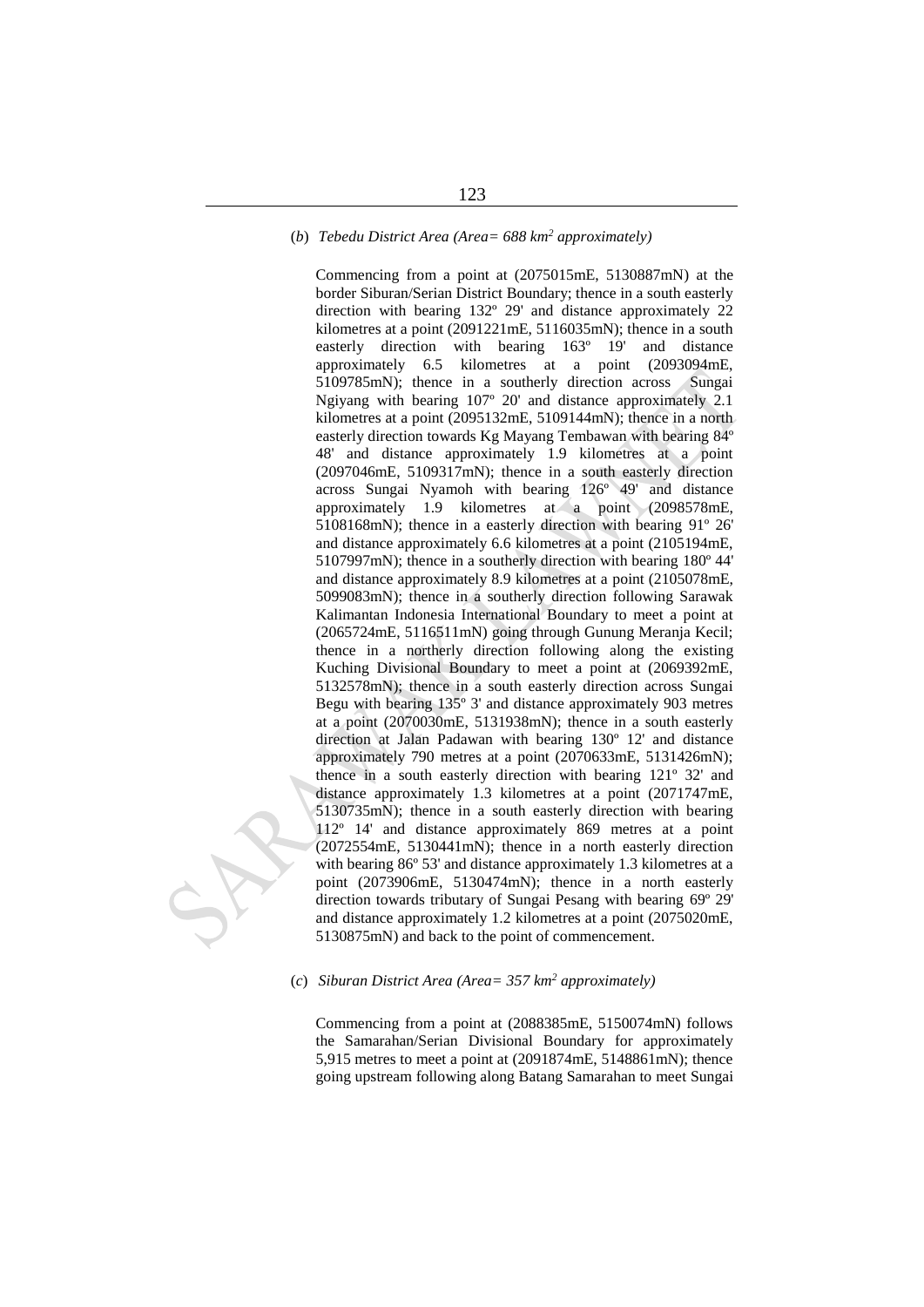Baru at point (2087862mE, 5141241mN); thence follows Sungai Baru upstream until cut through Pan Borneo Highway at point (2087388mE, 51339212mN); thence follows southwesterly bearing 208º 12' for the distance 1 kilometre; thence follows direction bearing westerly 271º 52' for distance 1.6 kilometres pass by Kampung Panchor at point (2085293mE, 5138345mN) at Jalan Simanggang; thence north westerly direction 295º22' for distance 1.4 kilometres meet point (2084025mE, 5138947mN); thence southerly direction 186º 10' for distance 9.3 kilometres at point (208305mE, 5129615mN) between Hulu Sungai Risang and Sungai Tawan; thence direction bearing 212º 55' for distance 4.4 kilometres meet the intersection point between Tebedu district and Serian Divisional Boundary (2080548mE, 5125840mN); thence follows along Tebedu District Boundary till meet Kuching Divisional and Tebedu District Boundary with north westerly direction; thence northely direction follows along exsisting Kuching Divisional Boundary till meet point of Kuching/Samarahan/Serian Divisional Boundary at point (2079813mE, 5155812mN); thence following Samarahan Divisional Boundary back to the point of commencement.

(The boundaries of the land described above are more particularly delineated on the Land and Survey Department Miscellaneous Plan No. 12/125, deposited in the office of the Superintendent of Lands and Survey, Serian Division.)

**NOTE :** The bearings and distances are approximate only and demarcated boundaries on the ground shall be considered correct.

# **SRI AMAN DIVISION**

(4) *Sri Aman Division Area (Area= 5,628 km² approximately)*

Commencing from a point at the midstream of Batang Lupar on the Samarahan and Betong Divisional Boundary, distance approximately 2 kilometres northeast of the mouth of Sungai Ligi, the boundary follows upstream along the mid Batang Lupar to a point approximately 1.8 kilometres north of the mouth of Sungai Benan Batu; thence with an approximate bearing 23° 30' distance approximately 8.8 kilometres to meet the Maludam/Spaoh Sub-District Boundary; thence in a generally southeasterly direction following a line dividing the swamp areas between Batang Lupar and Batang Saribas/Batang Layer to a point distance approximately 4.5 kilometres from Bukit Bunga and distance 6.2 kilometres southwest of Betong town; thence with approximate bearing 161° to a point on the true right bank of Batang Sekerang (Skrang) opposite Tanjung Rambai; thence along the true right bank of Batang Sekerang (Skrang) following the Betong Divisional Boundary to a point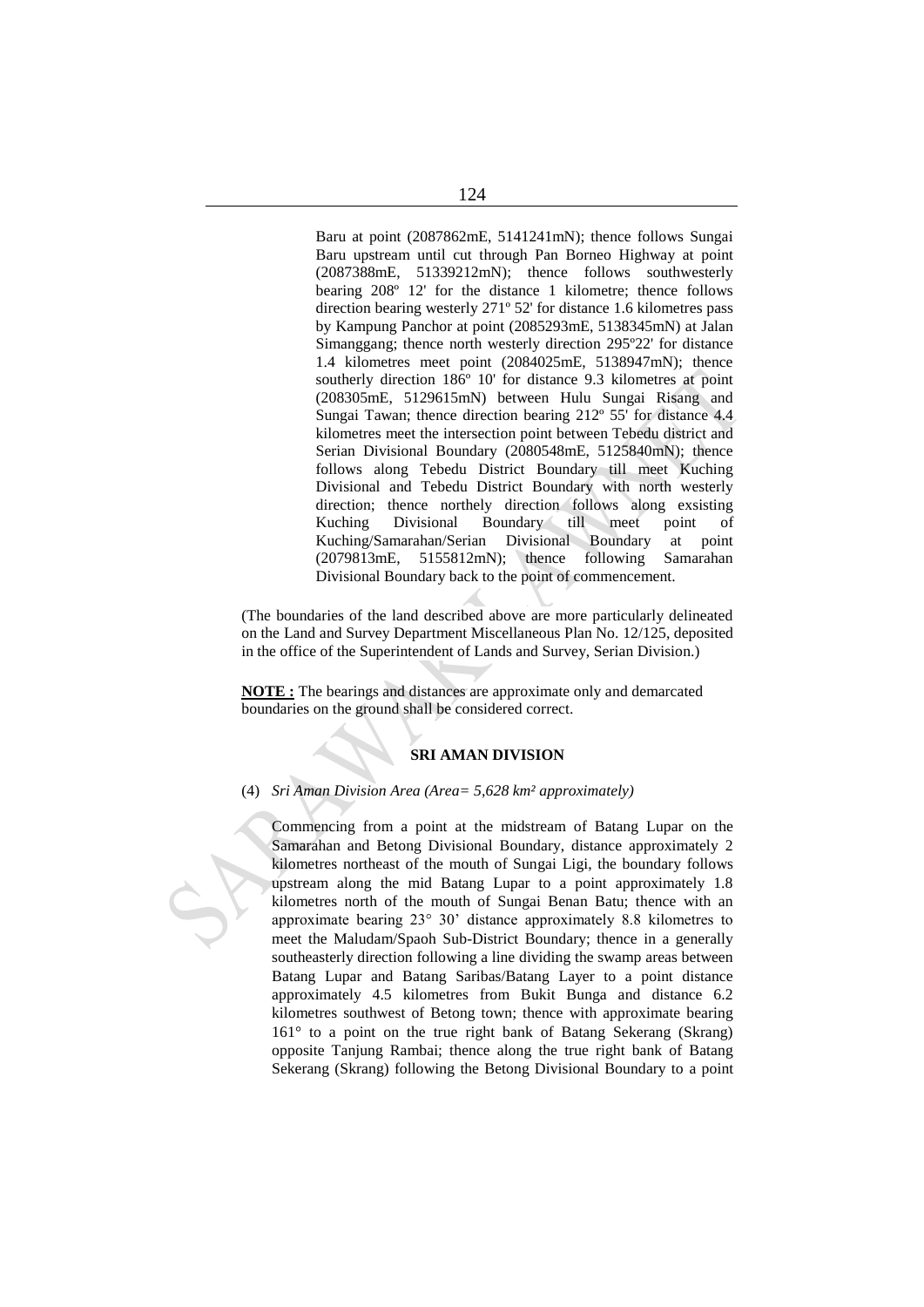on Bukit Tugah; thence to Bukit Ringka, Bukit Sengkajang, Bukit Lumut and Bukit Awai; thence swings round to include the basins of Sungai Lubang Baya, Sungai Masum and Sungai Gaong all of Batang Ai to a point on the ridge approximately 5.1 kilometres northwest of Bukit Makup on the International Boundary between Sarawak and Kalimantan; thence along the International Boundary of Sarawak and Kalimantan for approximately 217.79 kilometres passing through Bukit Makup, Bukit Lobang Tanah, Bukit Biru, Bukit Perayung, Tinteng Kedang, Bukit Nalan Kutak, Bukit Besai, Bukit Nyambau, Bukit Perapau, Bukit Balau Hulu, Bukit Aras, Bukit Ansul, Bukit Burong, Banjaran Kelingkang and Punjong Apeng to a point approximately 2.8 kilometres southeast of Punjong Serai; thence along the watershed of Sungai Simunjan and Batang Seterap in a northerly direction passing through Tinteng Langgong, Bukit Rajang, Gunung Buri to Gunung Brikok until meet point (2141678mE, 5132708mN); thence northeasterly direction with approximately distance 4.9km to meet point (2145083mE, 5136242mN) at Sungai Planjau and follows Sungai Planjau until meet point at (2146627mE, 5139061mN); thence northeasterly across Sungai Panchor until meet point (2148941mE, 5142806mN) following downstream Sungai Mintu approximately 6.4 kilometres to meet point (2153429mE, 5144880mN); thence direction of bearing 82° for approximately distance 5.2 kilometres, follows bearing direction 2° for approximately distance 10 kilometres meet mid of Batang Lupar and back to the point of commencement (2158913mE, 5155833mN).

# (*a*) *Sri Aman District Area (*Area=*1,174 km² approximately)*

Commencing at mid of Batang Lupar off Kg Seduku at a point at (2168387mE, 5154131mN) in a northeasterly direction to meet a point at the boundary intersection of the Sri Aman/Betong Divisional Boundary; thence in a southeasterly direction following along the existing Sri Aman/Betong Divisional Boundary till it meets a point at (2203400mE, 5141180mN) at Tg. Ramboi; thence in a westerly direction bearing 266º 22' for distance 900 metres and southerly for distance 690 metres follow downstream Batang Sekerang approximately 5.7 kilometres meet point (2202079mE, 5137279mN) bearing 189º 38 for distance 2.9 km till it meets a point at (2201577mE, 5134342mN) thence bearing 116º 20 for distance 742 metres bearing 168º 40' for distance 1.6 metres bearing 141º 0' distance 2.5 kilometres in the middle of Tertiary Trigonometrical Station Bt Malam and Demit following Banjaran Murup approximately distance 13 kilometres meet at a point (2215027mE, 5123317mN), thence southerly direction for distance 3 kilometres southeasterly for the distance 7.3 kilometres till it meet Tinteng Langgang Kara and intersection of Sarawak/Kalimantan Indonesia International Boundary; thence in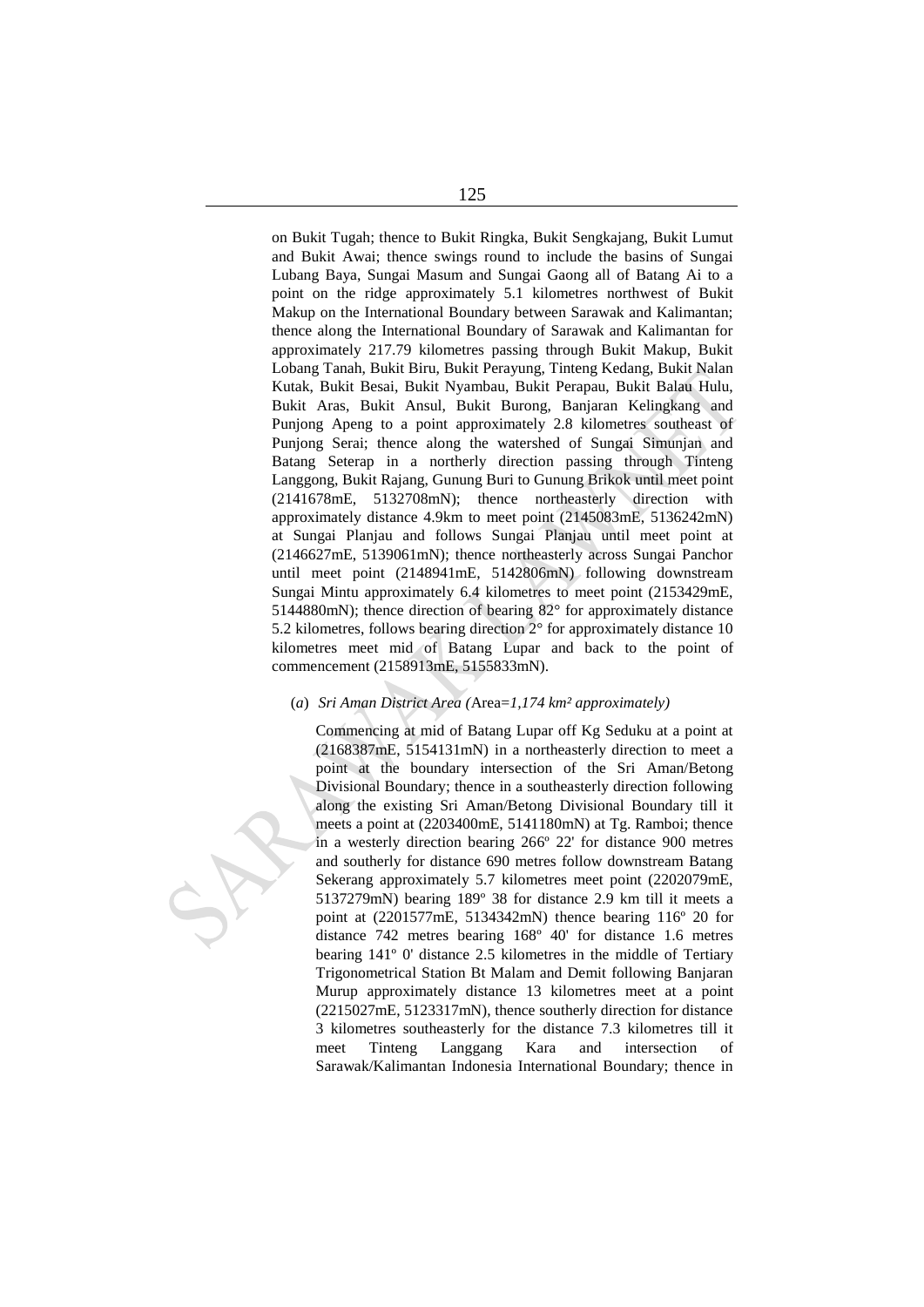a southwesterly direction following along the Sarawak/Kalimantan Indonesia International Boundary to meet a point at the boundary intersection of the Sarawak/Kalimantan Indonesia International Boundary at Bt. Batu Burak at a point (2177022mE, 5117479mN); thence in a northerly direction following the Pantu District Boundary to meet a point at the boundary intersection of the Pantu/Lingga District Boundary; thence in a northwesterly direction following along the Lingga District Boundary till it meets a point at (2179461mE, 5139663mN) near the confluence of Batang Kelauh and Sungai Jongkong; thence in a northeasterly direction to meet a point at (2182364mE, 5140621mN); thence in an easterly direction to meet point (2189236mE, 5140536mN); thence in a northeasterly direction to meet point (2189704mE, 5140870mN) at Batang Lupar and continue to meet point (2190009mE, 5143753mN) at mid of Batang Lupar; thence in a northeasterly direction following along the mid of Batang Lupar passing by Pulau Seduku on the right and back to the point of commencement.

#### (*b*) *Pantu District Area (*Area=761 *km² approximately)*

Commencing from a point at (2145022mE, 5114022mN) on Pujong Terutu Tertiary Trigonometrical station on Sarawak/Kalimantan Indonesia International Boundary follows Serian/Sri Aman Divisional boundary till to meet point at (2158528mE, 5145605mN) point of commencement of Sebuyau Distrcit Boundary; thence southerly direction to meet a point at (2156445mE, 5138624mN) at Bukit Menangkin which passing by Bukit Berabit, Bedan Tertiary Trigonometrical Station and Bukit Peninjau; thence direction of bearing 117° 20' for distance approximately 6.6 kilometres to point (2162386mE, 5135551mN); thence southerly approximately 1.5 kilometres and easterly for distance approximately 6 kilometres to meet Batang Seterap at point (2168407mE, 5134000mN); thence follows Batang Seterap downstream to the junction of Sungai Baruh and Sungai Bundong at point (2170120mE, 5134495mN); thence direction of bearing 88° 54' for approximately distance 410 metres; thence southerly for distance approximately 1.5 kilometres and easterly direction for approximately distance 2.8 kilometres and northeasterly direction of bearing 64° for distance approximately 2.6 kilometres to meet point at (2175712mE, 5134218mN); thence direction of bearing 122° for approximately distance 670 metres, follow bearing 95° for approximately distance 1 kilometre and follow bearing 75° 52' for approximately distance 338 metres; thence direction bearing 125° 48' for approximately distance 500 metres, bearing direction 179° 42' for approximately distance 270 metres,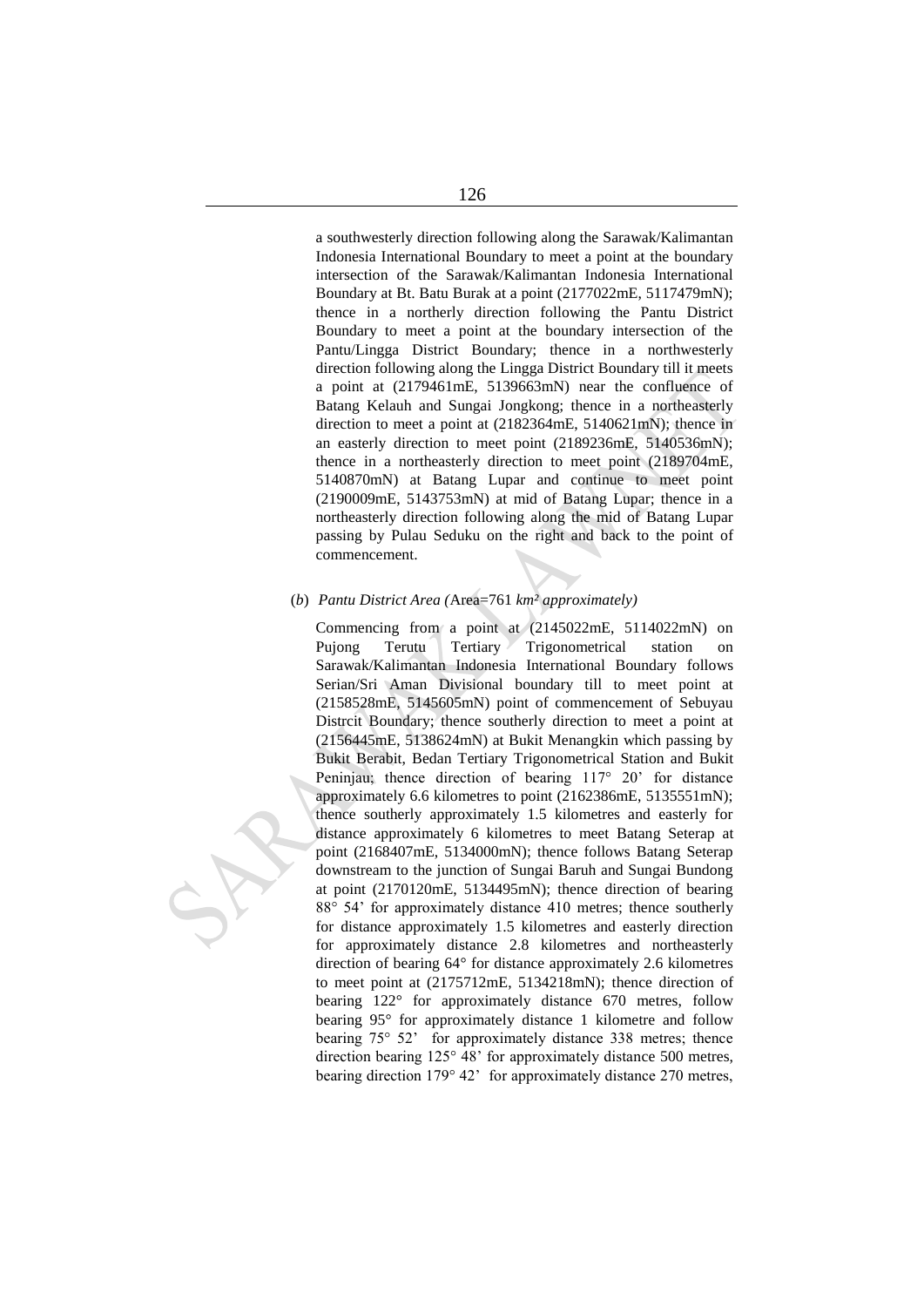bearing direction 192° for approximately distance 240 metres meet at point (2179555mE, 5133022mN); thence north easterly direction for distance 1 kilometre to meet point (2180514mE, 5133402mN); thence northerly to meet the point (2180510mE, 5133896mN) at Sri Aman District Boundary follow southerly direction with following Sungai Kli till to meet point at (2178467mE, 5125327mN); thence southwesterly bearing 190° for approximately distance 8 kilometres to meet point at (2176979mE, 5117475mN) of Sarawak/Kalimantan Indonesia International Boundary back to the point of of commencement.

#### (*c) Lingga District Area (Area=520 km² approximately)*

All that area, with an area of 520 square kilometres, more or less and bounded by a line commencing at the Sri Aman District Boundary at a point at mid of Batang Lupar at (2168387mE, 5154131mN); thence in a easterly direction following the mid of Batang Lupar to meet a point at (2189237mE, 5140536mN); thence in a westerly direction to meet a point at (2182376mE, 5140623mN); thence in a southwesterly direction to meet point (2179443mE, 5139662mN) at the Sri Aman District Boundary; thence in a southeasterly direction following the Pantu/Sebuyau District Boundary and following Sebuyau/Pusa District Boundary; thence following existing Pusa/Betong District Boundary back to the point of commencement.

# (*d*) *Lubok Antu District Area (Area=3,173 km² approximately)*

Commencing from a point on Bukit Tugah, the boundary runs in an easterly direction along the watershed of Sungai Entabai and Batang Sekerang; thence crossing Bukit Ringka, Bukit Sengkajang, Bukit Lumut, Bukit Awai; thence swings round to include the basins of Sungai Lubang Baya, Sungai Masum and Sungai Gaong all of the Batang Ai to a point on the ridge approximately 5.1 kilometres northwest of Bukit Makup on the International Boundary between Sarawak and Kalimantan; thence in a southerly direction the boundary passes through Bukit Makup, Bukit Lobang Tanah to Bukit Perayung; thence in westerly direction passing through Tinteng Kedang, Bukit Nalan Kutak, Bukit Besai, Bukit Nyambau and to a point on Bukit Baya; thence following the Sri Aman District Boundary in a northwesterly direction to a point on the confluence of Batang Lupar and Batang Sekerang; thence the boundary follows upstream on the true right bank of Batang Sekerang to meet with the Betong Divisional Boundary; thence following the Divisional Boundary in a northeasterly direction to the point of commencement.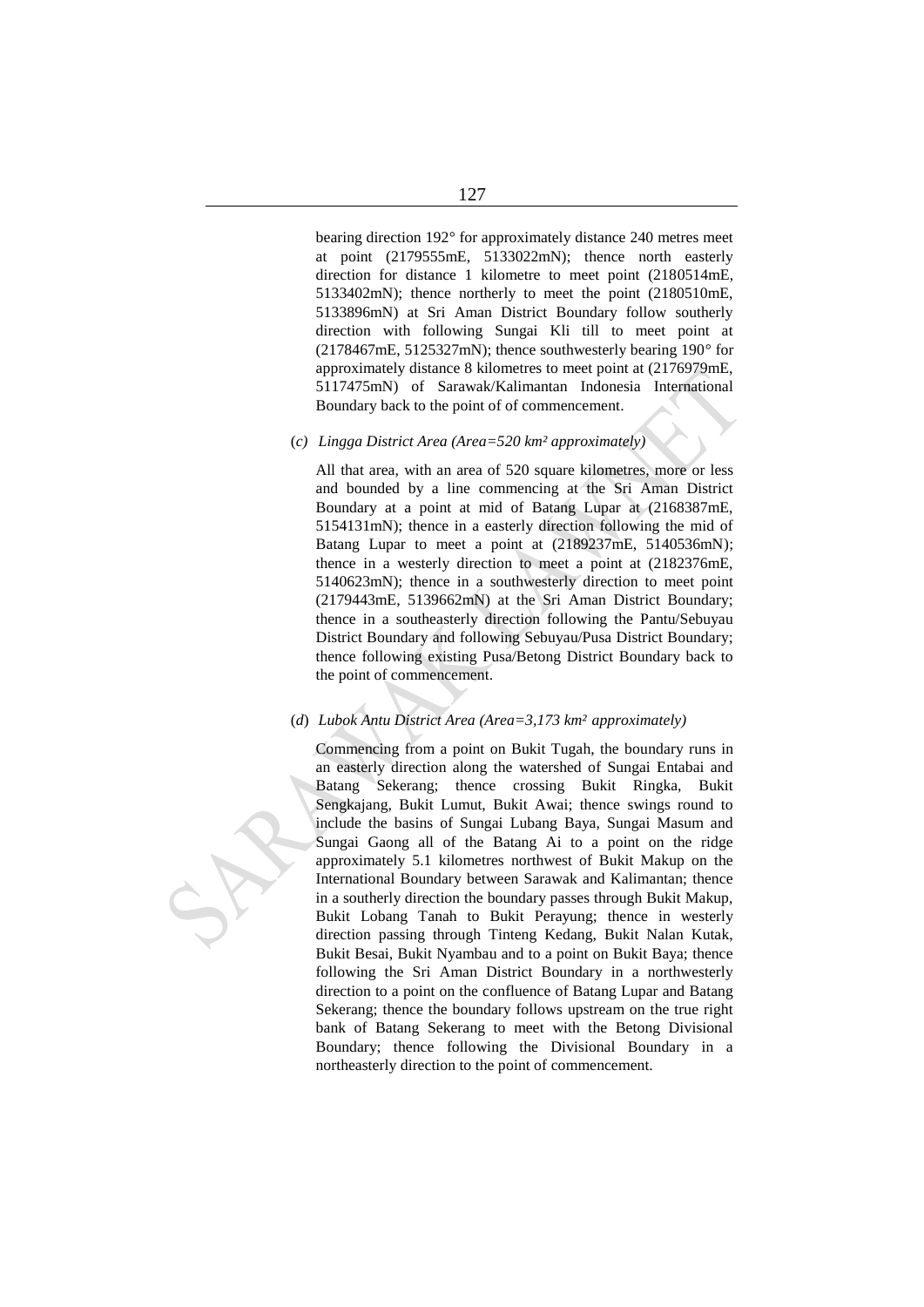# 128

#### (i) *Engkilili Sub-District Area (Area=1,718 km² approximately)*

Commencing from a point on Bukit Tugah, the boundary runs in an easterly direction to a point on Bukit Sengkajang (2260926mE, 5164529mN); thence the boundary runs in a southwesterly direction along the watershed of Sungai Engkari and Batang Sekerang; thence into the watershed of Sungai Engkari and Batang Lemanak, crossing Bukit Batu, Batu Tongkat and Batang Ai; thence following the watershed of Batang Ai and Sungai Ap to a point on Bukit Nyambau; thence following the International Boundary of Sarawak and Kalimantan in a westerly direction to Bukit Perapau; thence the boundary follows the Lubok Antu District Boundary in a northwesterly direction to a point on the confluence of Batang Lupar and Batang Sekerang; thence the boundary runs in a northeasterly direction along the Lubok Antu District Boundary to the point of commencement.

(The boundaries of the land described above are more particularly delineated on the Land and Survey Department Miscellaneous Plan No. 2/125, deposited in the office of the Superintendent of Lands and Surveys, Sri Aman Division.)

**NOTE :** The bearings and distances are approximate only and demarcated boundaries on the ground shall be considered correct.

#### **BETONG DIVISION**

# (5) *Betong Division Area (Area=4,200 km² approximately)*

Commencing from a point on the coast between the adjacent mouths of Loba Lusam and Loba Ketan, the boundary follows a straight line in a southeasterly direction approximate bearing 128° to the south end of Loba Tubah; thence following Batang Tubah and Batang Belungkin to a small Loba situated to the north of Sungai Nibong Kecil; thence to a point half way along this Loba; thence in a southerly direction by a line following the watershed between Sungai Angap and Sungai Lebengum, Batang Selalang and Sungai Sebelak to Bukit Sebankoi; thence following the watershed of Sungai Sebelak and Sungai Sarikei to Bukit Tibah Sirat to Tabalu Kerian to Bukit Kalampai; thence swings round along the ridge to the eastern extremity of Tinteng Medang; thence swings to the southwest ridge of Bukit Buli; thence swings round to Bukit Tabalu Laki; thence to Bukit Tikam; thence to Bukit Tugah; thence the boundary runs southwesterly along the watershed of Batang Layar and Batang Sekerang (Skrang) to a point on Bukit Ensanga; thence with an approximate bearing 202° distance approximately 6.6 kilometres; thence along the true right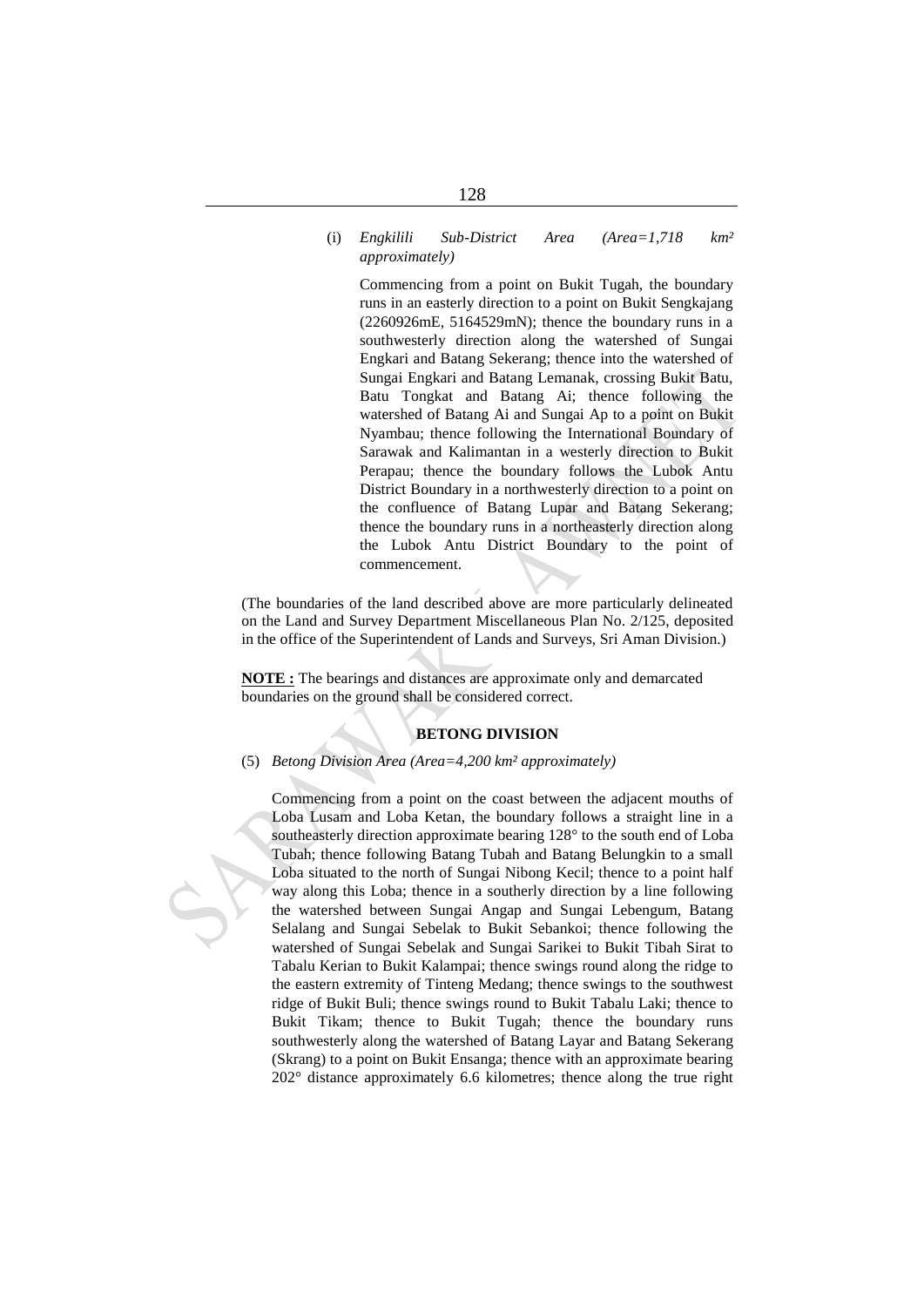bank of Batang Sekerang (Skrang) for a distance approximately 3.3 kilometres; thence with an approximate bearing 246° distance approximately 10.3 kilometres to Tanjung Midin; thence along the true right bank of Batang Sekerang (Skrang) to a point opposite Tanjung Rambai meeting the Sri Aman Divisional Boundary to the point on the mid stream of Batang Lupar; thence downstream along the mid of Batang Lupar to its Kuala; thence in a northeasterly direction along the coast and including Pulau Triso to the point of commencement.

#### (*a*) *Betong District Area (Area=1,561 km² approximately)*

Commencing from the mid of Kuala Saribas, the boundary follows upstream to a point approximately 1 kilometre west of the mouth of Sungai Lintang on the midstream of Batang Saribas; thence the boundary with an approximate bearing 31° 00' for a distance approximately 4.2 kilometres; thence following the watershed of Sungai Kerian and Batang Saribas crossing Jalan Engkilili Saratok Jakar, Bukit Legong, Bukit Tibah Sirat and Bukit Pengajar to meet at a point on the Sarikei and Betong Divisional Boundary; thence along the Divisional Boundary in a generally southeasterly direction to a point on Bukit Tugah; thence the boundary runs southwesterly along the Betong/Sri Aman Divisional Boundary to the point of commencement.

#### (i) *Debak Sub-District Area (Area=304 km² approximately)*

Commencing from a point on the Betong and Saratok District Boundaries approximately 4.2 kilometres southwest of Bukit Tengkalat, the boundary follows the District Boundary between Saratok and Betong in a generally southeasterly direction and passing through Bukit Legong; thence to Bukit Tibah Sirat and Bukit Pengajar to a point on the District Boundary approximately 4.2 kilometres southeast of Bukit Pengajar; thence following the watershed of Sungai Paku and Sungai Rimbas in a southwesterly direction to a point approximately 1.4 kilometres east of Bukit Suri; thence in straight lines of approximately Bearing of 200° 15', distance approximately 6.2 kilometres, bearing 249° 00', distance approx. 8.3 kilometres; thence in a southwesterly direction along the watershed of Batang layar and Sungai Rimbas to a point on the watershed approximately 3.2 kilometres northwest of Tanjung Baring; thence in a northeasterly direction along the Pusa Sub-District Boundary to Sungai Undai and crossing Sungai Undai at Sungai Sabemban and follows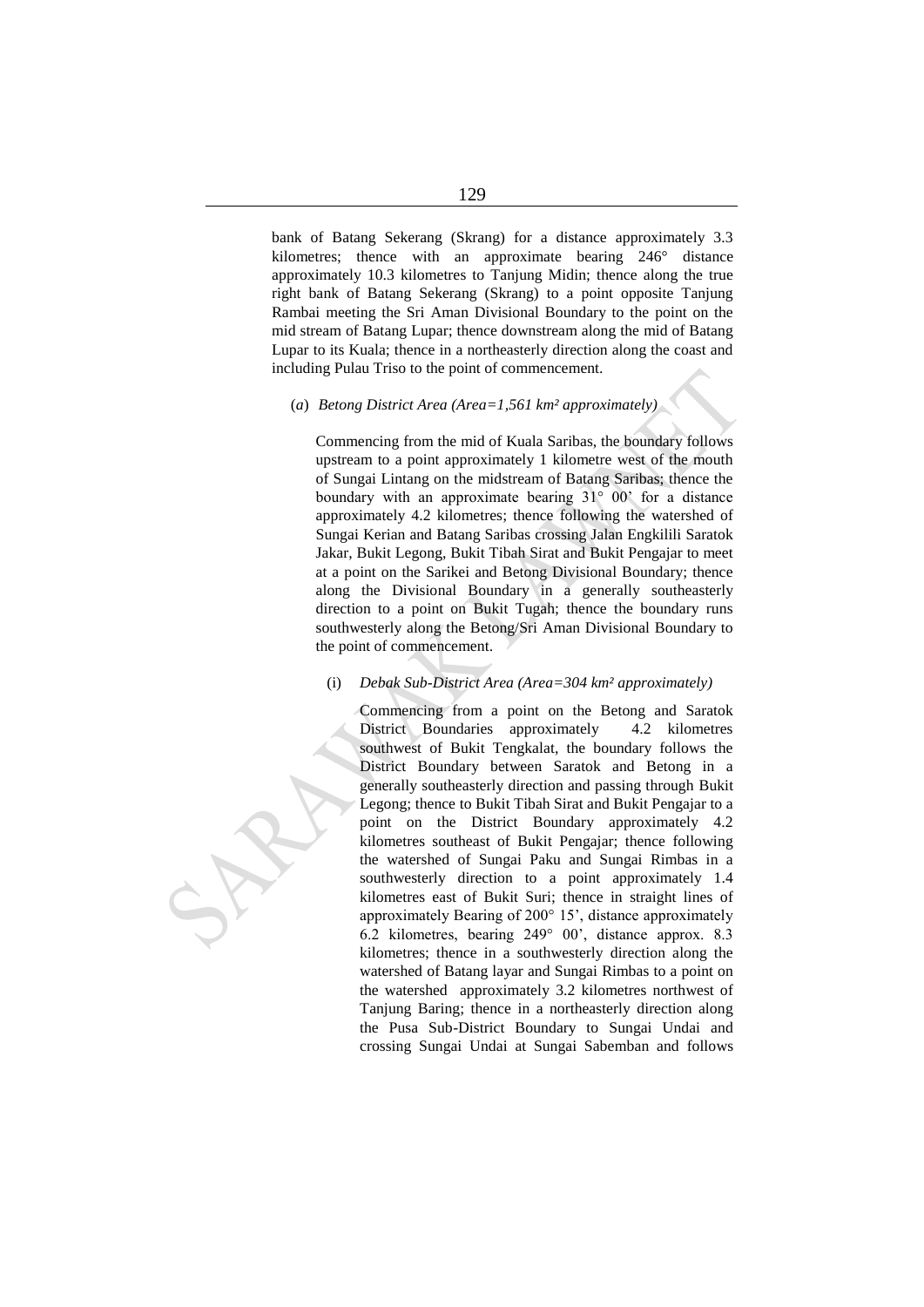upstream to its source; thence swings round northeasterly to the point of commencement.

#### (ii) *Spaoh Sub-District Area (Area=540 km² approximately)*

Commencing from a point on the Maludam/Spaoh/Pusa Sub-District Boundary, approximate bearing 20° 00', distance approximately 9.8 kilometres northeast of Bukit Pelaku, the boundary runs in a northeasterly direction to a point on the true left bank of Batang Layar approximately 4.1 kilometres north of the mouth of Sungai Angkaras; thence crossing the Batang Layar and following the watershed of Sungai Rimbas and Batang Layar in a southeasterly direction to point at the Debak Sub-District Boundary approximately 3.2 kilometres northwest of Tanjung Baring; thence in a generally easterly direction along the Debak Sub-District Boundary to a point on the Saratok and Betong District Boundaries approximately 4.2 kilometres southeast of Bukit Pengajar; thence following the Saratok and Betong District Boundaries in an easterly direction to a point on the Betong and Sarikei Divisional Boundary; thence following the Divisional Boundary in a southerly direction to a point approximately 2 kilometres southwest of Bukit buli; thence the boundary follows the watershed of Sungai Paku and Batang Layar and passing through Bukit Keladan; thence to Bukit Lampaong; thence to Bukit Antu and to a point on the Batang layar at Tanjung Luri; thence in a straight line with approximate bearing 227° 30', distance approximately 5.4 kilometres to a point on the Divisional Boundary between Sri Aman and Betong approximately 8.7 kilometres north of Bukit Subong, thence in a northwesterly direction along the Divisional Boundary between Sri Aman and Betong; thence into the Spaoh/Maludam Sub-District to its point of commencement.

#### (*b*) *Pusa District Area (Area= 940km<sup>2</sup> approximately)*

Commencing from the mid of Kuala Saribas, the boundary follows the river upstream to a point approximately 1 kilometre west of sungai Lintang; thence with an approximate bearing of 31° 00' the boundary run for a distance approximately 4.2 kilometres; thence following the watershed of Sungai Krian and Batang Saribas for a distance approximately 24.3 kilometres; thence with an approximate bearing 252° 00' distance approximately 2.9 kilometres; thence an approximate bearing 240° 00' distance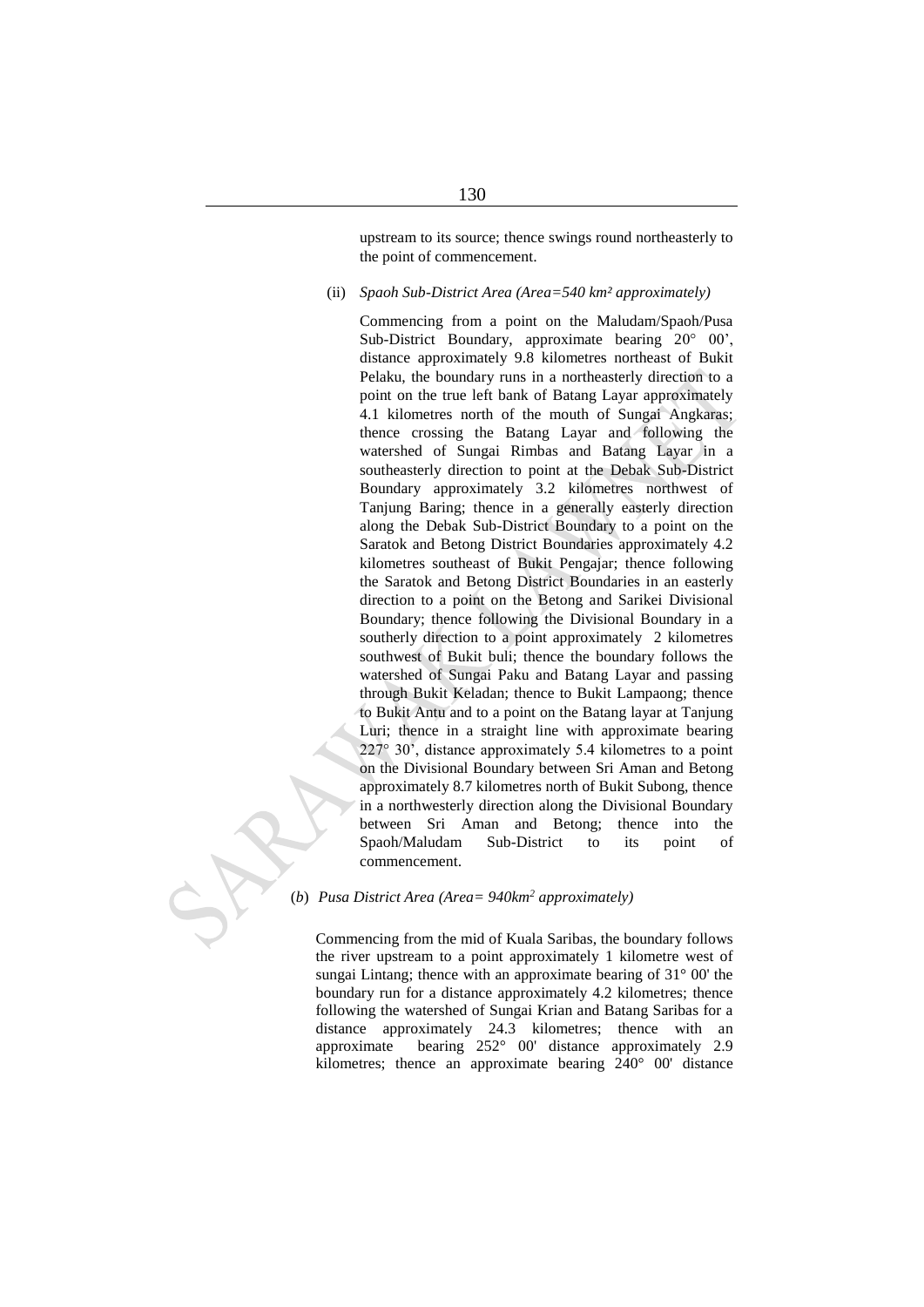approximately 2.5 kilometres; thence an approximate bearing 269° 00' to a point on the true bank of Sungai Sabemban; thence following the river downstream to its confluence with Sungai Undai; thence the boundary crosses Sungai Undai into the watershed of Sungai Undai and Sungai Rimbas for a distance approximately 8 kilometres; thence the boundary swings round towards the mid of Tanjung Raba, crossing Sungai Rimbas onto the true right bank of Sungai Manggut going upstream for a distance of approximately 1.7 kilometres; thence turning westward, the boundary follows the watershed of Sungai Rimbas and Batang Saribas to a point approximately 0.7 kilometre. south of Sungai Chundong on the true right bank of Batang Saribas; thence crossing Batang Saribas to the opposite bank; thence with approximate bearing 242°00' distance approximately 8.3 kilometres meeting the Pusa-Maludam Sub-District Boundary; thence follows a straight line south east direction to a point for a distance approximately 7.2 kilometres; thence following the Divisional Boundary to the Kuala of Batang Lupar; thence in northeasterly direction along the coast and including Pulau Triso to the point of commencement.

# (i) *Maludam Sub-District Area (Area=590 km² approximately)*

Commencing from the mid of Kuala Saribas, the boundary follows the river upstream to a point approxiamtely 1 kilometre west of Sungai Lintang; thence in a straight line with approximate Bearing of 182° 30' and a distance approximately 11.1 kilometres; thence the boundary follows a straight line with a approximate bearing 136° to a point on the Betong/Sri Aman Divisional Boundary; thence following the Divisional Boundary to the Kuala of Batang Lupar; thence in a northwesterly direction along the coast and including Pulau Triso to the point of commencement.

## (*c*) *Saratok District Area (Area=867 km² approximately)*

Commencing from a point on the coast between the adjacent mouth of Loba Lusam and Loba Ketan, the boundary follows the Betong and Sarikei Divisional Boundary to a point of approximately 2 kilometres northwest of Bukit Buli; thence in a westerly direction along the watershed of Sungai Kerian and Sungai Paku to a point on the watershed approximately 7 kilometres west of Bukit Buli; thence in a northwesterly direction along the watershed of Sungai Kerian and Sungai Rimbas to Bukit Legong; intersecting the Engkilili Saratok Jakar Road to a point approximately 9 kilometres west of Bukit Legong; thence in straight lines with approximately bearing 277° 45', distance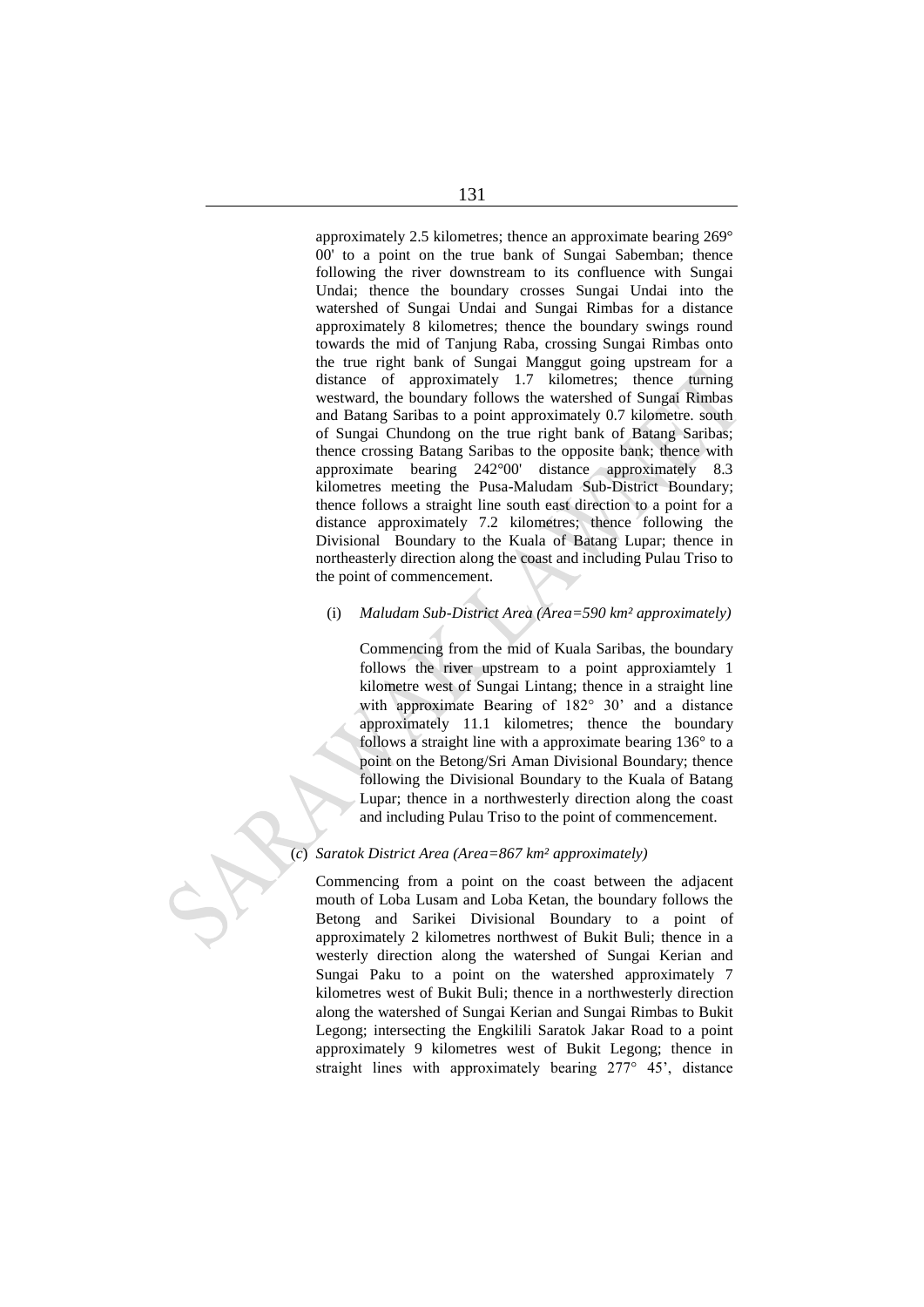approximately 20.5 kilometres to a point on one of the tributaries of Sungai Kerian approximately 3.2 kilometres south of Tanjung Batu; thence approximate bearing 301° 15', distance approximately 5 kilometres; 210° 00' and distance 4.3 kilometres to a point mid-stream of Batang Saribas; thence downstream along Batang Saribas to its Kuala; thence in a northeasterly direction along the coast to its point of commencement.

## (i) *Budu Sub-District Area (Area=244 km² approximately)*

Commencing from a point on the source of Sungai Teras approximately 4 kilometres northeast of Bukit Barbarie on the Betong and Sarikei Divisional Boundary, the boundary follows straight lines with approximate bearing 226° 00', distance approximately 11.8 kilometres and bearing 147° 00', distance approximately 14.0 kilometres to meet the Saratok District Boundary; thence in a southeasterly direction following the Saratok District Boundary to a point on the Divisional Boundary between Betong and Sarikei approximately 2 kilometres northwest of Bukit Buli; thence in a northwesterly direction along the Betong and Sarikei Divisional Boundary to the point of commencement.

## (*d*) *Kabong District Area (Area= 832 km<sup>2</sup> approximately)*

Commencing from a point on the coast between the adjacent mouths of Loba Lusam and Loba Ketan, the boundary follows a straight line in a south-easterly direction approximate bearing 128°00´ to the south end of Loba Tubah; thence following Batang ubah and Batang Belungkin to a small Loba situated to the north of Sungai Nibong Kecil; thence to a point halfway along this Loba; thence in a southerly direction by a line following the watershed between Sungai Angap and Sungai Lebungum, Batang Selalang and Sungai Seblak to Bukit Sebangkoi; thence swings to the southeasterly direction to Bukit Katik; thence in a south-easterly direction from Bukit Katik to a point with an approximate distance 3.5 kilometres; thence in a south-westerly direction to a point in a straight line with approximate bearing of 250°00´ for a distance approximately 12 kilometres; thence with approximate bearing of 240°00´ for a distance approximately 23 kilometres to a point on the right bank of Sungai Kerian; thence in a straight line bearing of approximately 210°00´ to meet the Pusa-Maludam District Boundary at the midstream of Batang Saribas; thence along the District Boundary of Pusa-Maludam to the Kuala Saribas; thence along the coast in a north-easterly direction to the point of commencement.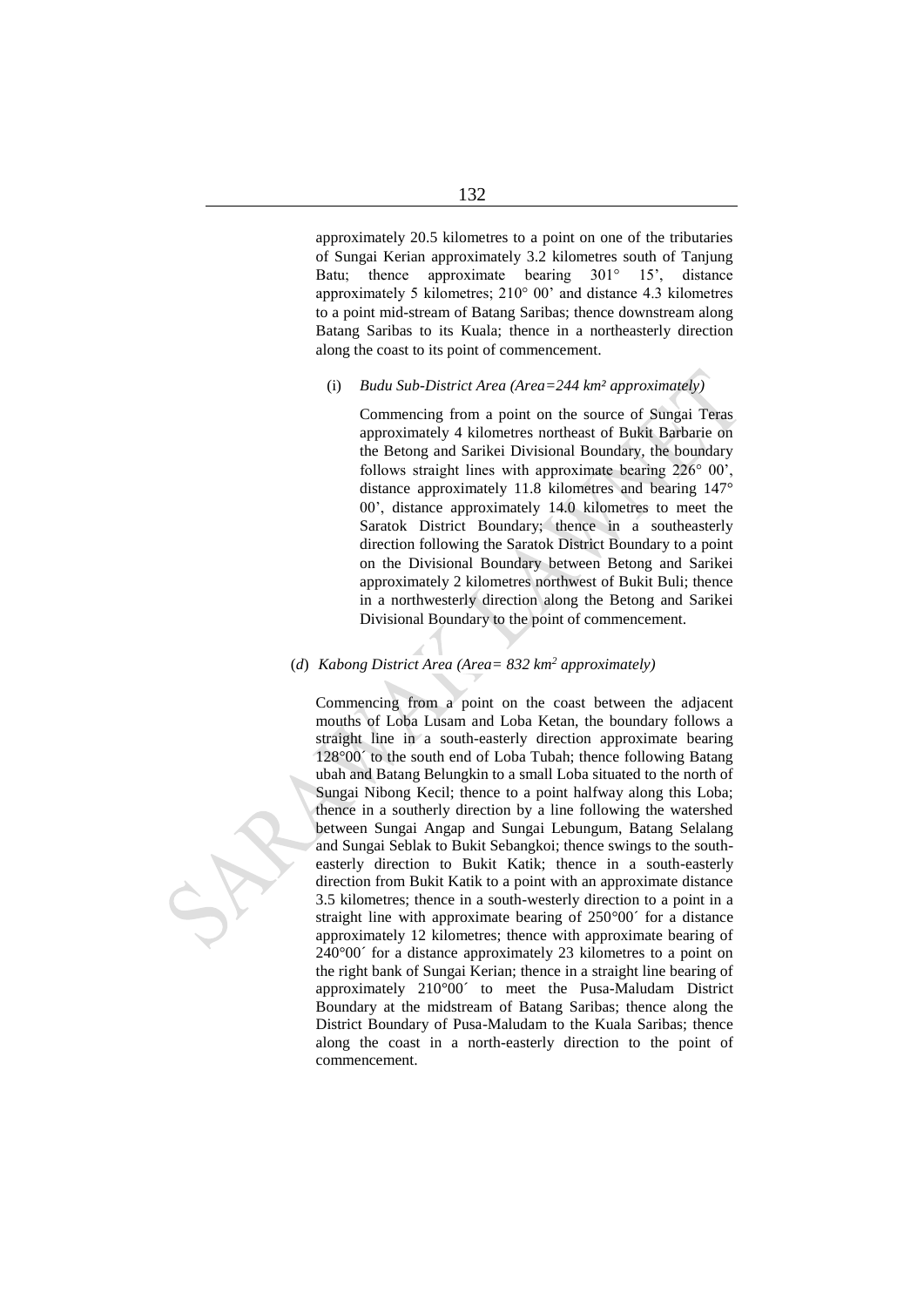#### (i) *Roban Sub-District Area (Area=369 km² approximately)*

Commencing from mouth of Sungai Pergam (a tributary of Batang Belungkin), the boundary follows the Sungai Pergam to a point at its source; thence in a direction approximately 188° 00', distance approximately 17.6 kilometres to a point on the true right bank of Sungai Sebelak; thence in a direction approximate bearing 150° 00', distance approximately 8.4 kilometres to a point approximately 5.9 kilometres southwest of Bukit Anam; thence in straight lines of approximate bearing 56° 00', distance approximately 11.6 kilometres, approximate bearing 67° 30', distance approximately 12.2 kilometres to a point on the Divisonal Boundary between Betong and Sarikei; thence following the Divisional Boundary between Betong and Sarikei in a northwesterly direction to the point of commencement.

(The boundaries of the land described above are more particularly delineated on the Land and Survey Department Miscellaneous Plan No. 11/125, deposited in the office of the Superintendent of Lands and Surveys, Betong Division.)

**NOTE :** The bearings and distances are approximate only and demarcated boundaries on the ground shall be considered correct.

# **SARIKEI DIVISION**

#### (6) *Sarikei Division Area (Area=4,337 km² approximately)*

Commencing from a point on the confluence of Loba Satubah with Loba Semah, the boundary follows upstream along Loba Satuboh to the mouth of Sungai Paloh; thence upstream along Sungai Paloh to its source; thence following the watershed of Batang Lebaan and Loba Benut Ulu to Tanjung Lebaan; thence swings round into Batang Rajang following along the true left bank of Batang Rajang; thence downstream along Batang Rajang to its confluence with Sungai Salemas; thence upstream along the true right bank of Sungai Salemas for approximately 3.6 kilometres to a point on its true right bank; thence by straight lines bearing 92° 00' distance 2.4 kilometres, bearing 180° 00' distance 0.8 kilometre and bearing 90° 00' distance 3.8 kilometres to a point on the watershed of Batang Rajang and Sungai Bintangor approximately 12.4 kilometres northeast of Bintangor Town; thence follows the watershed of Batang Rajang and Sungai Bintangor in a southeasterly direction and crossing Paradom Road at a point approximately 9.6 kilometres from the true left bank of Batang Rajang; thence to a point approximately 16.9 kilometres east of Bintangor Town; thence following the watershed of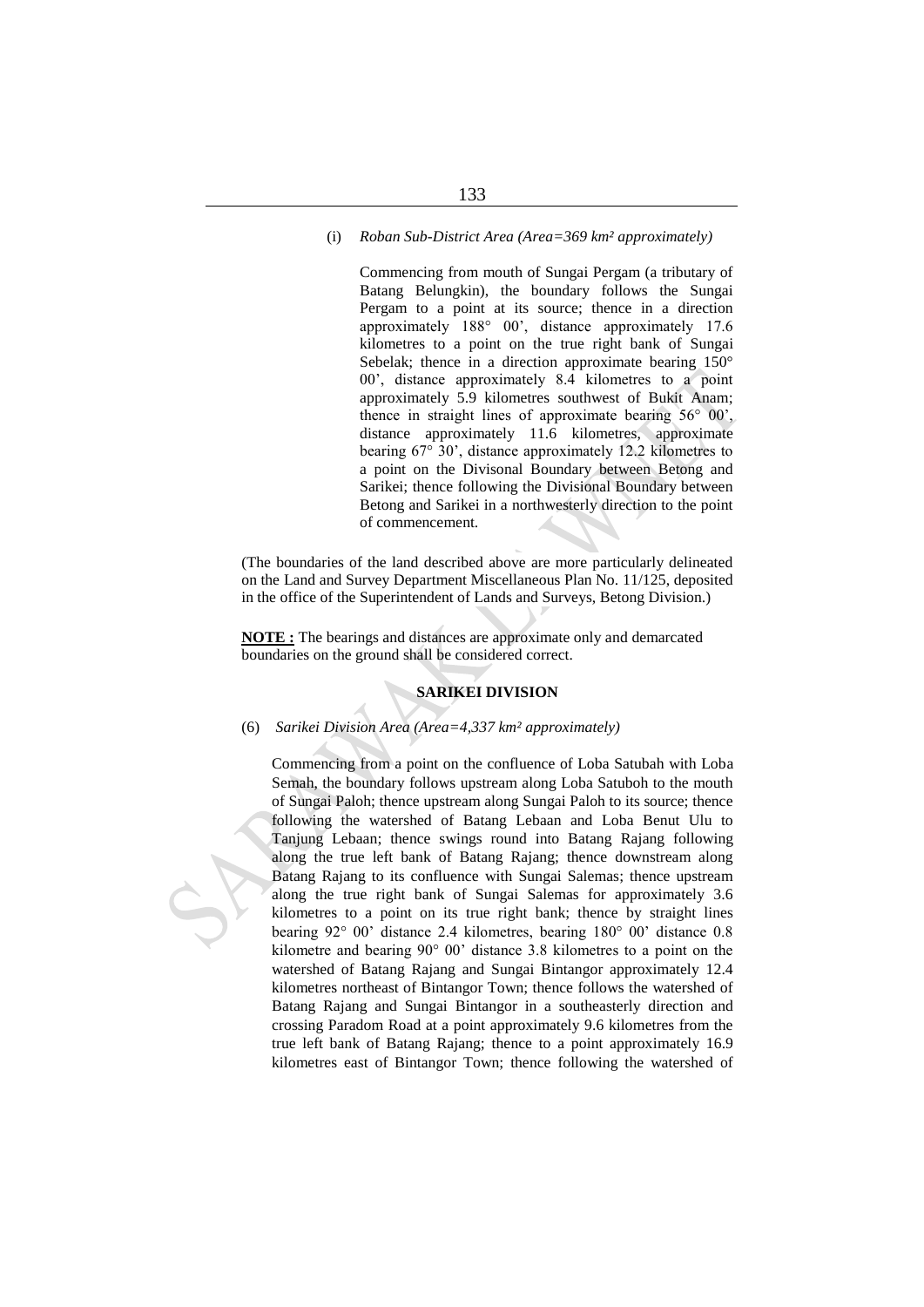Sungai Mador and Sungai Assan to a point on Durin Road approximately 15.6 kilometres from its junction with Bakong Road; thence following the watershed of Sungai Naman, Sungai Assan and Sungai Kanowit and Sungai Julau in a generally easterly direction to Bukit Kelindang; thence in a generally southerly direction following the watershed of Sungai Rawan and Sungai Angkong to a point on Sungai Kanowit approximately 6 kilometres east of Julau; thence crossing Sungai Kanowit and following the watershed of Sungai Machan-Poi-Ngemah and Sungai Kanowit and its tributaries to a point 4.4 kilometres northwest of Bukit Menyarin; thence following the watershed of Sungai Kanowit and Sungai Katibas passing through Bukit Tunggal, Bukit Entimau and Bukit Liom to a point approximately 14.4 kilometres east of Bukit Ringka; thence following the watershed of Sungai Kanowit, Sungai Entabai and Sungai Sekerang, Sungai Layar passing through Bukit Ringka, Bukit Tugah, Bukit Tikam to a point 10 kilometres southeast of Bukit Penajar; thence following the watershed of Sungai Julau and Sungai Kerian to a point approximately 4.8 kilometres northeast of Bukit Tabujang; thence following the watershed of Sungai Sarikei and Sungai Seblak, Sungai Kerian to a point near Bukit Sebangkoi; thence following the watershed of Sungai Seblak and Batang Selalang to a point 1.6 kilometres northwest of Munggu Tiga; thence following the watershed of Batang Selalang and Batang Belungkin for 4.8 kilometres to a point midway of the small Loba situated to the north of Sungai Nibong Kecil; thence along this small loba in southwesterly direction to a point on the true right bank of Batang Belungkin; thence along Batang Belungkin to where it, joins Batang Tubah at the confluence of Loba Tubah; thence in a straight line approximate bearing 308° 00' and approximate distance 6.4 kilometres to a point on the coast adjacent to the mouths of Loba Lusam and Loba Ketan; thence along the coast in a northerly direction to a point on Kuala Rajang meeting the Mukah Divisional Boundary; thence in a generally northeasterly direction along the Divisional Boundary to the point of commencement.

#### (*a*) *Sarikei District Area (Area=958 km² approximately)*

Commencing from a point on the Mukah/Sarikei Divisional Boundary in the mid of Kuala Rajang, the boundary follows the Divisional Boundary to a point on the confluence of Batang Seredeng and Ulu Belawai; thence the boundary follows along the Ulu Seredeng and Muara Payung upstream into Batang Rajang to its confluence with Sungai Salidap; thence upstream along Sungai Salidap to its source; thence following the watershed of Sungai Nyelong and Sungai Maradong to a point on Bakong Road approximately 0.3 kilometre from the junction of Pakan Road; thence following the watershed of Sungai Baron on Sungai Nyelong and Sungai Bekong on Sungai Bintangor for an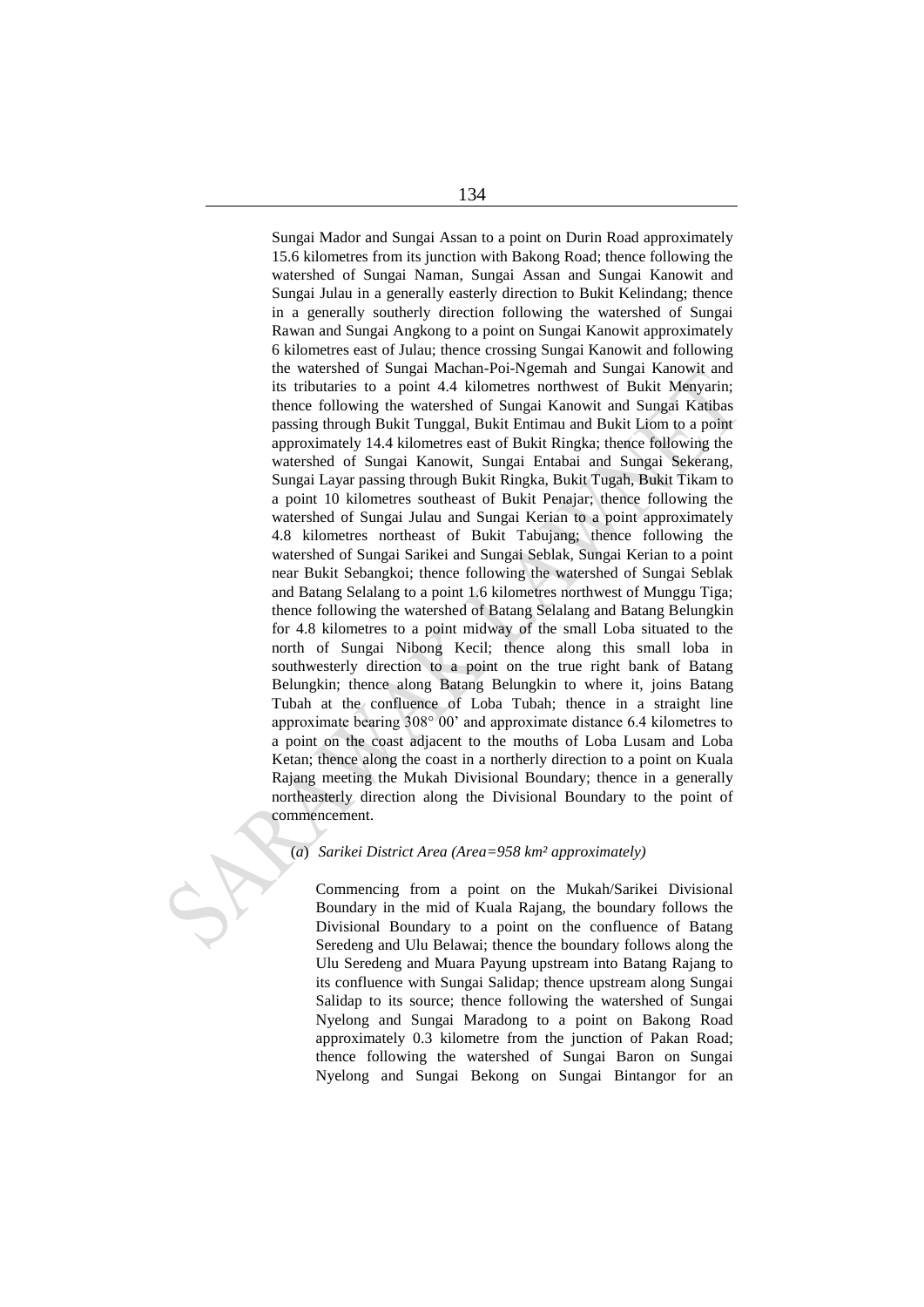approximate distance of 6.4 kilometres to a point approximately 11.6 kilometres northeast of Bukit Apu; thence following the watershed of Sungai Nyelong, Sungai Sarikei and Sungai Julau, Sungai Wuak to a point approximately 4.8 kilometres eastnortheast of Bukit Tabujang; thence the boundary follows the Sarikei Divisional Boundary in a northwesterly direction to the point of commencement.

# (*b*) *Maradong District Area (Area=740 km² approximately)*

Commencing from a point on the confluence of Loba Satubah with Loba Semah, the boundary follows in a generally southeasterly direction along the Sibu/Sarikei Divisional Boundary to a point on Durin Road approximately 13.6 kilometres from its junction with Sarikei-Bintangor Road; thence following the watershed of Sungai Bintangor and Sungai Julau crossing Pakan Road at a point 6.8 kilometres southwest of Bukit Ipoh; thence in generally northwesterly direction following the watershed of Sungai Nyelong and Sungai Maradong to the source of Sungai Salidap; thence downstream along Sungai Salidap to its confluence with Batang Rajang; thence downstream along Batang Rajang to Muara Payang; thence downstream along Muara Payang to meet the Mukah/Sarikei Divisional Boundary; thence the boundary follows in a generally northeasterly direction along the Divisional Boundary to the point of commencement.

# (*c*) *Pakan District Area (Area=909 km² approximately)*

Commencing from a point on Bukit Ipoh at the Maradong District Boundary, the boundary runs generally in a southerly direction with an approximate distance 7.2 kilometres parallel to Pakan Road to a point near the source of Sungai Bila Mabok, Ulu Sungai Melurun and Sungai Telantang approximately 3.0 kilometres southwest of Bukit Lidi; thence swings in a generally southerly direction following the watershed between Sungai Sugai and Sungai Sengaih to the source of Sungai Engkamup; thence downstream along Sungai Engkamup to its confluence with Sungai Tajam; thence in a generally southeasterly direction to Sungai Entabai; thence follows the watershed between Sungai Entabai and Sungai Kanowit to a point at Bukit Ringka on the Sri Aman/Sarikei Divisional Boundary; thence along the Sri Aman/Sarikei Divisional Boundary to meet at the point approximately 4.8 kilometres eastnortheast of Bukit Tabujang on Sarikei District Boundary; thence in a northeasterly direction along the Sarikei District Boundary to meet the Maradong District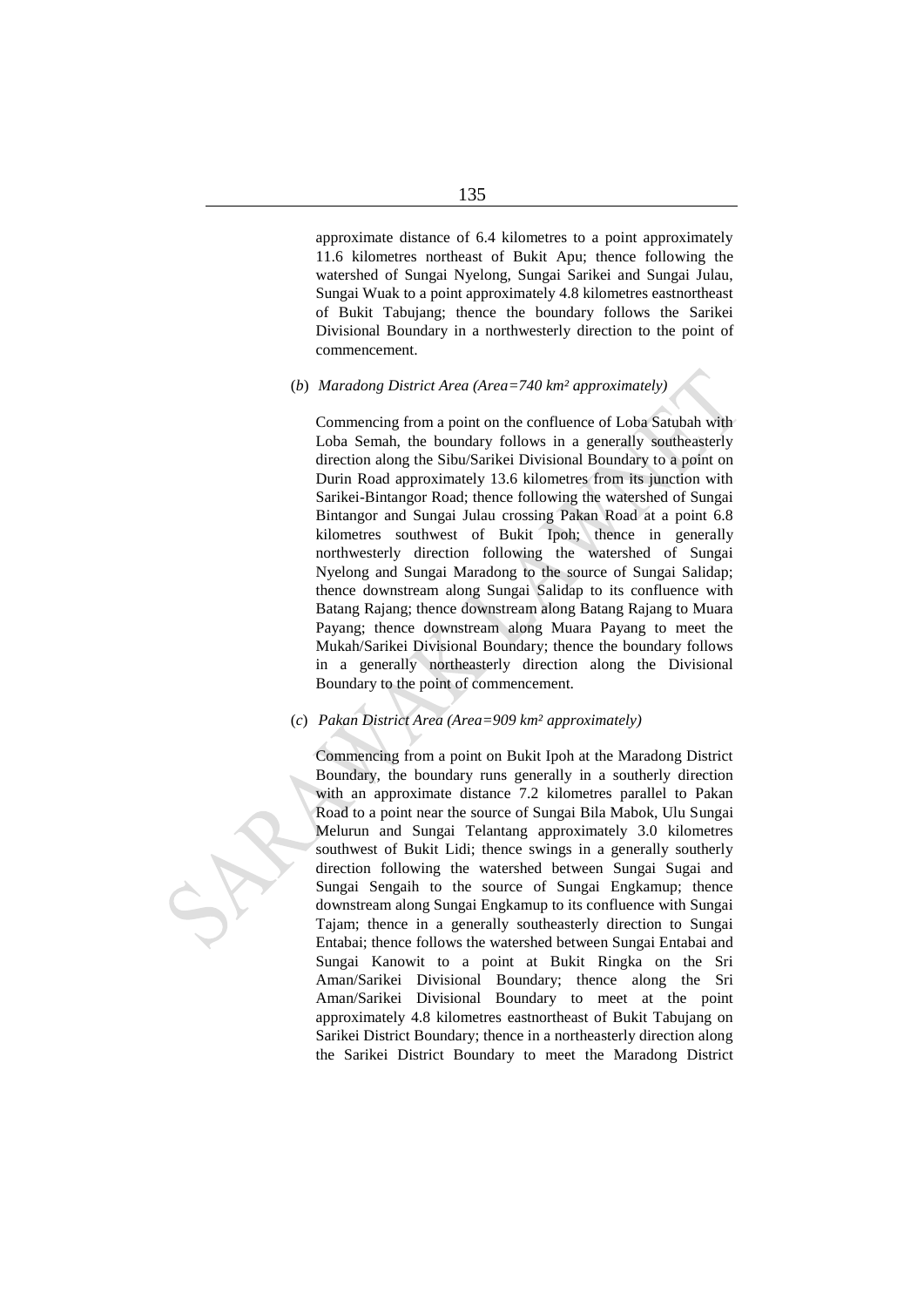Boundary; thence in a generally easterly direction along the Maradong District Boundary to the point of commencement.

(*d*) *Julau District Area (Area=1,730 km² approximately)*

Commencing from Bukit Kelindang on the Sibu/Sarikei Divisional Boundary, the boundary in a southerly direction along the Sibu/Sarikei Divisional Boundary to a point approximately 3.0 kilometres northwest of Bukit Menyarin meeting the Sarikei/Kapit Divisional Boundary; thence in a westerly direction along the Sarikei/Kapit Divisional Boundary crossing Bukit Sengkajang; thence to the point on Bukit Ringka; thence in a generally northerly direction along the Pakan District Boundary to meet the Maradong District Boundary; thence in a northeasterly direction along the Maradong District Boundary to meet the Sibu/Sarikei Divisional Boundary; thence in an easterly direction along the Sibu/Sarikei Divisional Boundary to the point of commencement.

(The boundaries of the land described above are more particularly delineated on the Land and Survey Department Miscellaneous Plan No. 6/125, deposited in the office of the Superintendent of Lands and Surveys, Sarikei Division.)

**NOTE :** The bearings and distances are approximate only and demarcated boundaries on the ground shall be considered correct.

# **SIBU DIVISION**

#### (7) *Sibu Division Area (Area=8,346 km² approximately)*

Commencing from a point on Sungai Sarupai approximate distance 28 kilometres from the coast, the boundary follows Sungai Sarupai upstream crossing the Sibu-Tatau Road, thence follows the watershed of Sungai Kelawit, a tributary of Batang Tatau and Sungai Arip, a tributary of Batang Balingian to Bukit Lesong; thence follows the watershed of Batang Balingian and Sungai Anap to Bukit Lombok passing through Bukit Naong; thence following the watershed of Batang Mukah and Sungai Anap to Bukit Maleng; thence follows the watershed of Batang Rajang and Sungai Oya, Sungai Paku to a point 6.8 kilometres southwest of Bukit Tempuan; thence follows the watershed of Sungai Iran and Sungai Kabah to a ridge near Sungai Belawan approximately 1.6 kilometres north of Nanga Ngemah; thence down the ridge to the north bank of Sungai Belawan; thence crossing Sungai Belawan; thence upstream along the true right bank of Sungai Belawan to its source; thence crossing a ridge to the source of Sungai Bila Dua to its confluence with Sungai Terabai; thence downstream along the true left bank of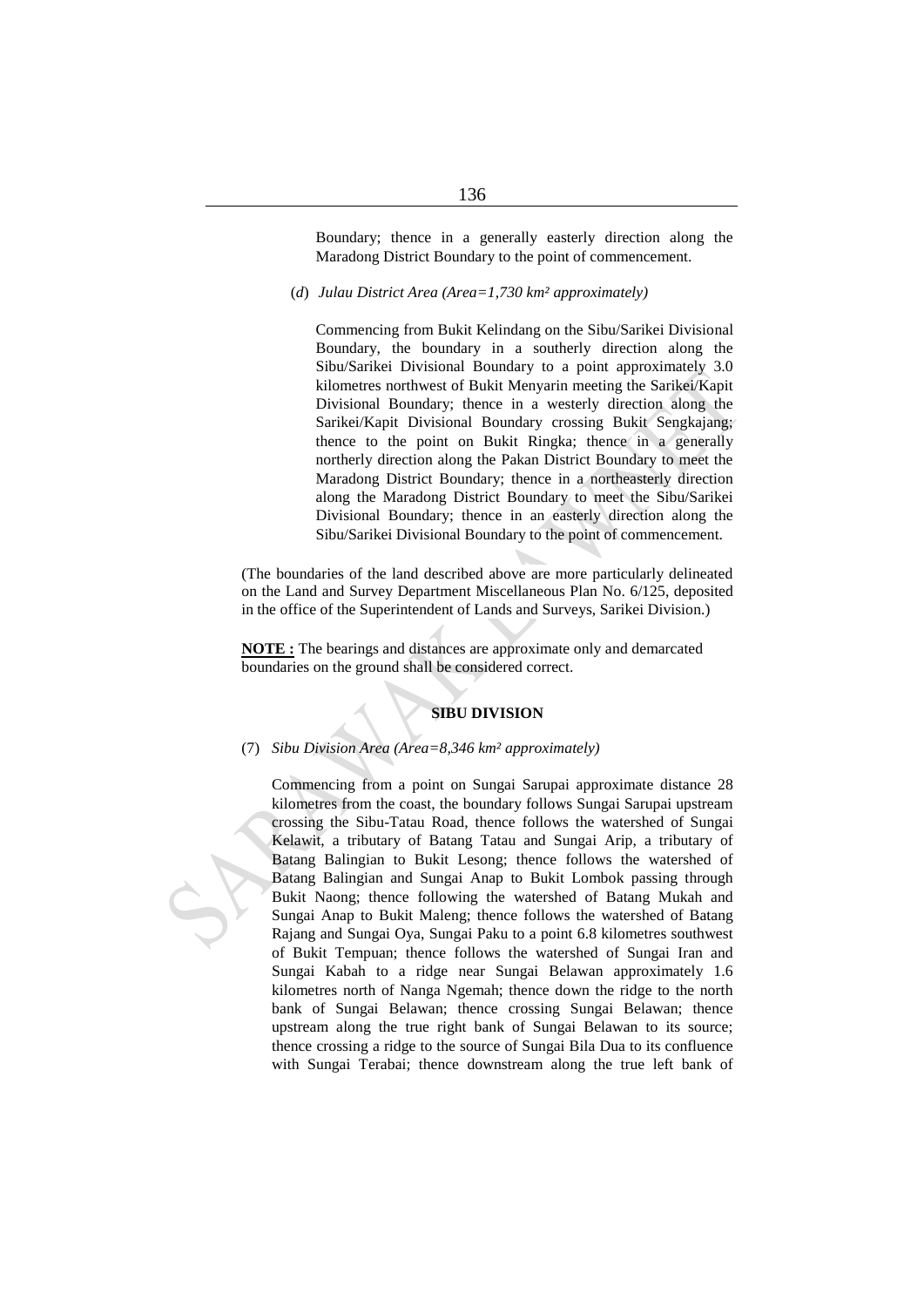Sungai Terabai to its confluence with Batang Rajang; thence crossing Batang Rajang to its confluence with Sungai Kedada; thence upstream along the true right bank of Sungai Kedada to its source; thence follows the watershed of Sungai Katibas and Sungai Ngemah passing through Gunung Spali to a point approximately 4.4 kilometres northwest of Bukit Menyarin; thence following the watershed of Sungai Kanowit and Sungai Ngemah, Sungai Poi, Sungai Machan to a point on Sungai Kanowit approximately 6.4 kilometres east of Julau; thence crossing Sungai Kanowit in a northerly direction following the watershed of Sungai Rowan and Sungai Angkong to Bukit Kelindang; thence follows the watershed of Sungai Naman, Sungai Assan and Sungai Kanowit, Sungai Julau in a westerly direction to a point on the watershed of Sungai Mador, a tributary of Sungai Bintangor and Sungai Assan approximately 21.3 kilometres southeast of Bintangor Bazaar; thence following the watershed of Sungai Bintangor and Batang Rajang for an approximate distance 22 kilometres to a point approximately 12.4 kilometres northeast of Bintangor Bazaar; thence by straight lines bearing 270° 00' distance 3.8 kilometres, bearing 0° 00' distance 0.8 kilometre and bearing 272° 00' distance 2.4 kilometres to the true right bank of Sungai Salemas; thence downstream along the true right bank of Sungai Salemas to its mouth; thence upstream along the true left bank of Batang Rajang to its confluence with Batang Lebaan; thence swings right into the watershed of Loba Bunut Hulu and Sungai Lebaan; thence into the source of Sungai Paloh; thence downstream along the true left bank of Sungai Paloh to its mouth; thence downstream along Loba Satubah to meet with the Mukah Divisional Boundary; thence following the Mukah Divisional Boundary in a generally northeasterly direction towards Bukit Tunggal Tutong to the point of commencement.

#### (*a*) *Sibu District Area (Area=2,192 km² approximately)*

Commencing from a point on the Mukah/Sibu Divisional Boundary distance approximately 7 kilometres northwest of Nanga Tamin; thence in a generally southeasterly direction following the watershed of Batang Oya and Sungai Retus to Bukit Tanggi; thence swings round in a southwesterly direction to a point distance approximately 2 kilometres southeast of Bukit Pantak; thence following the watershed of Sungai Menyan and Hulu Sungai Bunau; thence follows the watershed of Sungai Menyan and Sungai Setapang; thence the watershed of Sungai Satutung and Sungai Bob; thence crossing Batang Rajang into watershed of Sungai Pak and Sungai Penyulau; thence into the watershed of Sungai Durin and Sungai Maong crossing the Kelupu-Julau-Durin Road to the Sibu/Sarikei Divisional Boundary on Bukit Kelindang; thence follows the Divisional Boundary in a generally westerly, northwesterly direction to meet with the Mukah Divisional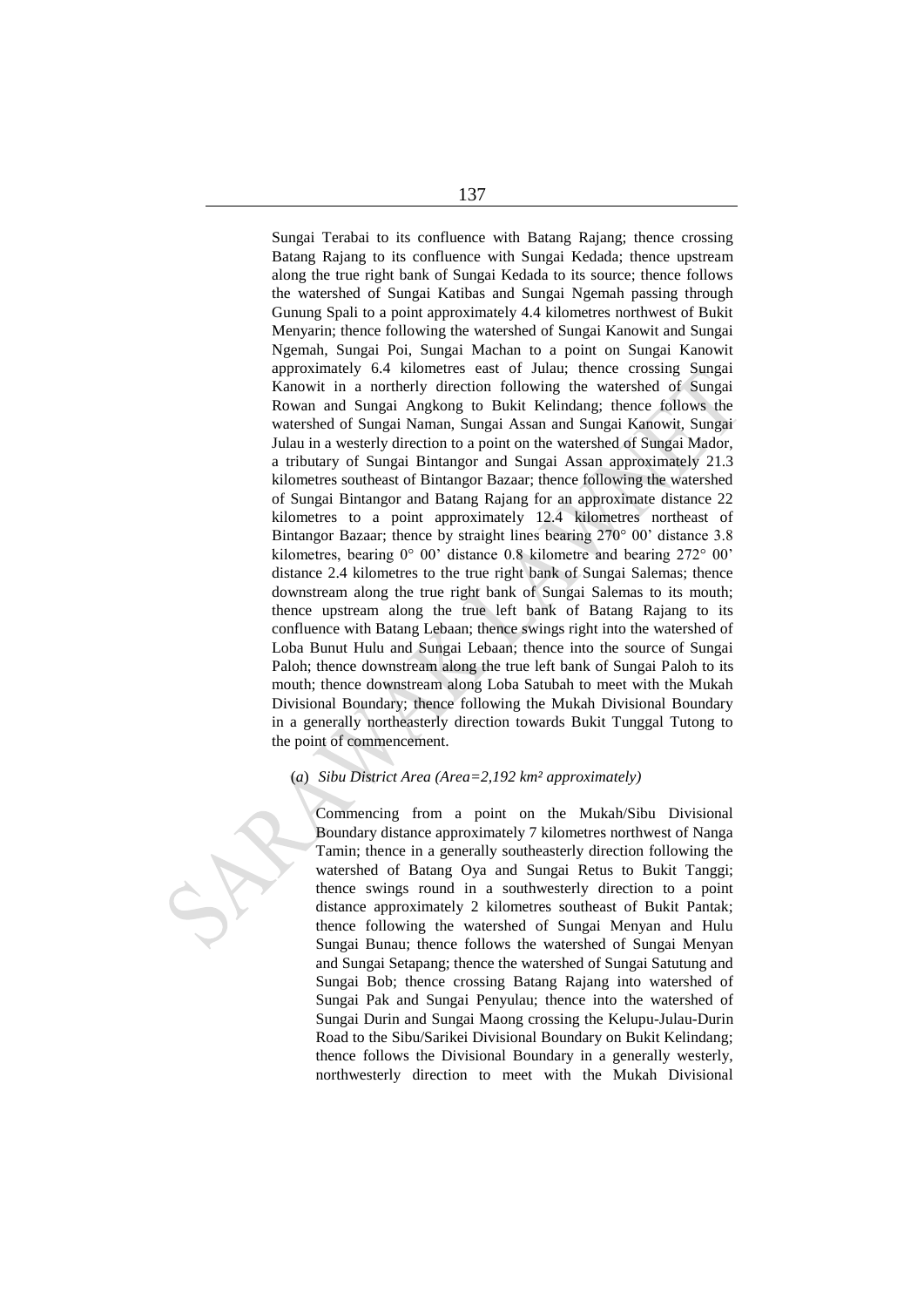Boundary; thence in a generally northeasterly direction towards Nanga Tamin to the point of commencement.

(*b*) *Selangau District Area (Area=3,912 km² approximately)*

Commencing from a point on Sungai Sarupai approximate distance 28 kilometres from the coast, the boundary follows the Sibu/Bintulu Divisional Boundary in a generally southerly direction to meet the intersecting point of Sibu/Bintulu/Kapit Divisional Boundary; thence in a westerly direction along the Sibu/Kapit Divisional Boundary to a point approximately 8 kilometres southwest of Bukit Tempuan; thence the boundary follows in a westerly direction along the watershed of Batang Rajang and Sungai Paku to a point approximately 4 kilometres southeast of Bukit Pantak; thence follows the Sibu District Boundary in a generally northerly direction to the point approximately 7 kilometres northwest of Nanga Tamin on the Mukah Divisional Boundary; thence follows the Mukah/Sibu Divisional Boundary towards Bukit Tunggal Tutong to the point of commencement.

# (*c*) *Kanowit District Area (Area=2,242 km² approximately)*

Commencing from a point on Bukit Kelindang along the Sibu/Sarikei Divisional Boundary, the boundary follows the Sibu District Boundary in a northeasterly direction to the point of intersection with Selangau District Boundary; thence follows the Selangau District Boundary in a southeasterly direction to meet at a point on the Sibu/Kapit Divisional Boundary; thence follows in a generally southerly direction along the Divisional Boundary to the point where it meets the Sibu/Sarikei Divisional Boundary; thence in a generally northwesterly direction along the Divisional Boundary to the point of commencement.

(The boundaries of the land described above are more particularly delineated on the Land and Survey Department Miscellaneous Plan No. 3/125, deposited in the office of the Superintendent of Lands and Surveys, Sibu Division.)

**NOTE :** The bearings and distances are approximate only and demarcated boundaries on the ground shall be considered correct.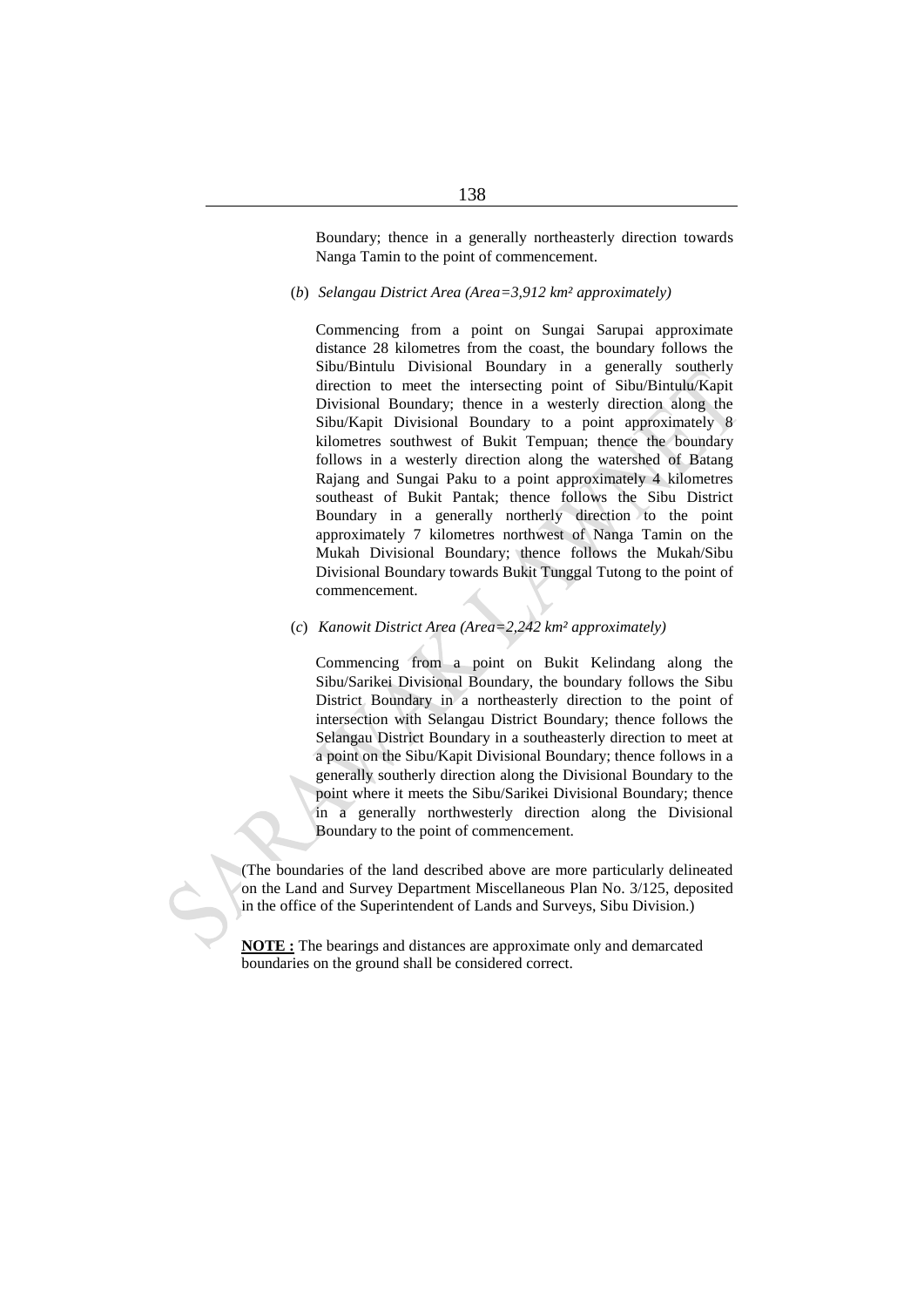# **MUKAH DIVISION**

#### (8) *Mukah Division Area (Area=6,969 km² approximately)*

Commencing from the mouth of Sungai Sarupai on the coast, the boundary follows upstream for approximate distance 28 kilometres to a point on the foot of Bukit Tunggal Tutong; thence by a straight line with approximate bearing 270° 00' to the midstream of Batang Balingian; thence going upstream Batang Balingian for an approximate distance 29 kilometres; thence by a straight line with approximate bearing  $230^{\circ}$  00' to a point intersecting the Sibu-Mukah Road; thence by a straight line with approximate bearing 253° 00' crossing Batang Mukah to an approximate distance 9.3 kilometres; thence by a straight line with approximate bearing 270° 00' to a point on the Mukah/Dalat District Boundary (the watershed between Hulu Sungai Baoh Chelam and Hulu Sungai Sebakong); thence the boundary in a generally southerly direction follows the watershed of Sungai Baoh Burak and Sungai Gigis for an approximate distance 8.4 kilometres; thence by a straight line with approximate bearing 275° 00' to the midstream of Batang Oya; thence going downstream Batang Oya for an approximate distance 2 kilometres; thence by a straight line with approximate bearing 270° 00', distance approximately 4.2 kilometres to the watershed of Batang Igan and Batang Oya; thence along the watershed in a generally northwesterly direction for an approximate distance 2.1 kilometres; thence by a straight line with approximate bearing 264° 00' to a point on the mouth of Sungai Tutus, a tributary of Batang Igan; thence by a straight line with approximate bearing 244° 00' distance 18 kilometres; thence by a straight line with approximate bearing 262° 00' to a point on Sungai Melukan, a tributary of Batang Lassa; thence following downstream on Sungai Melukan, to a point on the mid of Batang Lassa; thence the boundary swings into Loba Singat into the junction of Batang Lebaan; thence follows downstream Loba Semah to its junction with Batang Mupong; thence going upstream Batang Mupong; thence turning into Loba Megon, a tributary on the true left bank of Batang Mupong; thence following Loba Megon into Batang Seredeng; thence going upstream Batang Seredeng turning into Ulu Belawai for an approximate distance 6 kilometres; thence by a straight line with approximate bearing 203° 00' to the midstream of Loba Semareng; thence the boundary follows downstream Loba Semareng to its confluence with Batang Rajang including Pulau Loba/Balei; thence following downstream Batang Rajang to its Kuala; thence the boundary follows along the coast in a generally northeasterly direction towards Tanjung Sirik, Tanjung Budu and to the point of commencement.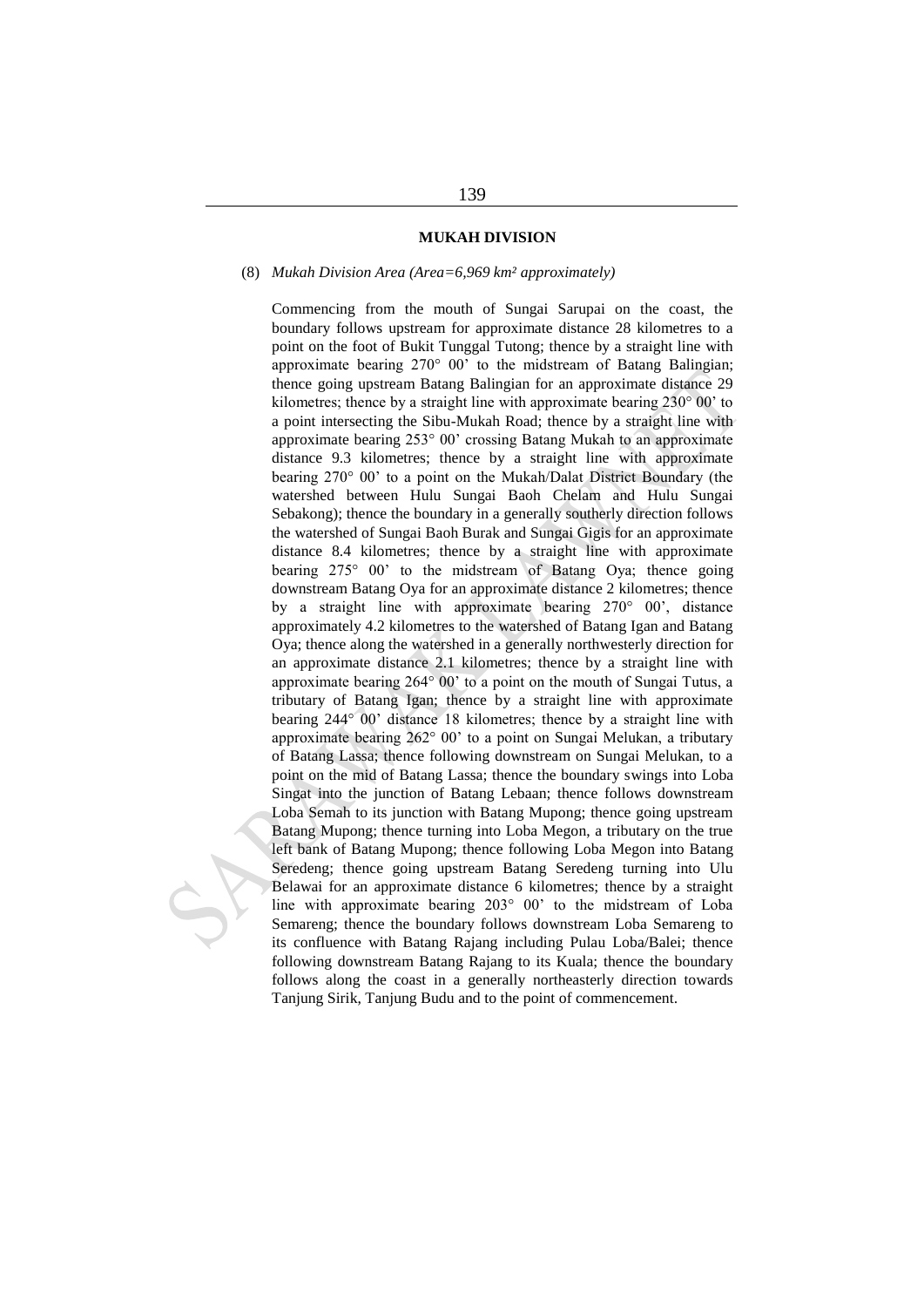#### (*a*) *Mukah District Area (Area=2,469 km² approximately)*

Commencing from the mouth of Sungai Sarupai, the boundary follows the Mukah/Sibu Divisional Boundary to the point on the watershed of Hulu Sungai Baoh Chelam and Hulu Sungai Sebakong; thence the boundary follows in a northwesterly direction along the watershed of Batang Oya and Batang Mukah to a point on the coast approximately 1.6 kilometres east of Kuala Sungai Penat; thence following the coast in an easterly direction to the point of commencement.

# (i) *Balingian Sub-District Area (Area=1160 km² approximately)*

Commencing from the mouth of Sungai Sarupau, the boundary follows the Mukah/Sibu Divisional Boundary to the point on the Sibu/Mukah Road; thence along the Sibu/Mukah Road for an approximate distance 6 kilometres; thence the boundary follows along the watershed of Batang Mukah and Sungai Basai Alit; thence into the watershed of Batang Mukah and Batang Balingian; thence swings right into the watershed of Hulu Sungai Bedengan Kanan and Sungai Terus; thence the watershed of Hulu Sungai Bedengan Kanan and Sungai Bawan; thence into the source of Sungai Bayan; thence following downstream Sungai Bayan to its mouth; thence following the coast in an easterly direction to the point of commencement.

# (*b*) *Dalat District Area (Area=948 km² approximately)*

Commencing from a point on the coast approximately 1.6 kilometres east of Kuala Sungai Penat, the boundary follows a straight line, approximate bearing 161° 00', distance approximately 6.4 kilometres; thence following the watershed of Batang Oya and Batang Mukah (Mukah District Boundary) to meet the Mukah/Sibu Divisional Boundary; thence following the Divisional Boundary in a generally westerly direction to the point of midstream of Batang Oya; thence going downstream approximately 2 kilometres; thence along the straight line of bearing 270° 00' distance 4.2 kilometres; thence along the watershed of Batang Igan and Batang Oya swinging left towards Tanjung Nalam to a point on the midstream of Batang Igan; thence downstream along Batang Igan to a point opposite the mouth of Sungai Kut; thence swing right into the watershed of Sungai Tepan and Sungai Rut; thence along the watershed of Batang Igan and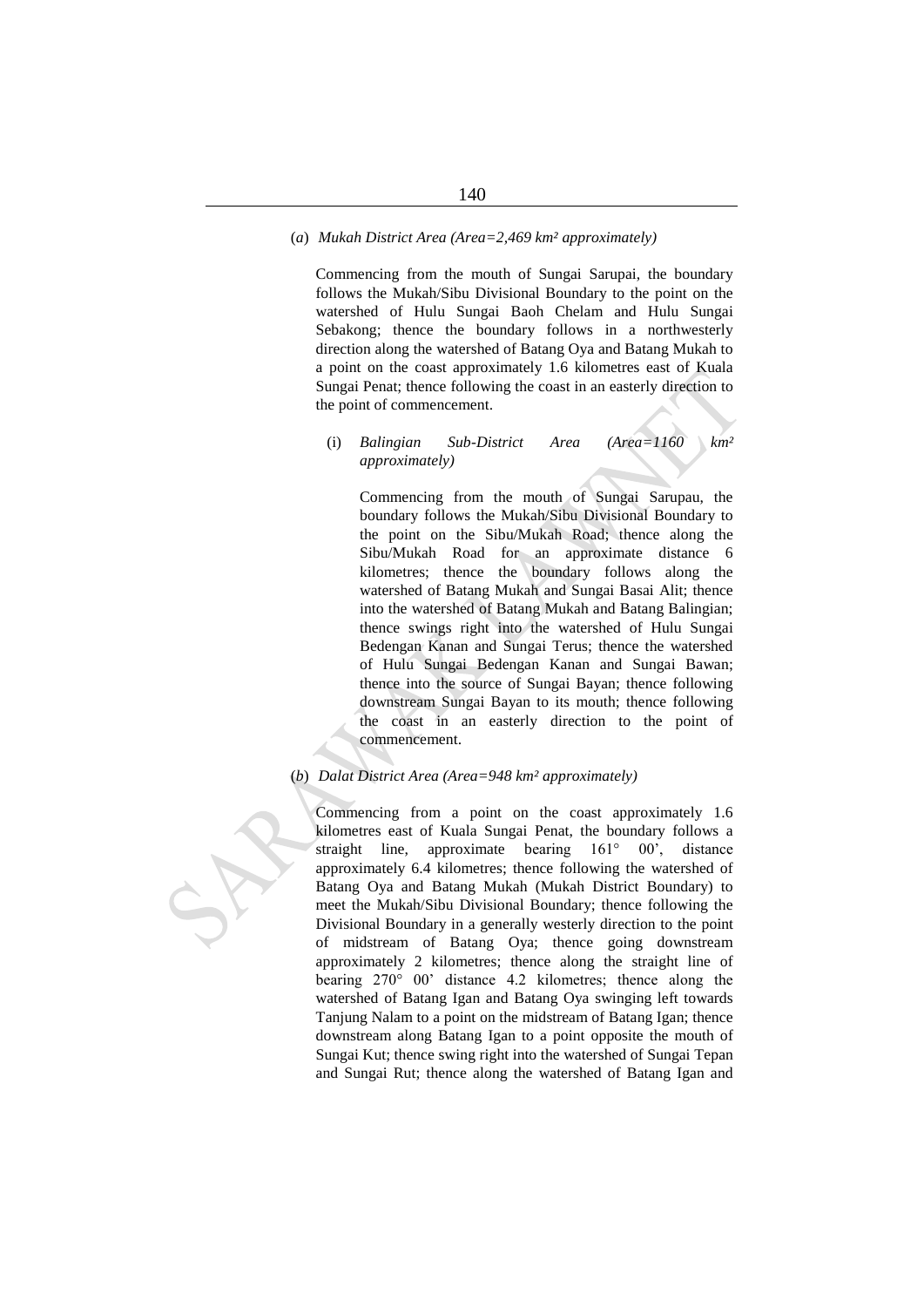Batang Oya; thence into the watershed of Sungai Elas and Sungai Mudan to a point approximately 2.4 kilometres west of the mouth of Sungai Mudan; thence in an easterly direction along the coast to the point of commencement.

(i) *Oya Sub-District Area (Area=135 km² approximately)*

Commencing from a point on the coast approximately 1.6 kilometres east of Kuala Penat, the boundary follows a straight line approximate bearing 161° 00' distance approximately 6.4 kilometres; thence with approximate bearing 260° 30' distance approximately 11.8 kilometres to meet at the mouth of Sungai Pelawan; thence with approximate bearing 262° 00' and distance approximately 8.6 kilometres to meet the Dalat District Boundary; thence following the District Boundary in a generally northerly direction to the coast; thence along the coast in an easterly direction to the point of commencement.

(*c*) *Matu District Area (Area=1,601 km² approximately)*

Commencing from a point approximately 2.4 kilometres west of the mouth of Sungai Mudan; the boundary follows along the Dalat District Boundary in a generally southerly direction to meet with the Mukah/Sibu Divisional Boundary; thence along the Divisional Boundary in an easterly direction to the confluence of Batang Lassa and Loba Singat; thence downstream along Batang Lassa for an approximate distance 3.2 kilometres; thence swings into the mouth of Sungai Bukau; thence upstream along Sungai Bukai to its source; thence following in a northerly direction along the watershed of Batang Lassa and Batang Matu for an approximate distance 9.4 kilometres; thence in a straight line with an approximate bearing 309° 00' to the midpoint of Muara Lassa; thence follows in a northeasterly direction along the coast to the point of commencement.

(i) *Igan Sub-District Area (Area=259 km² approximately)*

From a point on the coast approximately 2.4 kilometres west of Sungai Mudan, the boundary runs in a southerly direction following the watershed of Batang Oya and Batang Igan to the estuary of Sungai Kut; thence in a straight-line crossing Batang Igan with approximate bearing 270° 00' and distance approximately 6.8 kilometres; thence with approximate bearing 302° 00' and distance approximately 13.0 kilometres; thence in a straight line in a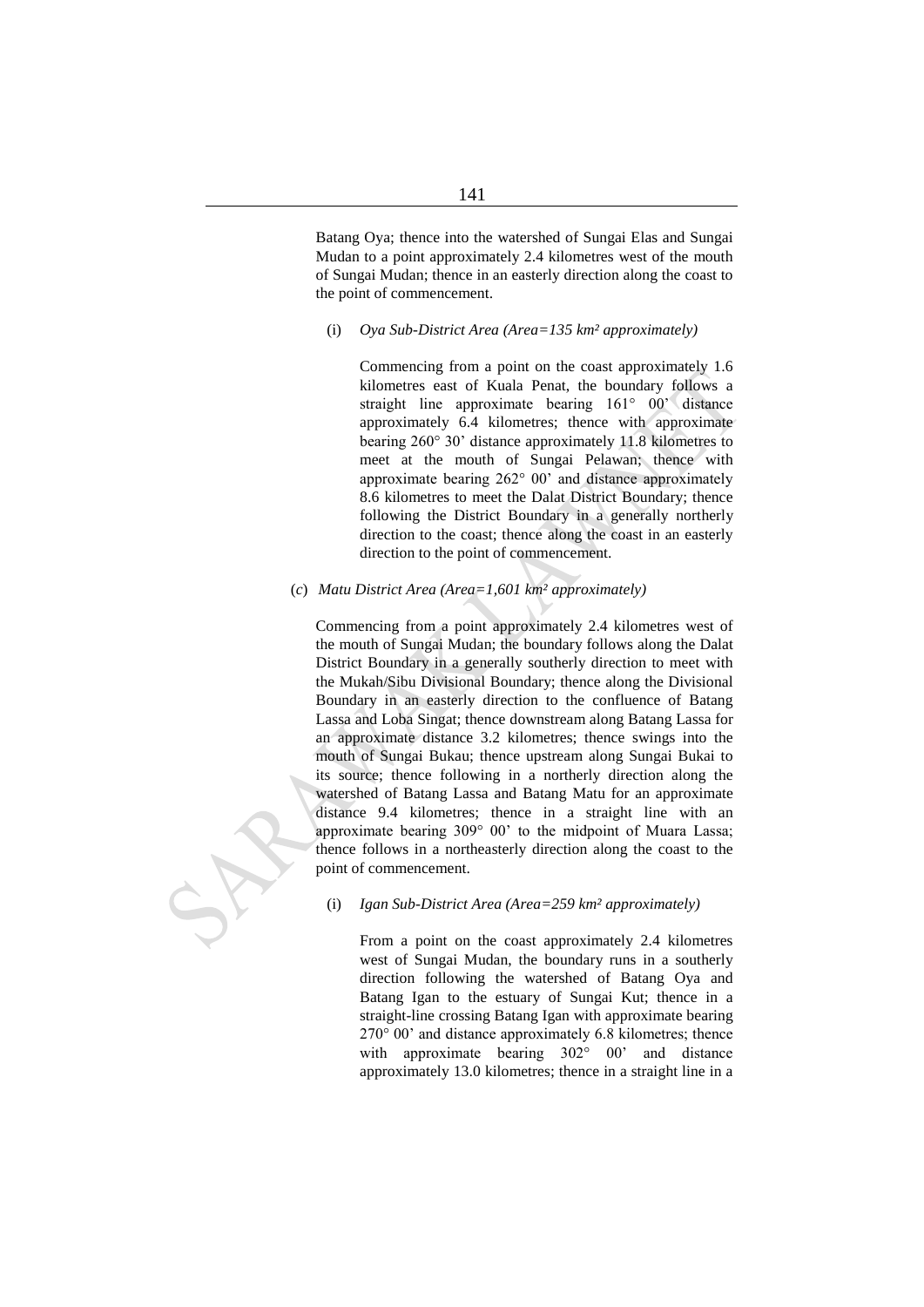northwesterly direction to the estuary of Sungai Beruan Besar; thence in a northeasterly direction along the coast crossing Kuala Igan to the point of commencement.

(*d*) *Daro District Area (Area=1,118 km² approximately)*

Commencing from the midstream of Muara Lassa, the boundary follows the Matu District Boundary at approximate bearing 129° 00' to meet the Mukah/Sibu Divisional Boundary; thence following the Divisional Boundary in a generally southwesterly direction to a point mid of Kuala Rajang; thence the boundary follows along the coast in a generally northeasterly direction toward Tanjung Sirik turning into Muara Lassa including Pulau Patok to the point of commencement.

(*e*) *Tanjung Manis District Area (Area= 833 km<sup>2</sup> approximately)*

Commencing at the mouth of Kuala Paloh on the seacoast; thence the boundary follows upstream of Batang Paloh to Muara Seredeng; thence along Muara Seredeng upstream to meet with the Mukah/Sarikei Divisional Boundary at a point between Loba Semah and Batang Mupong; thence following the Divisional Boundary in a south-westerly direction to the mouth of Kuala Rajang; thence follows along the coast generally in a northerly direction towards Tanjung Pasir to the point of commencement.

(The boundaries of the land described above are more particularly delineated on the Land and Survey Department Miscellaneous Plan No. 10/125, deposited in the office of the Superintendent of Lands and Surveys, Mukah Division.)

**NOTE:** The bearings and distances are approximate only and demarcated boundaries on the ground shall be considered correct.

## **BINTULU DIVISION**

(9) *Bintulu Division Area (Area=12,212 km² approximately)*

Commencing from the mouth of Sungai Derais, the boundary follows Sungai Derais upstream to a point approximately 8.2 kilometres from the mouth of Sungai Derais; thence in a southerly direction along the watershed of Sungai Nyalau and Batang Suai to a point approximately 5.5 kilometres northeast of Bukit Tiban on the watershed of Sungai Nyalan and Sungai Similajan to Bukit Sekudong; thence following the watershed to Batang Suai, Batang Kemena and Sungai Jelalong, Sungai Niah to a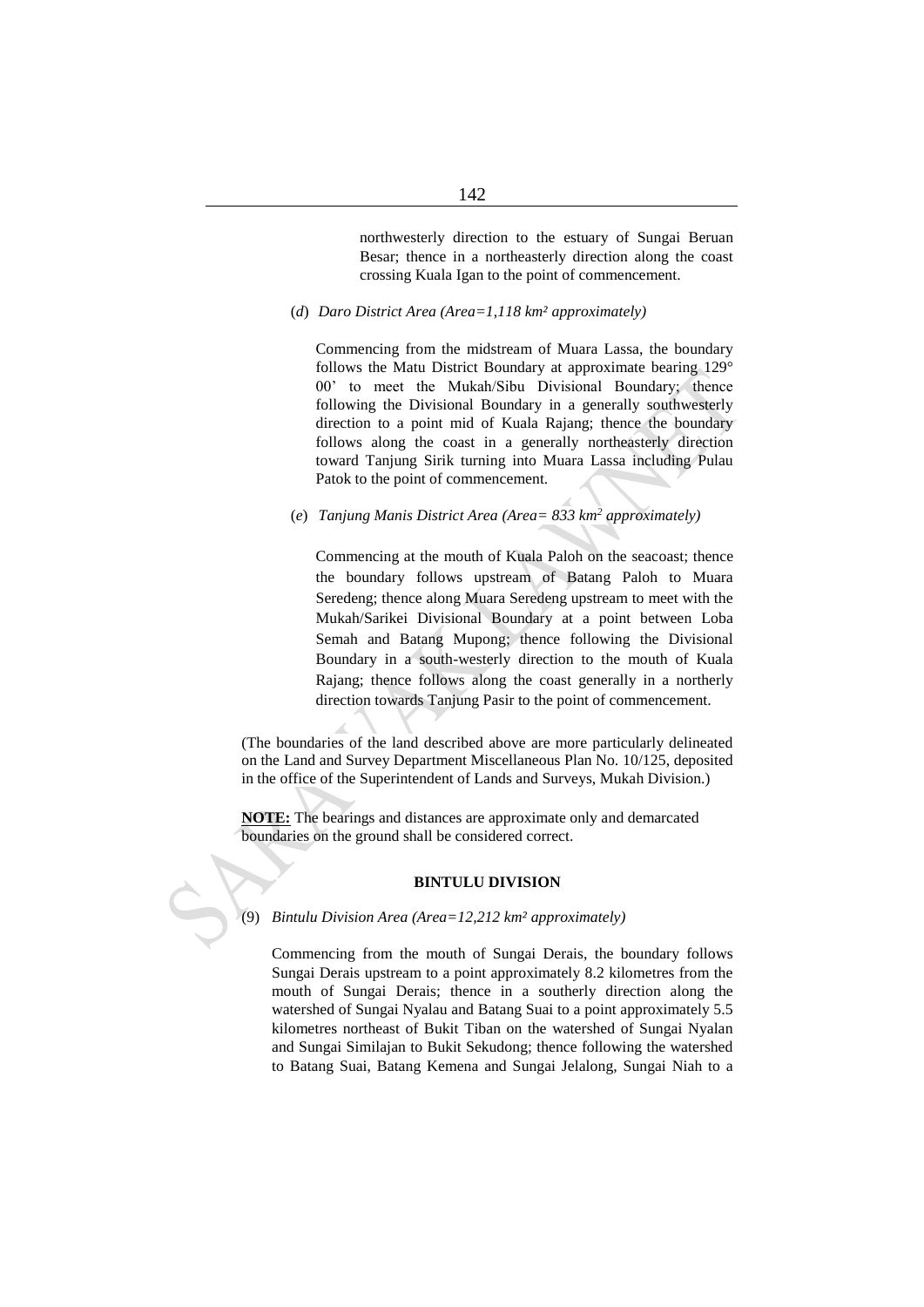point on the Kapit Divisional Boundary approximately 10.65 kilometres south of Bukit Giam Palak; thence in a southeasterly direction along the watershed of Sungai Jelalong and Batang Tinjar to a point on the watershed approximately 4.45 kilometres south of Bukit Sekiwa; thence following the watershed of Batang Belaga and Bantang Kemena to a point on the Lumut Range approximately 8.5 kilometres northeast of Bukit Lumut; thence in a southwesterly direction following the watershed of Batang Rajang and Batang Tatau to meet with the Sibu Divisional Boundary at Bukit Maleng; thence in a generally northerly direction following the watershed of Batang Tatau and Batang Balingian, Batang Mukah and passing through Bukit Lombok; thence to Bukit Kara; thence to Bukit Lesong to the source of Sungai Sarupai; thence downstream following Sungai Sarupai to its mouth; thence in a northeasterly direction along the coast to the point of commencement.

# (*a*) *Bintulu District Area (Area=1,973 km² approximately)*

Commencing from the mouth of Sungai Derais on the Bintulu Divisional Boundary, the boundary follows the Divisional Boundary in a southeasterly direction to a point on the Divisional Boundary between Bintulu and Kapit approximately 4.45 kilometres south of Bukit Sekiwa; thence following the Kapit and Bintulu Divisional Boundaries in a generally southwesterly direction to a point on the Lumut Range approximately 8.5 kilometres northeast of Bukit Lumut; thence in a westerly direction along the watershed of Batang Tatau and Batang Kemena and passing through Bukit Lumut, Bukit Negoh, Bukit Buan to a point on the source of Sungai Semanok; thence downstream following Sungai Semanok to its mouth on the coast; thence following the coast in a northeasterly direction to its point of commencement.

#### (*b*) *Sebauh District Area (Area=5,126 km² approximately)*

Commencing from a point at the Bintulu Divisional Boundary on Bukit Sekudong; thence following the Divisional Boundary of Bintulu to a point on the Divisional Boundary approximately 4.45 kilometres south of Bukit Sekiwa; thence following the Divisional Boundary between Bintulu and Kapit to a point on the Lumut Range approximately 8.5 kilometres northeast of Bukit Lumut; thence in a westerly direction following the Bintulu and Tatau District Boundaries to a point approximately 8 kilometres northeast of Bukit Buan; thence in a northeasterly direction following the watershed of Sungai Sebauh and Sungai Segan, Sungai Silas, Sungai Pabau to a point approximately 0.85 kilometre southwest of Bukit Sunar; thence swings round following the watershed of Batang Kemena and Sungai Pabau to a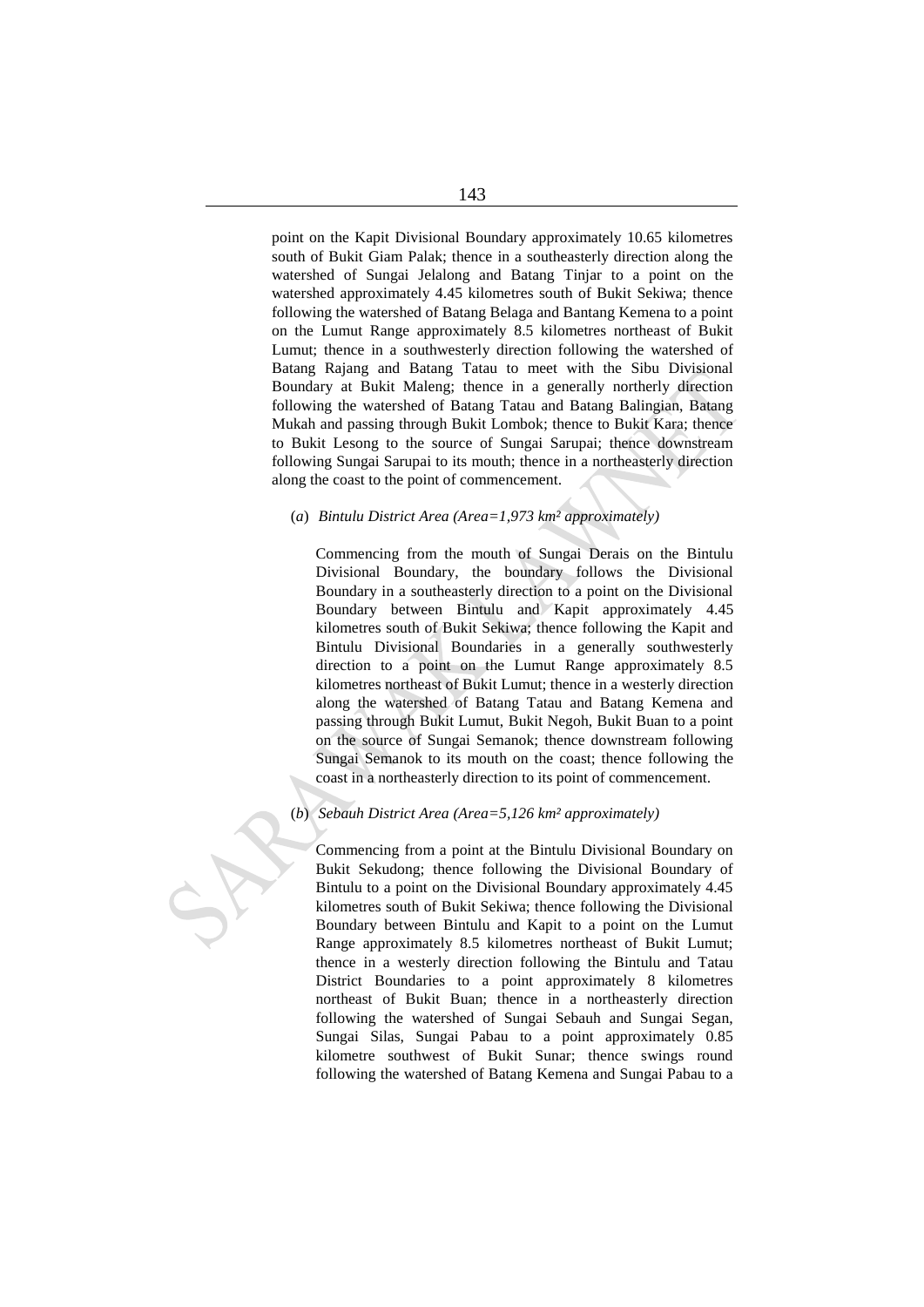point on the source of Sungai Simbak; thence downstream along Sungai Simbak to its junction with Batang Kemena; thence across Batang Kemena to the mouth of Sungai Jepaan; thence upstream following Sungai Jepaan to its source; thence following the watershed of Sungai Sibiu, Sungai Similajau and Batang Kemena, Sungai Lavang in a northeasterly direction and passing through Bukit Bala to the point of commencement.

#### (*c*) *Tatau District Area (Area=5,113 km² approximately)*

From a point on the mouth of Sungai Semanok, the boundary follows the Bintulu District Boundary to a point on the Lumut Range approximately 8.5 kilometres northeast of Bukit Lumut; thence following the Bintulu and Kapit Divisional Boundaries in a generally southwesterly direction to Bukit Maleng; thence in a northerly direction following the Bintulu and Sibu Divisional Boundaries to a point on the coast at the mouth of Sungai Sarupai; thence along the coast in a northeasterly direction to the point of commencement.

(The boundaries of the land described above are more particularly delineated on the Land and Survey Department Miscellaneous Plan No. 9/125, deposited in the office of the Superintendent of Lands and Surveys, Bintulu Division.)

**NOTE:** The bearings and distances are approximate only and demarcated boundaries on the ground shall be considered correct.

# **KAPIT DIVISION**

## (10) *Kapit Division Area (Area=38,689 km² approximately)*

From a point on the International Boundary between Sarawak and Kalimantan near Gunung Unyok Tapang, the boundary runs in a southwesterly and westerly direction for an approximately total distance of 640 kilometres following the Sarawak/Kalimantan International Boundary, passing through Pergunungan Iran, Gunung Makitai, Bukit Batu Tiban, Banjaran Gunung Nieuwenhuis, Gunung Cemaru, Gunung Loi, Bukit Aseh, Gunung Sebako, Gunung Batu, Gunung Libu, Bukit Tunggal, Gunung Guram, Gunung Lubang Ribut, Bukit Mubau and Bukit Condong to a point approximately 4.8 kilometres northwestof Bukit Makup; thence following the Sri Aman Divisional Boundary along the watershed of Sungai Katibas and Batang Ai to Bukit Sengkajang; thence following the watershed of Sungai Katibas and Ulu Skrang to appoint approximately 14 kilometres east of Bukit Ringka; thence generally in a northeasterly direction following the watershed of Sungai Katibas and Sungai Kanowit to appoint approximately 4.4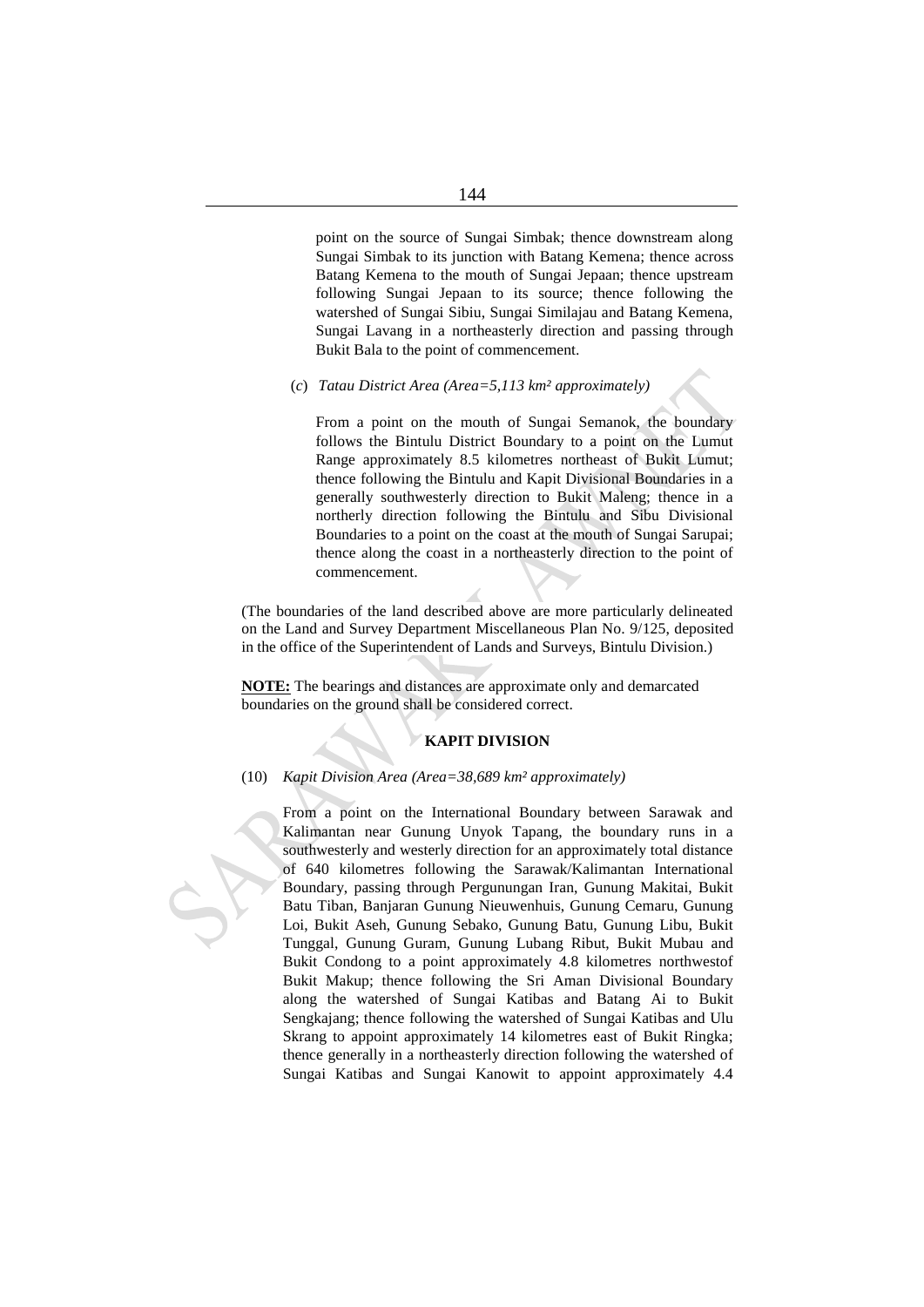kilometres northwest of Bukit Menyarin; thence following the watershed of Sungai Katibas and Sungai Ngemah passing through Gunung Sepali to the source of Sungai Kedada; thence downstream along the true right bank of Sungai Kedaka to its mouth; thence crossing Batang Rajang to the mouth of Sungai Terabai; thence upstream along the true left bank of Sungai Terabai to its right hand tributary, Sungai Bila Dua; thence downstream along the true left bank of Sungai Bila Dua to its source; thence crossing over the ridge to the source of Sungai Kerangan, a tributary of Sungai Belawan; thence downstream along the true right bank of Sungai Kerangan to its confluence with Sungai Belawan; thence crossing Sungai Belawan to a ridge which adjoins the main watershed of Sungai Iran and Sungai Kabah; thence following the watershed of Sungai Iran and Sungai Kabah to a point approximately 7.2 kilometres southwest of Bukit Tempuan; thence following the watershed of Oya-Mukah and Iran-Song Entangai to Bukit Pujut Langi; thence following the watershed of Anap-Kakus and Batang Rajang to a point approximately 8 kilometres northeast of Bukit Lumut; thence following the watershed of Pandan-Tubau-Jelalong and Belaga-Koyan to a point approximately 4.8 kilometres south of Bukit Sekiwa; thence following the watershed of Koyan-Belaga and Batang Tinjar, passing through Banjaran Dulit and Bukit Lesung to Bukit Garoh Aseng at the base of Dataran Tinggi Usun Apau; thence following the watershed of Seping-Luar-Peliekan and Dapati-Silat passing through Bukit Selidang and Bukit Batu Bora and to the point of commencement.

# (*a*) *Kapit District Area (Area=3,973 km² approximately)*

From a point on the Kapit/Bintulu Divisional Boundary at the source of Sungai Ba, the boundary follows the Belaga District Boundary in a southeasterly direction to the Sarawak/Kalimantan International Boundary approximately 4.8 kilometres north of Bukit Batu Tiban; thence following the International Boundary in a generally westerly direction to a point approximately 5.5 kilometres southeast of Bukit Ulu Suong on the International Boundary between Sarawak and Kalimantan; thence following the watershed of Bangkit-Mukoh and Sut-Gaat to Bukit Bakak; thence following the watershed of Sungai Janan and Sungai Yong to a point approximately 16.5 kilometres southwest of Kapit Bazaar, and approximately 8 kilometres south of the mouth of Sungai Yong; thence generally in a westerly direction for approximately 6.5 kilometres to a point 3.2 kilometres south of the left bank of Batang Rajang; thence in a westerly direction running parallel to and distance 3.2 kilometres from the true left bank of Batang Rajang for 12.7 kilometres to a point approximately 3.6 kilometres south of Sungai entangai; thence in a direct line bearing 358° 00' and approximately distance 22.5 kilometres to Bukit Pujut Langie;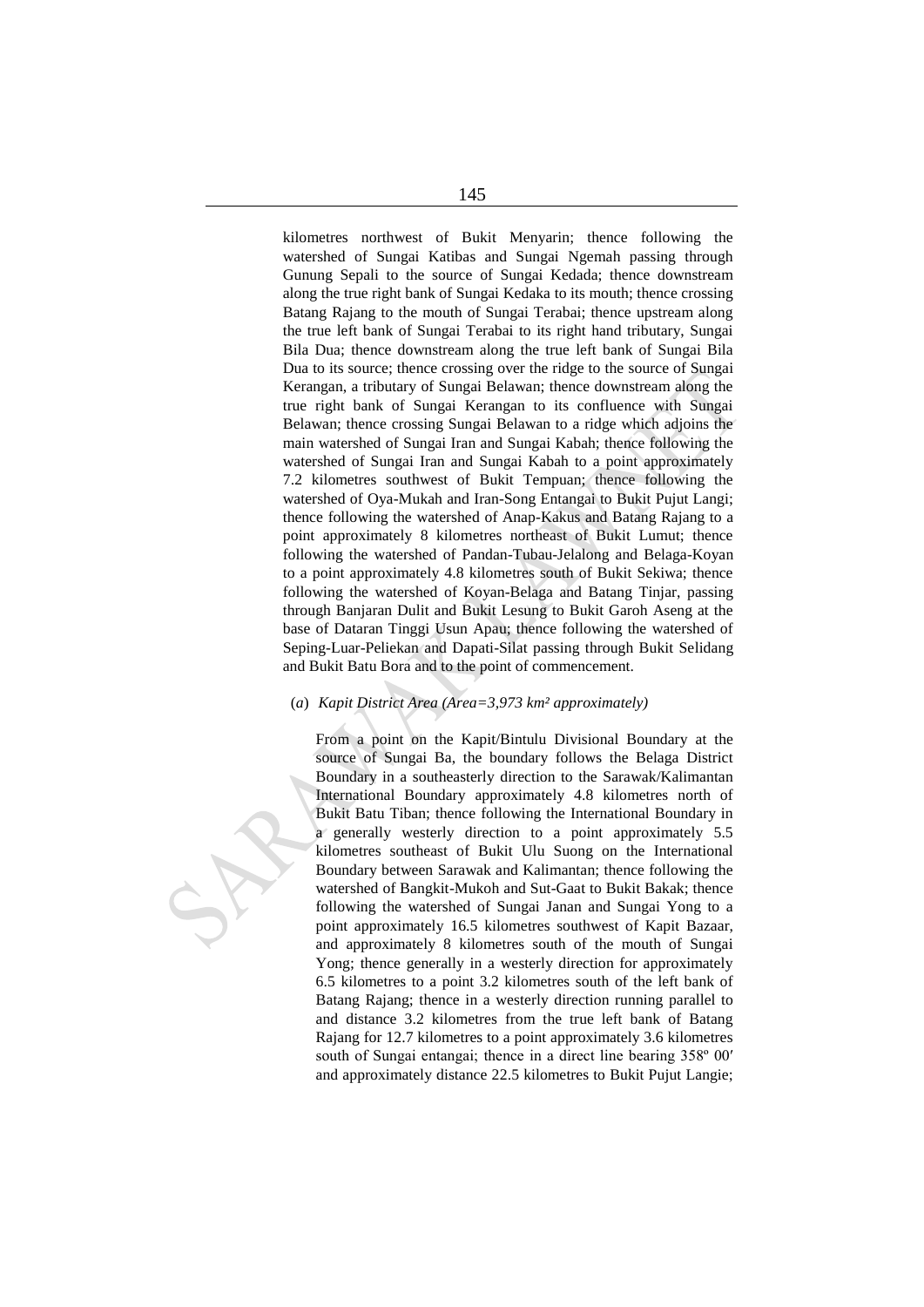thence following the Divisional Boundary of Bintulu and Kapit in a northeasterly direction to the point of commencement.

(i) *Nanga Merit Sub-District Area (Area=1,694 km² approximately)*

Commencing from a point on the Divisional Boundary between Bintulu and Kapit approximately 2 kilometres southeast of Bukit Long; thence following the Divisional Boundary of Bintulu and Kapit in a northeasterly direction to the source of Sungai Ba; thence following Belaga and Kapit District Boundaries to a point on the District Boundaries approximately 8 kilometres northwest of Bukit Temedoh; thence generally in a southwesterly direction following the watershed of Pila-Ebon and Bangan to a point approximately 4 kilometres south of Bukit Rirong; thence following the watershed of Sungai Dap and Sungai Oyan to a point approximately 800 metres south of Bukit Raya; thence following the watershed to a point on the left bank of Batang Rajang, 4 kilometres east of Bukit Wong; thence following to watershed of Sungai Pelagus and Batang Rajang northwesterly to the point of commencement.

(*b*) *Belaga District Area (Area=16,126 km² approximately)*

Commencing from a point on the International Boundary between Sarawak and Kalimantan near Gunung Unyok Tapang, the boundary follows the Sarawak/Kalimantan International Boundary for approximately 251 kilometres to appoint approximately 4.8 kilometres north of Bukit Batu Tiban; thence following the watershed of Batang Balui and Batang Baleh, passing through Pergunungan Hose to Bukit Temedoh; thence following the watershed of Sungai Pila and Taman-Besar to appoint approximately 4 kilometres southwest of Bukit Talah; thence following the watershed of Batang Rajang and Sungai Pila, passing through Bukit Miah, to a point on the true left bank of Batang Rajang; thence crossing Batang Rajang to the mouth of Sungai Ba; thence upstream along the true right bank of Sungai Ba to its source; thence following the Kapit/Bintulu Divisional Boundary to a point 4.8 kilometres south of Bukit Sekiwa; thence along the Miri/Kapit Divisional Boundary in a southeasterly direction to the point of commencement.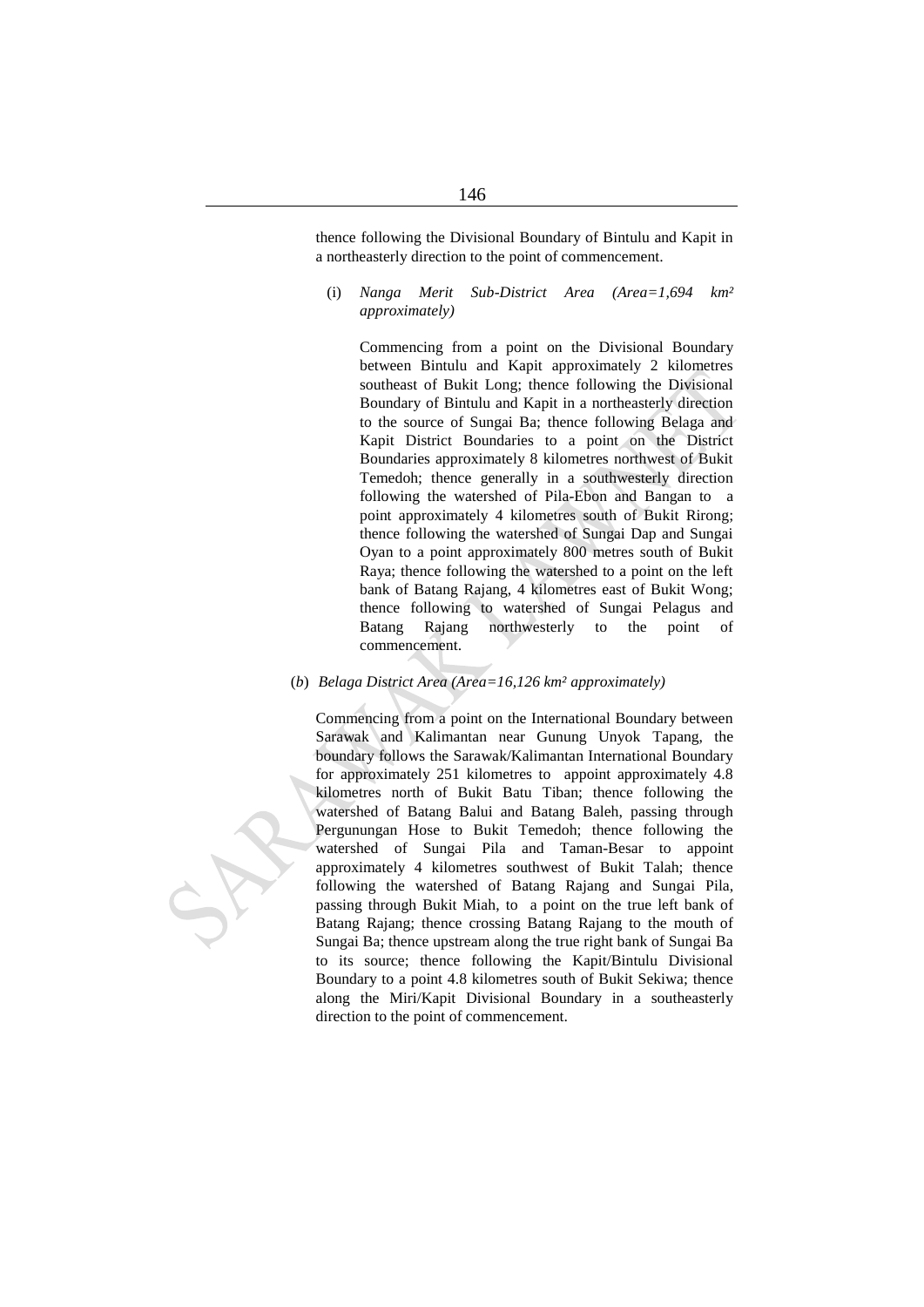# 147

(i) *Sungai Asap Sub-District Area (Area=2,632 km² approximately)*

Commencing from the confluence of Sungai Gun; thence following the true left bank of Sungai Gun upstream for 4,200 metres (approximately) till it reaches the District Boundary of Belaga; thence following the District Boundary of Belaga in a northeasterly direction till it reaches the existing Divisional Boundary of Bintulu and Miri; thence in a generally southeasterly direction till it reaches a point marked "A" at Latitute of 02º 55′ 05″ North and Longitude of 114º 29′ 40″ East; thence in a westerly direction following Sungai Seping and Batang Belaga watershed till its reaches Bt. Punan; thence in a southwesterly direction following Sungai Belepeh-Sungai Pih and Sungai Penyuan watershed till it reaches Bukit Semalong; thence going in a southwesterly direction following the watershed of Sungai Pih and Sungai Segiam till it reaches the true left bank of Bantang Belaga; thence going upstream following the true left bank of Batang Belaga to the confluence of Sungai Gun, the point of commencement.

(*c*) *Song District Area (Area=3,665 km² approximately)*

Commencing from point on the Sarawak and Kalimantan (Indonesia) International Boundary approximately 4.8 kilometres northwest of Bukit Makup; thence following the Sri Aman Divisional Boundary along the watershed of Sungai Katibas and Batang Ai to Bukit Sengkajang; thence following the watershed of Sungai Katibas and Ulu Skrang to a point approximately 14 kilometres east of Bukit Ringka; thence generally in a north easterly direction following the watershed of Sungai Katibas and Sungai Kanowit to a point approximately 4.4 kilometres northwest of Bukit Menyarin; thence following the watershed of Sungai Katibas and Sungai Ngemah passing through Gunung Sepali to the source of Sungai Kedada; thence downstream along the true right bank of Sungai Kedada to its mouth; thence crossing Batang Rejang to the mouth of Sungai Terabai; thence upstream along the true left bank of Sungai Terabai to its right hand tributary, Sungai Bila Dua; thence downstream along the true left bank of Sungai Bila Dua to its source; thence crossing over the ridge to the source of Sungai Kerangan, a tributary of Sungai Belawan; thence downstream along the true right bank of Sungai Kerangan to its confluence with Sungai Belawan; thence crossing Sungai Belawan to a ridge which adjoins the main watershed of Sungai Iran and Sungai Kabah; thence following the watershed of Sungai Iran and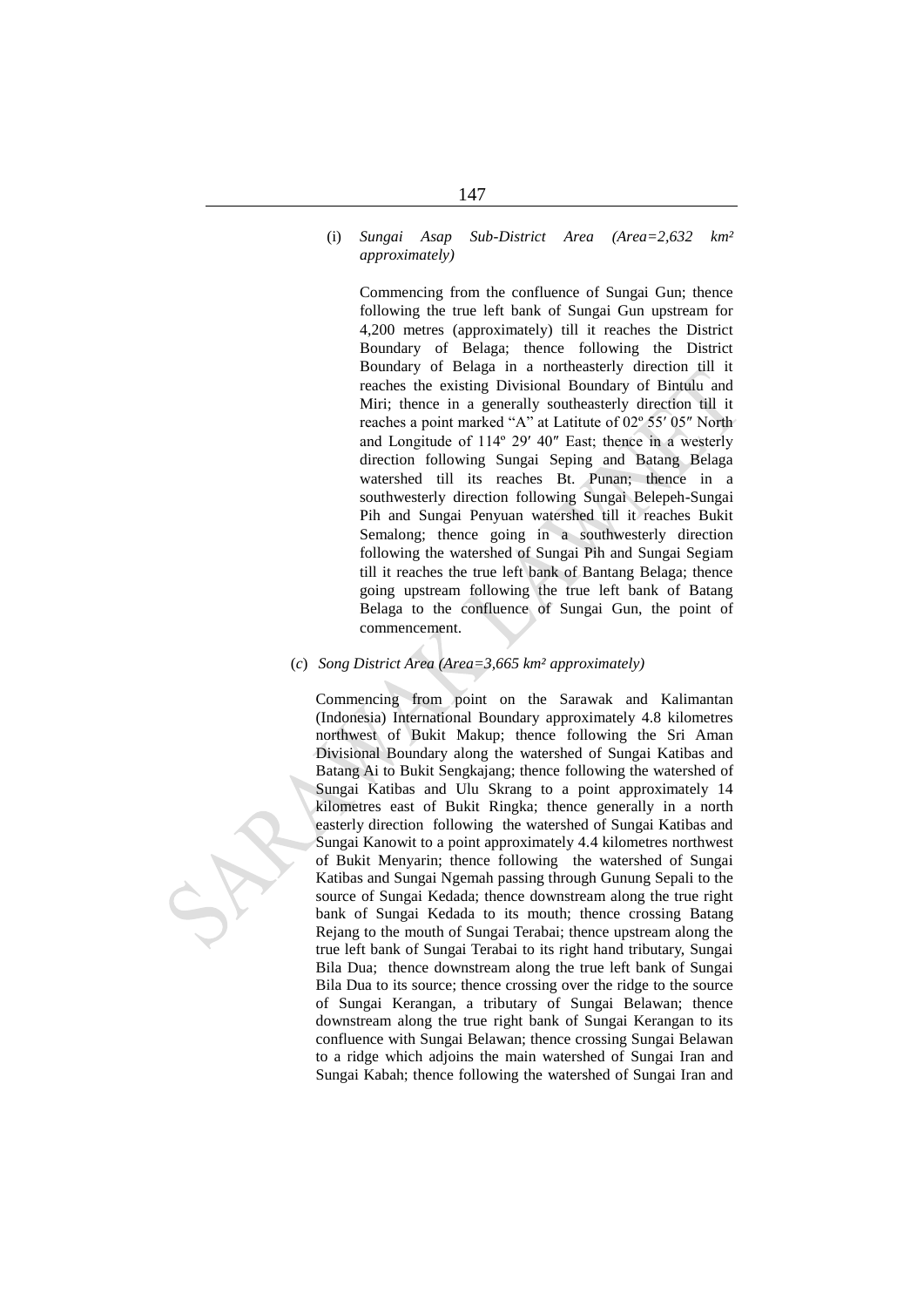Sungai Kabah to a point approximately 7.2 kilometres southwest of Bukit Tempuan; thence following the watershed of Oya-Mukah and Iran-Song Entangai to Bukit Pujut Langi; thence in a straight line bearing  $178^{\circ}$  00' and distance 22.5 kilometres approximately to a point 3.5 kilometres approximately from the true left bank of Batang Rejang; thence in a generally easterly direction for approximately 14 kilometres to a point 4.5 kilometres more or less southwest of the mouth of Sungai Yong; thence following the watershed of Sungai Janan and Sungai Yong in a south easterly direction to Bukit Bakak; thence following the watershed of Sut-Gaat and Bangkit-Mukoh to a point on the Sarawak and Kalimantan (Indonesia) International Boundary approximately 5.5 kilometres southeast of Bukit Ulu Suong; thence following the Sarawak and Kalimantan (Indonesia) International Boundary in a west and south westerly direction back to the point of commencement.

# (*d*) *Bukit Mabong District Area (Area= 14,925 km<sup>2</sup> approximately)*

Commencing from point 1 (E 2443714.59, N 5258227.74) of the Sub-District Boundary of Nanga Merit , the boundary follows the existing District Boundary of Kapit/Belaga south-easterly for 3,326 metres to point 2 (E 2446546.16 N 5256391.69); thence follows a cut line toward southerly direction for 4,478 metres to point 3 (E 2448872.08 N 5252565.08) ; thence follows a cutline for 4,023 metres to meet point 4 (E 2452395.20 N 5250592.09 ); thence follows a cutline for 7,815 metres to meet point 5 ( E 2457327.58 5245096.05 ); thence follows a cutline for 16,739 metres to meet point 6 (E 2465501.20 N 5230862.64); thence follows a cutline for 11,430 metres to meet point 7 (E 2474097.63 N 5223534.54 ); thence follows a cutline for 12,466 metres to meet point 8 (E 2485371.62 N 5217756.65); thence follows a cutline for 33,431 metres to meet point 9 (E 2518842.25 N 5220310.24); thence follows a cutline for 76,510 metres to point 10 (E 2552055.19 N 5227051.20) ; thence follows a cutline for 16,325 metres to meet point 11 (E 2567838.75 N 5231221.92 ); thence the boundary follows the Sarawak and Kalimantan (Indonesia) International Boundary for 313 kilometres to meet at point 12 ( E 2357976.24 N 5175273.16 ); thence the boundary follows northerly the existing District of Kapit /Song for 38 km to meet at point 13 (E 2366062.90 N 5196199.65); thence follows north-easterly a cutline for 7,240 metres to meet point 14 (E 2372949.75 N 5198807.81); thence follows a cutline for 2,736 metres to meet point 15 (E 2374213.41 N 5201503.58); thence follows a cutline for 4,716 metres to meet point 16 (E 2377667.37 N 5204536.37); thence follows a cutline for 7,188 metres to meet point 17 ( E 2384828.06 N 5206473.97); thence follows a cutline for 8,604 metres to meet point 18 (E 2395964.74 N 5205140.75);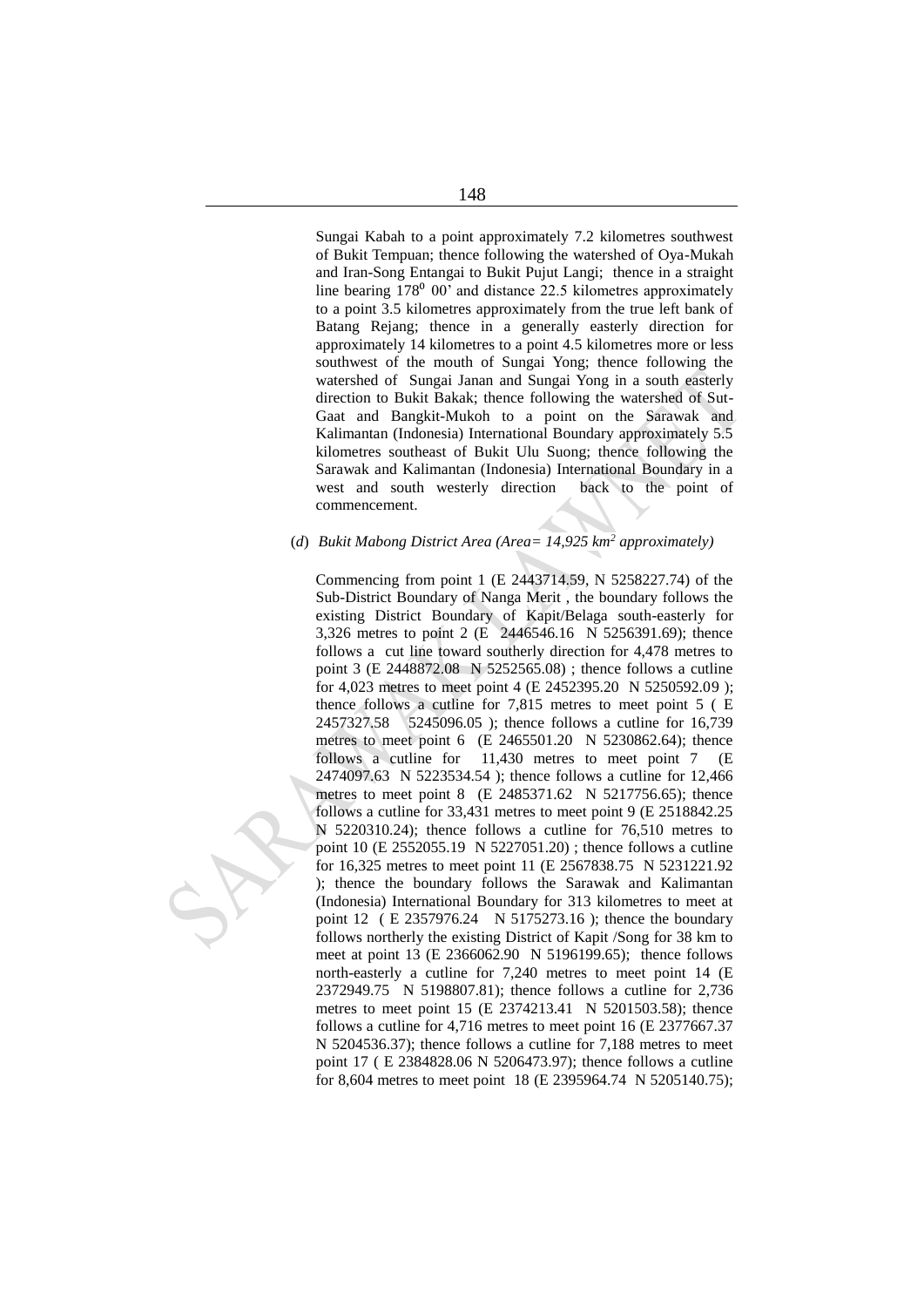thence follows a cutline for 1,746 metres to meet point 19 (E 2397296.11 5206305.50); thence follows a cutline for 1,316 metres to meet point 20 (E 2397717.33 N 5207569.12); thence follows a cutline for 1,090 metres to meet point 21 (E 2397211.88 N 5208580.05); thence follows a cutline for 9,398 metres to meet point 22 (E 2388956.02 N 5213129.20); thence follows a cutline for 2,402 metres to meet point 23 (E 2387859.84 N 5215518.34); thence follows a cutline for 9,350 metres to meet point 24 (E 2381247.60 N 5222169.95); thence follows a cutline for 10,277 metres to meet point 25 ( E 2384177.01, N 5232220.71); thence follows a cut line northerly for 3,645 metres to point 26 (E 2383925.99, N 5235857.49) ; thence follows a cut line northwesterly for 1,613 metres to point 27 ( E 2382630.25, N 5236819.03 ); thence follows a cut line for 3,410 metres to point 28 (E 2382774.92, N 5240225.82) on the Sub-District Boundary of Nanga Merit, thence the boundary follows the Nanga Merit Sub-District Boundary for 72,554 metres, back to the point of commencement.

(The boundaries of the land described above are more particularly delineated on the Land and Survey Department Miscellaneous Plan No.7/125, deposited in the office of the Superintendent of Lands and Surveys, Kapit Division.)

**NOTE :** The bearings and distances are approximate only and demarcated boundaries on the ground shall be considered correct.

# **MIRI DIVISION**

## (11) *Miri Division Area (Area=26,781 km² approximately)*

From a point by iron pipe No. 1 on the coast west of Sungai Tujuh, the boundary runs in a southeasterly direction along the surveyed boundary between Sarawak and Negeri Brunei Darussalam to a point marked by a concrete mark No. 4/89 south of Bukit Teraja; thence along the Border between Sarawak and Negeri Brunei Darussakam to a point approximately 304 degrees and distance 11.7 kilometres from Gunung Api; thence generally in southeasterly direction along the watershed of Sungai tutuh and Sungai Limbang passing through Gunung Benarat, Bukit Batu Iran to Gunung Batu Buli; thence following the watershed of Sungai Limbang and Sungai Dapur to Gunung Murud; due east to a point at the Border between Sarawak and Kalimantan approximately 11 kilometres southwest of Ba Kelalan; thence in a southerly direction along the Border between Sarawak and Kalimantan to a point near Gunung Unyok Tapang; thence generally in westerly direction along the watershed of Dapoi-Silat and Pelieran-Luar-Seping passing through Bukit Groh Aseng at the base of Usun Apau, Bukit Lesung and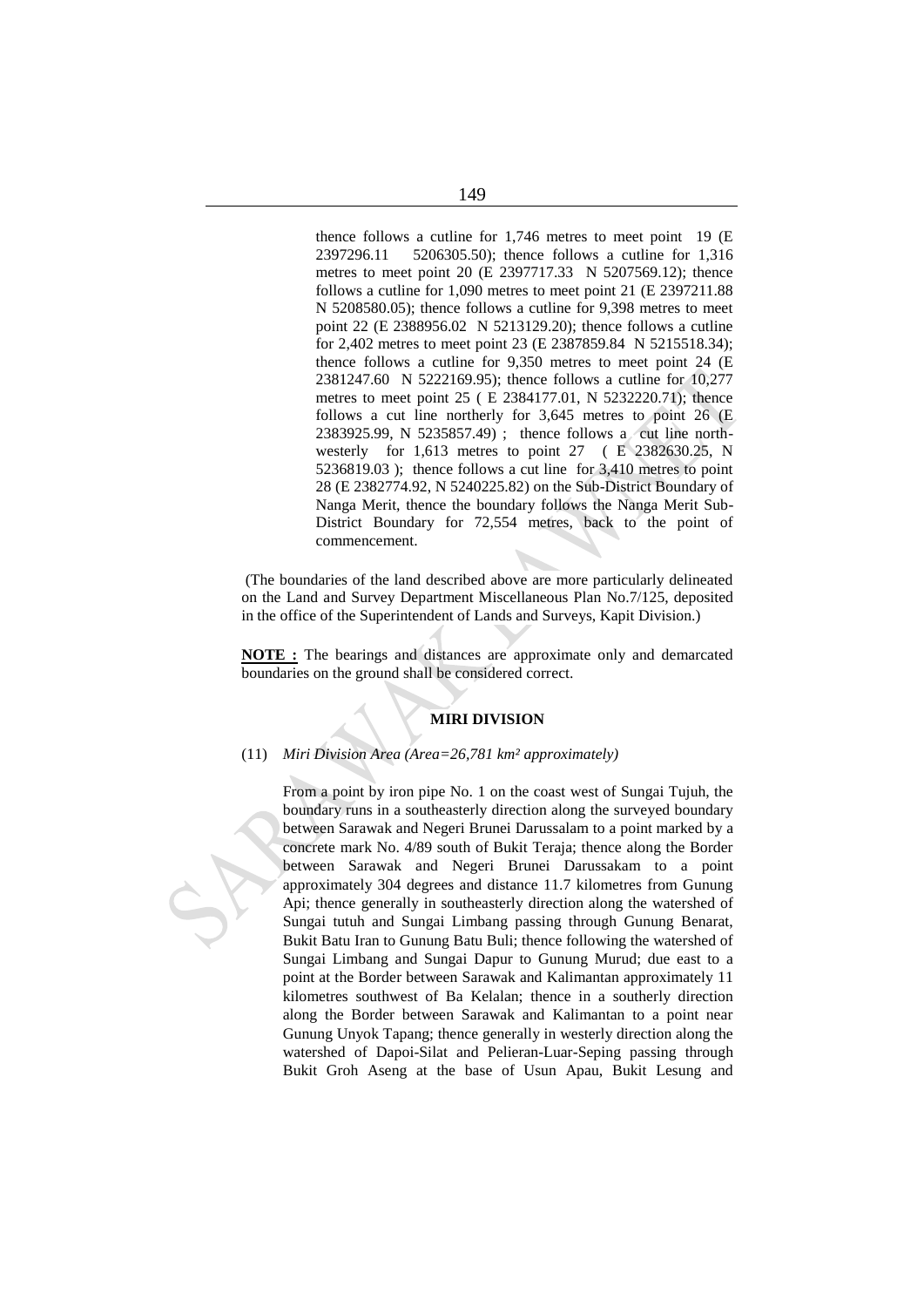Banjaran Dulit to Bukit Dulit; thence along the watershed of Belaga-Koyan and Batang Tinjar to a point approximately 4.4 kilometres south of Bukit Sekiwa; thence in northerly direction along Bintulu Divisional Boundary to the mouth of Sungai Derais and thence in easterly direction along the coast to the point of commencement.

#### (*a*) *Miri District Area (Area=5,160 km² approximately)*

Commencing at a point at Tanjong Baram; thence following along the coast in a easterly direction for approximately 11 kilometres to point on the coast, thence ia a southerly direction for approximately 300 metres to meet the Sarawak/ Brunei International Boundary; thence following the Sarawak/Brunei International Boundary in a South Easterly direction to meet Miri/Marudi District Boundary, thence following the Miri/Marudi District Boundary in a southeasterly and southwesterly direction to meet Bukit Lambir; thence following the Miri/Sibuti District Boundary in a south westerly direction to the coast near Tanjong Batu; thence following along the sea coast in a north easterly direction back to the point of commencement.

#### (i) *Bario Sub-District Area (Area= 4,206 km<sup>2</sup> approximately)*

Commencing at point at (E115°6'47", N4°5'1") at the border of Miri/Limbang Divisional Boundary; thence along the Miri/Limbang Divisional Boundary passing through Gunong Buyo and Bukit Batu Iran, continuing in a easterly direction through Gunong Batu Buli and in a northeasterly to Gunong Murud to the Sarawak/Kalimantan International Boundary; thence in a southerly direction following the Sarawak/ Kalimantan International Boundary to a point (E115° 17' 40" N3° 02' 25") approximately 3.4 kilometres from Gunong Melepe, on the Sarawak/Kalimantan International Boundary; thence following a series of cut line bearing 1° 47' for 4 kilometres,bearing 327° 48' for 33.3 kilometres, bearing 350° 25' for 20.1 kilometres, bearing 26° 52' for 32.3 kilometres, bearing 314° 1' for 28.5 kilometres, 348° 16' for 2.4 kilometres, 28° 53' for 7.9 kilometres, 1° 38' for 1.7 kilometres, 16° 11' for 3.0 kilometres, 117° 21' for 1.5 kilometres, 29° 54' for 1.0 kilometre, and 33° 18' for 0.42 kilometre back to the point of commencement.

# (*b*) *Subis District Area (Area= 3,821 km<sup>2</sup> approximately)*

Commencing at a point at Tanjong Batu; thence, following the existing Miri District Boundary in a north easterly direction to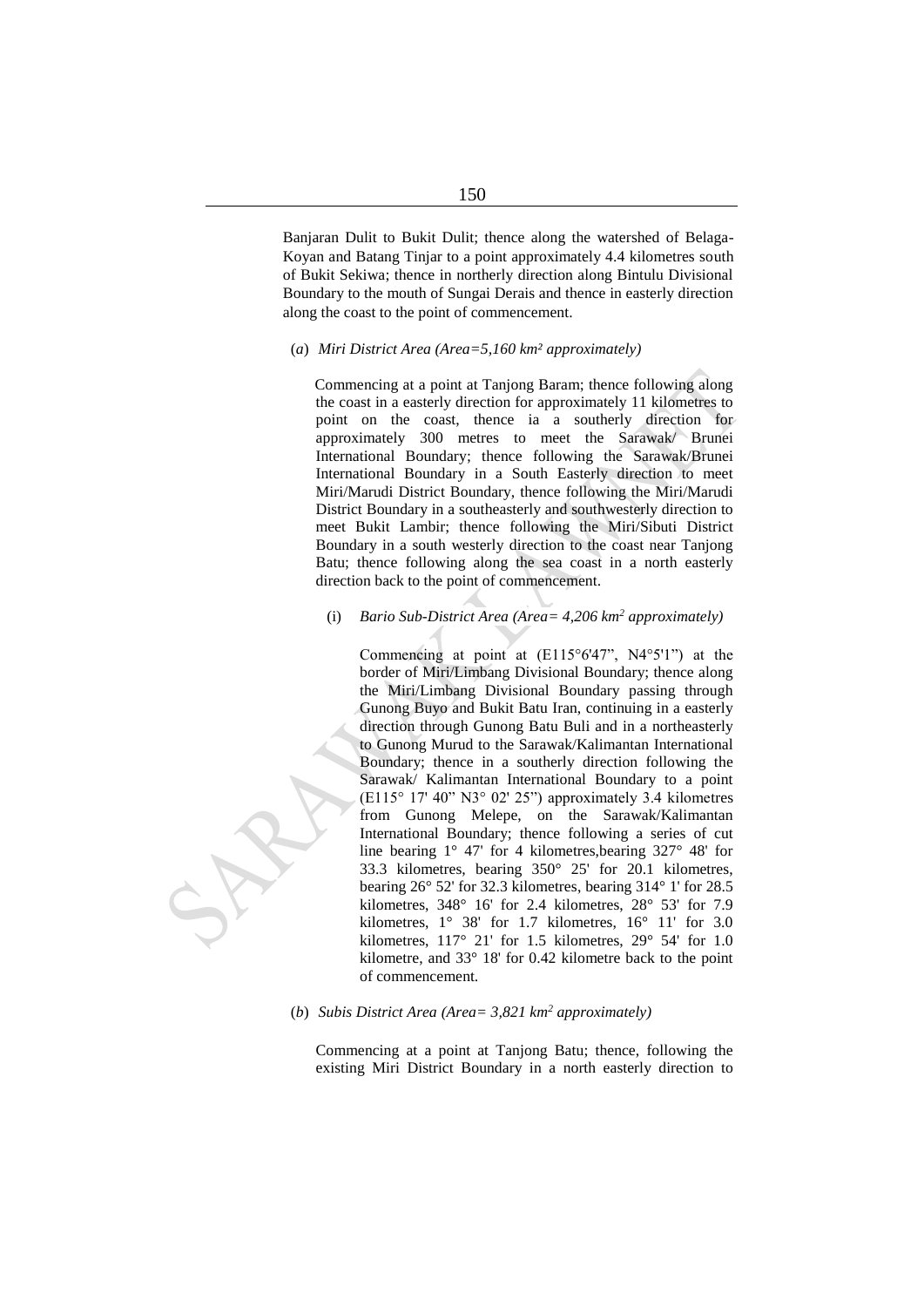meet Bukit Lambir; thence following the existing Niah/Suai/Sibuti District Boundary in a southerly direction for a distance of approximately 49.6 kilometres to meet a point at (E114° 1' 27",N3° 50' 5"); thence following the existing Niah/Suai/ Sibuti District Boundary in a Southerly direction for a distance of approximately 49.7 kilometres to meet the Miri/Bintulu Divisional Boundary. Thence following along the Miri/Bintulu Divisional Boundary until it meet Sungai Masat, then in a south westerly direction following the Miri/Bintulu Divisional Boundary till it meet the headwaters of Sungai Hulu Makapan, Sungai Rasan, Sungai Paruh and Sungai Dulang; thence following along the Miri/Bintulu Divisional Boundary crossing Miri Bintulu Road along S. Derais to the sea coast; thence following along the the sea coast in a north easterly direction back to the point of commencement.

## (i) *Niah-Suai Sub-District Area (Area=2,954 km² approximately)*

Commencing at a point  $(E113^{\circ} 42' 30''$ , N3° 58' 40") approximately 2 kilometres from Kuala Sibuti on the existing Niah/Suai/Sibuti District Boundary, the boundary follows the Sibuti Sub-District Boundary in a generally southeasterly direction for approximately 40.4 kilometres to the Miri/Bintulu Road; Thence continue to follow the Sibuti Sub-District Boundary in the south easterly direction to the source of Sungai Klad and thence in a straight line, northeasterly for approximately 11.8 kilometres to the existing Niah/Suai/Sibuti District Boundary to a point(E114° 1' 27",N3° 50' 5"); Thence following the existing Niah/Suai/ Sibuti District Boundary in a southerly direction for a distance of approximately 49.7 kilometres to meet the Miri/Bintulu Divisional Boundary. Thence following along the Miri/Bintulu Divisional Boundary until it meet Sungai Masat, then in a south westerly direction following the Miri/ Bintulu Divisional Boundary till it meet the headwaters of Sungai Makapan, Sungai Rasan, Sungai Paruh and Sungai Dulang; thence following along the Miri/Bintulu Divisional Boundary crossing Miri Bintulu Road in north and northeasterly direction to reach the sea coast; thence following along the the sea coast in a north easterly direction back to the point of commencement.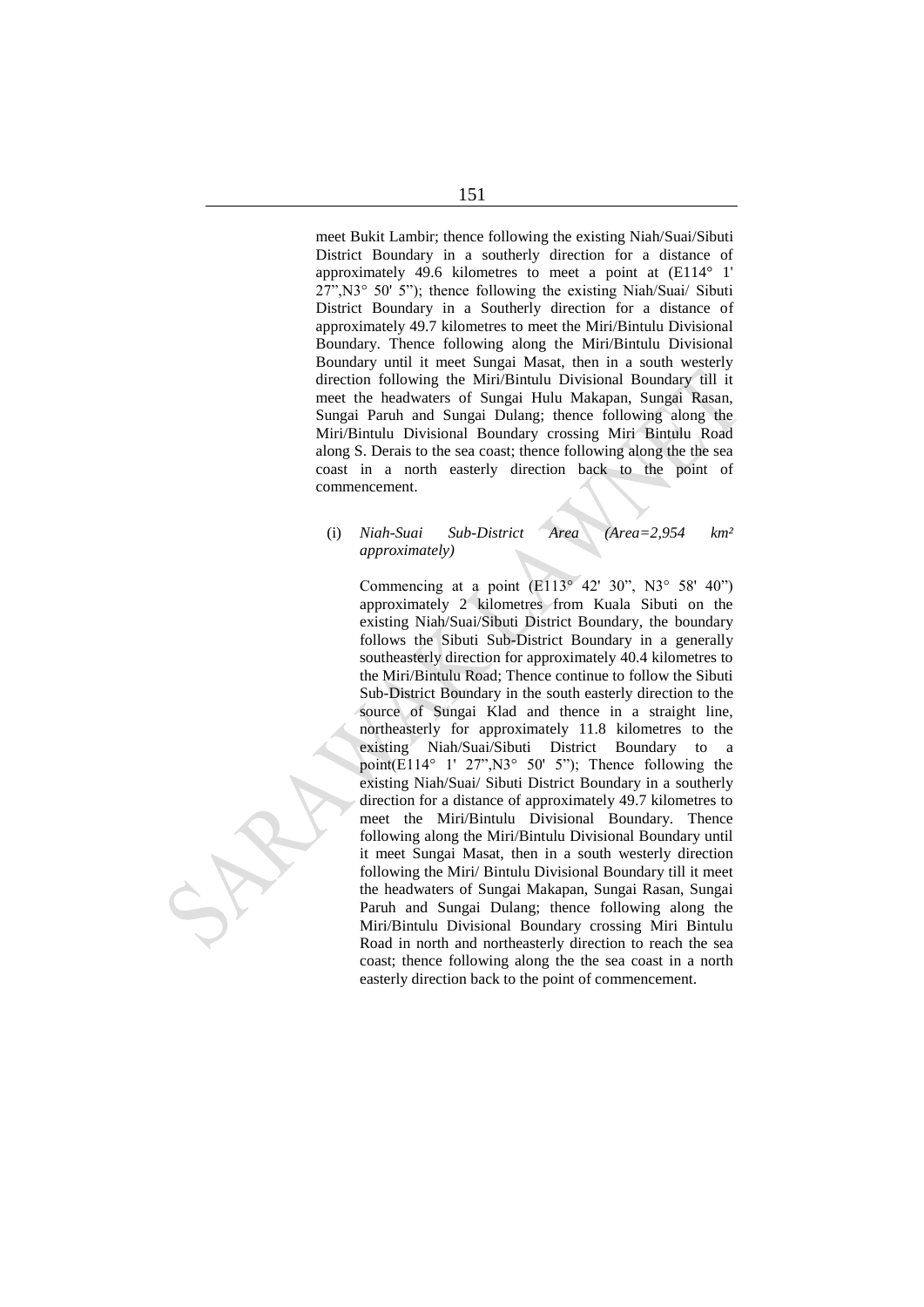# (*c*) *Beluru District Area (Area=4,905 km<sup>2</sup> approximately)*

Commencing at Tanjung Marau at the confluence of Batang Tinjar and Sungai Marau on the border of Marudi District/Telang Usan District Boundary. Thence upstream along Sungai Marau to it source which is also the existing boundary of Beluru/Telang Usan District Boundary to meet a point (E114°24'17.79", N3°57'35.42"). Thence in a southerly direction for 45 kilometres approximately along the headwater and ridges of Sungai Bong and Sungai Karap the boundary continue in a south-west direction for 10 kilometres approximately crossing Sungai Teru and Sungai Aran to meet an existing timber track. Then in a south-east direction along the existing timber track for 89 kilometres approximately crossing Sungai Tuyo, Sungai Nakan and Sungai Paong to the confluence of Sungai Julan and Sungai Balingan. Upstream along Sungai Julan to the confluence with Sungai Tabu. The boundary continue upstream along Sungai Tabu to meet the confluence of Sungai Tabu unnamed tributary then in a southerly direction to a point at (E114°41'51.6", N3°1'39.67") and follow a series of cut lines bearing 270°27' for kilometres aproximately 317°08' for 3.8 kilometres approximately, 268°50' for 13.8 kilometres approximately to meet a point at (E114°32'43", N3°3'4") on Sungai Dapoi. Upstream along Sungai Dapoi passing through the confluence of Sungai Koyan, Sungai Para, Sungai Bruar, Sungai Paoh and Ulu Sungai Dapoi to the confluence with Sungai Talabau. Upstream along Sungai Talabau to it source on the border of Kapit/Miri Divisonal Boundary. Then following along the existing Miri/Kapit Divisonal Boundary passing through Dataran Usun Apau, Bukit Batu Mabun, Bukit Lesong and Banjaran Dulit to meet the border of Subis District Boundary at the source of Sungai Bok. Thence to Bt. Jelai, upstream of Sungai Bakong and following Subis District Boundary. Thence following along the Subis District Boundary in a northerly direction to meet the Miri City Boundary, thence following Miri City Boundary in northeasterly direction to a point at  $(E114^{\circ} 4' 25'$ ,  $N4^{\circ} 14' 05.7'')$ Miri City/Marudi District. Thence following southeasterly crossing unmamed tributary to Sungai Bakong and Sungai Karap to a point at (E114 $\degree$  14' 19.9", N04 $\degree$  10' 5.2"). The boundary continue southwesterly to a point at (E114° 14' 0' 17'' N04° 09' 30.8'') Thence the line joint to a point at (E114° 13' 11.9 N04° 08' 28.9'') and to point (E114° 12' 24.9'' N04° 07' 50.6'') at Sungai Kulak and continue upstream of Sungai Kulak to ulu S. Karap to Batang Tinjar. Thence following along downstream of Batang Tinjar to S. Marau and back to the point of commencement.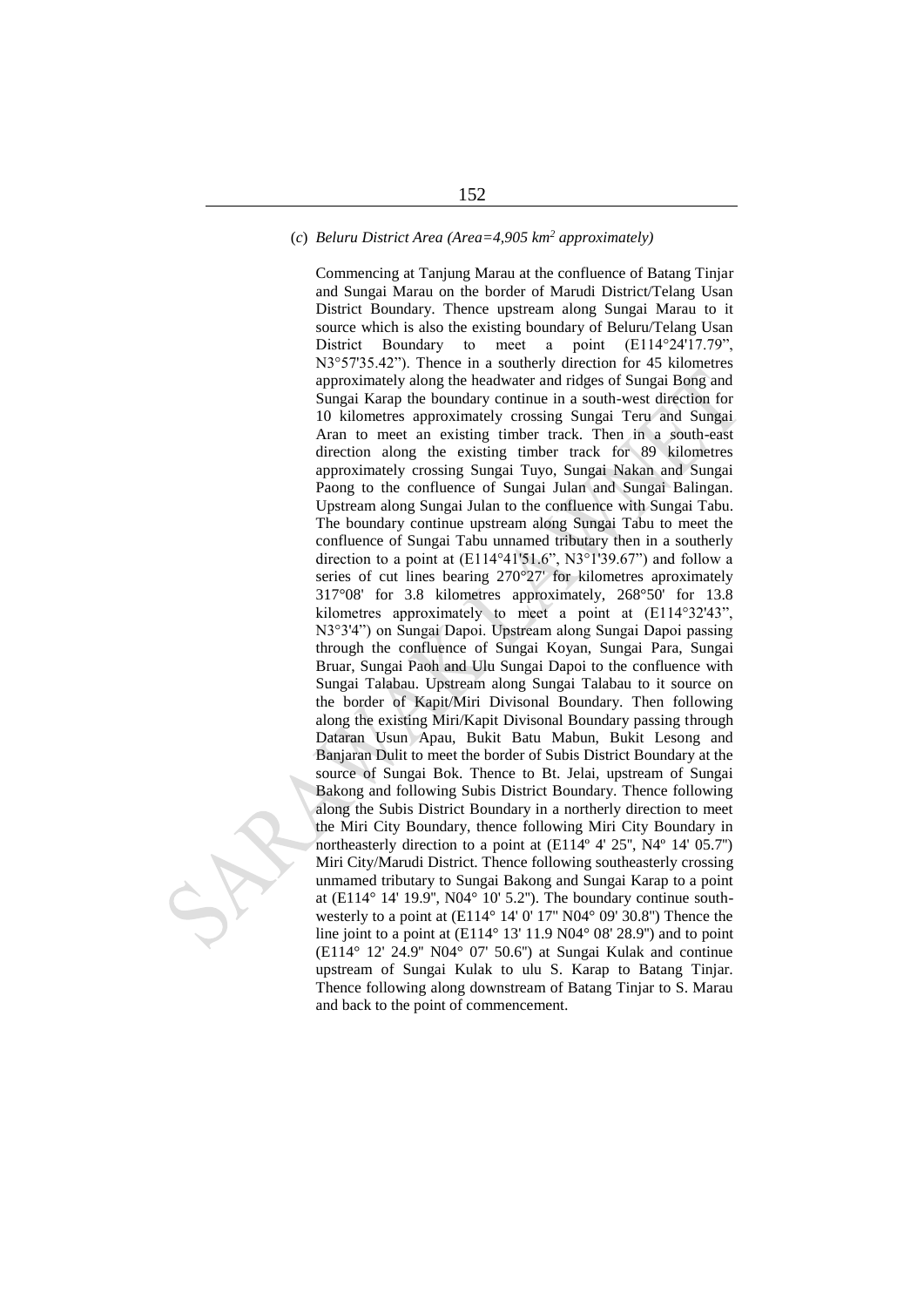# (i) *Tinjar Sub-District Area (Area= 3,671 km<sup>2</sup> approximately)*

Commencing at Tanjung Marau at the confluence of Batang Tinjar and Sungai Marau on the border of Marudi Sub-District/Mulu Sub-District/Long Lama Sub-District Boundary. Thence upstream along Sungai Marau to it source which is also the existing boundary of Lapok Sub-District/Long Lama Sub-District Boundary to meet a point (E114°24'17.79", N3°57'35.42"). Thence in a southerly direction for 45 kilometres approximately along the headwater and ridges of Sungai Bong and Sungai Karap the boundary continue in a south-west direction for 10 kilometres approximately crossing Sungai Teru and Sungai Aran to meet an existing timber track. Then in a south-east direction along the existing timber track for 89 kilometres approx. crossing Sungai Tuyo, Sungai Nakan and Sungai Paong to the confluence of Sungai Julan and Sungai Balingan. Upstream along Sungai Julan to the confluence with Sungai Tabu. The boundary continue upstream along Sungai Tabu to meet the confluence of Sungai Tabu unnamed tributary then in a southerly direction to a point at (E114°41'51.6", N3°1'39.67") and follow a series of cut lines bearing 270°27' for kilometres aproximately 317°08' for 3.8 kilometres approximately, 268°50' for 13.8 kilometres approximately to meet a point at (E114°32'43", N3°3'4") on Sungai Dapoi. Upstream along Sungai Dapoi passing through the confluence of Sungai Koyan, Sungai Para, Sungai Bruar, Sungai Paoh and Ulu Sungai Dapoi to the confluence with Sungai Talabau. Upstream along Sungai Talabau to it source on the border of Kapit/Miri Divisonal Boundary. Then following along the existing Miri/Kapit Divisonal Boundary passing through Dataran Usun Apau, Bukit Batu Maban, Bukit Lesong and Banjaran Dulit to meet the border of Suai-Niah/Long Lama Sub-District Boundary at the source of Sungai Bok. Then following along the existing Suai-Niah/ Long Lama boundary to meet Suai-Niah/Beluru/Long Lama border. Following the existing Beluru/Long Lama boundary to meet a point (E114°15'21.35", N3°54'6.29") at Ulu Sungai Karap. Thence in, a easterly direction to the left bank of Batang Tinjar and downstream along the true left bank of Batang Tinjar for approximately 21 km back to the point of commencement.

(*d*) *Marudi District Area (Area=3,079 km² approximately)*

Commencing at a point  $(E114^{\circ} 10' 00'' N04^{\circ} 33' 00'')$  on the border between Sarawak/Brunei International Boundary and Miri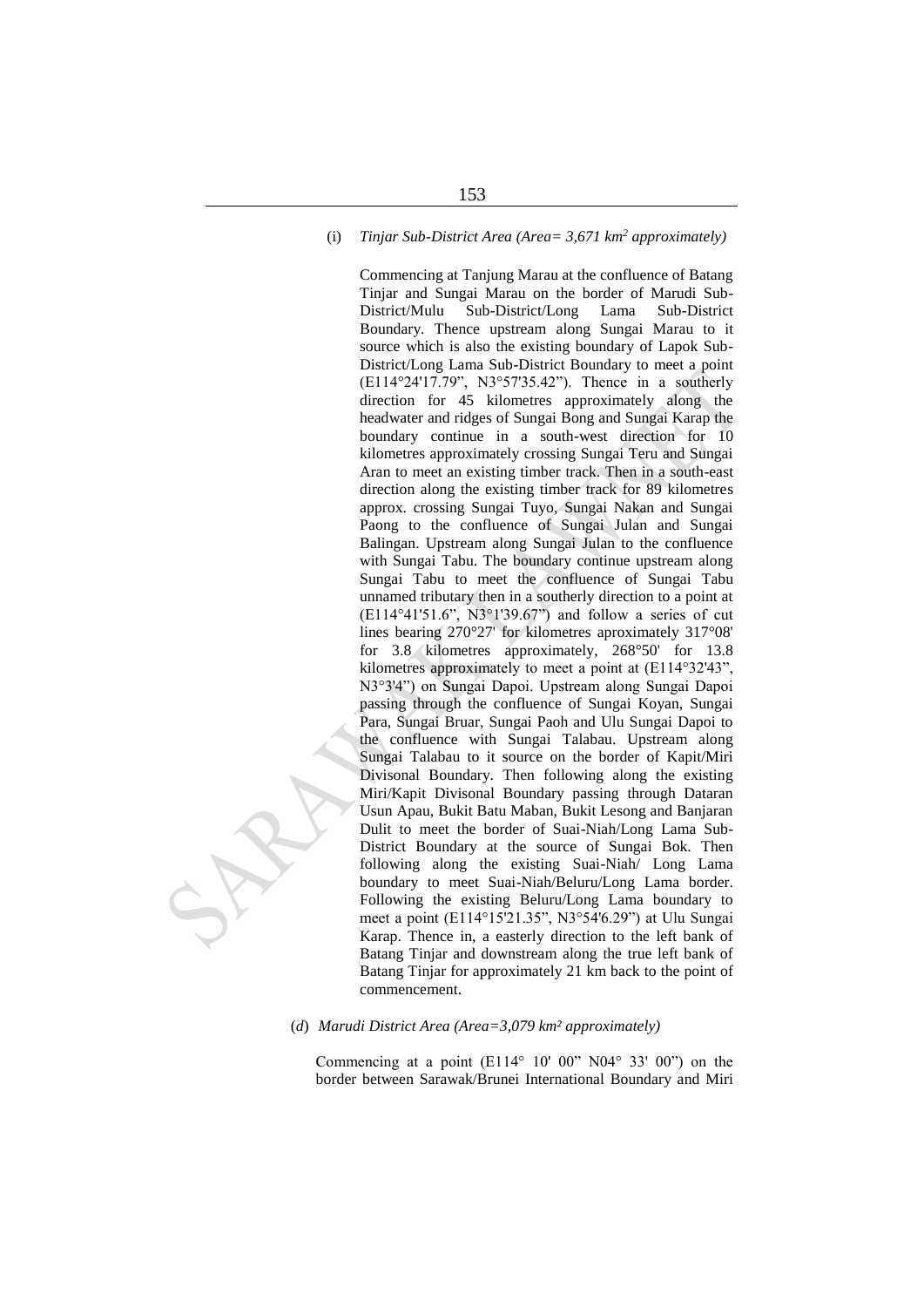District; Thence following the Sarawak/Brunei International Boundary to a point at (E114°34'40", N4°03'34"), approximately 1,122 metres from the source of Sungai Temelok. Thence following along Sarawak/Brunei International Boundary to a point at (E114°48'7", N4°9'43") on the Sarawak/Brunei International Boundary, thence follow the Miri/Limbang Divisional Boundary to meet a point at (E115°03'48", N4°05'02"). Thence continue with a series of cut lines bearing 211°00' for 1,503 metres, 297°21' for 1,559 metres, 196°11' for 3,083 metres, 181°38' for 1,672 metres, 208°53' for 7,908 metres, 168°52' for 2,400 metres to Sungai Magoh. Thence downstream along Sungai Magoh to the confluence with Sungai Tutoh. Thence upstream following along the true right bank of Sungai Tutoh for a distant of approximately 33.7 kilometres then in a westerly direction to the confluence Sungai Belina and an unnamed tributary. Thence downstream along Sungai Belina to a point on Sungai Layun thence it meets the source of Sungai Sadam in a westerly direction. Thence downstream along Sungai Sadam to meet the confluence with Sungai Melena and continue for a 3,470 metres to a point on Sungai Jalin at (E114°46'35", N3°49'37"); thence follow a series of cut lines 319°20' for 6,416 metres, 339°49' for 343 metres, 270°00' for 151 metres, 329°02' for 191 metres, 261°09' for 299 metres, 298°54' for 150 metres and 271°18' for 11.6 kilometres approximately. Thence downstream along the true left bank of Sungai Apoh to the confluence with Sungai Bemang. Thence following downstream along the true left bank of Sungai Bemang to meet the confluence of Sungai Bemang and Sungai Tabih. Thence upstream along Sungai Tabih to meet the source of Sungai Maloi along Telang Usan Protected Forest Boundary in Westerly direction. Thence downstream along Sungai Maloi to meet the true right bank of Sungai Temala. Thence following the true right bank of Sungai Temala downstream to the confluence with Batang Baram. Thence following the true right bank of Batang Baram downstream to meet the existing border of Marudi/Long Lama Sub-District Boundary at (E114°25'33", N3°57'10"); The boundary continue upstream along the true right bank of Batang Baram for approximately 13 kilometres to meet the source of Sungai Marau. Thence downstream along Sungai Marau to confluence with Batang Tinjar, which is also the existing boundary Marudi/Long Lama Sub-District and continue upstream following the true left bank of Batang Tinjar for approximately 21 kilometres to the source of Sungai Karap. Thence following the existing Beluru/Marudi Sub-District, thence going upstream Sungai Kulak to a point (E114°12'24.9'', N04°07'50.6'') going North-Easterly direction to a point  $(E116^{\circ}15'01.1'$ , N04°08'28.9") continue to a point (E114°14'00.1'', N04°09'30.8''). Thence to a point (E114°14'19.9'', N04°10'05.2'') to meet a point (E114°04'25.'',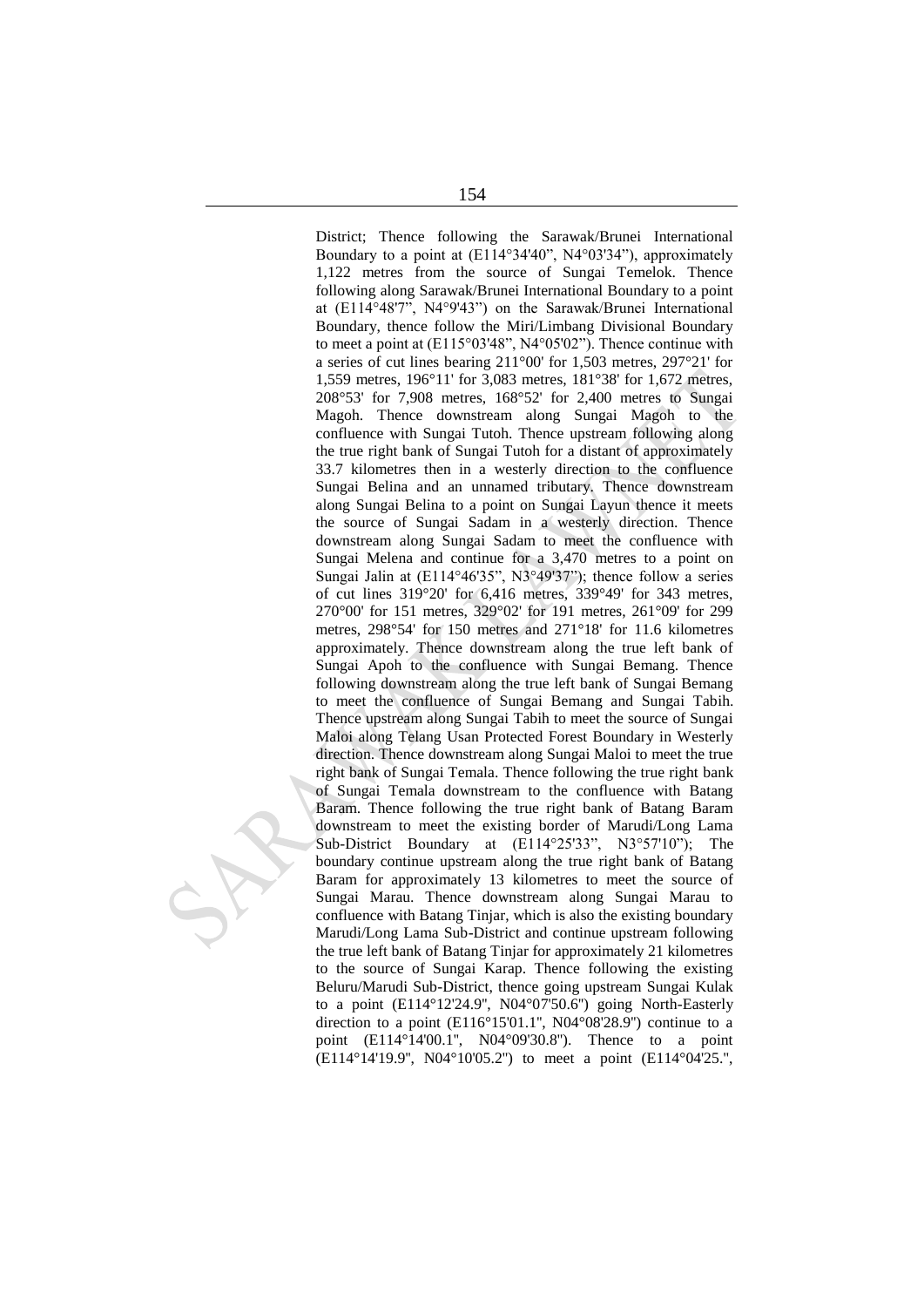N04°14'05.7''); Thence following the existing Miri District/Marudi Sub-District Boundary to the point commencement.

#### (i) *Mulu Sub-District Area (*Area= 1,575 km<sup>2</sup> *approximately)*

All that area, with an area of 1,575 square kilometres more or less and bounded by line commencing at a point (E114°34'40", N4°03'31") approximately 112 metres from the source of Sungai Temasok; thence following along the Sarawak/Brunei International Boundary to a point at (E114°34'40", N4°03'34"), approximately 1,122 metres from the source of Sungai Temelok. Thence following along Sarawak/Brunei International Boundary to a point at (E114°48'7", N4°9'43") at the border of Miri/Limbang Divisional Boundary to meet a point at (E115°03'48", N4°05'02"). Thence continue with a series of cut lines bearing 211°00' for 1,503 metres, 297°21' for 1,559 metres, 196°11' for 3,083 metres, 181°38' for 1,672 metres, 208°53' for 7,908 metres, 168°52' for 2,400 metres to Sungai Magoh. Thence downstream along Sungai Magoh to the confluence with Sungai Tutoh. Thence upstream following along the true right bank of Sungai Tutoh for a distant of approximately 33.7 kilometres then in a westerly direction to the confluence Sungai Belina and an untamed tributary. Thence downstream along Sungai Belina to a point on Sungai Layun thence it meets the source of Sungai Sadam in a westerly direction. Thence downstream along Sungai Sadam to meet the confluence with Sungai Melena and continue for a 3,470 metres to a point on Sungai Jalin at  $(E114°46'35"$ , N3°49'37"); Thence follow a series of cut lines 319°20' for 6,416 m, 339°49' for 343 metres, 270°00' for 151 metres, 329°02' for 191 metres, 261°09' for 299 metres, 298°54' for 150 metres and 271°18' for 11.6 kilometres approximately. Thence downstream along the true left bank of Sungai Apoh to the confluence with Sungai Bemang. Thence following downstream along the true left bank of Sungai Bemang to meet the confluence of Sungai Bemang and Sungai Tabih. Thence upstream along Sungai Tabih to meet the source of Sungai Maloi (along Telang Usan Protected Forest Boundary) in westerly direction. Thence downstream along Sungai Maloi to meet the true right bank of Sungai Temala. Thence following the true right bank of Sungai Temala downstream to the confluence of Batang Baram. Thence following the true right bank of Batang Baram downstream to meet the existing border of Marudi/Long Lama Sub-District Boundary at (E114°25'33", N3°57'10"); Thence following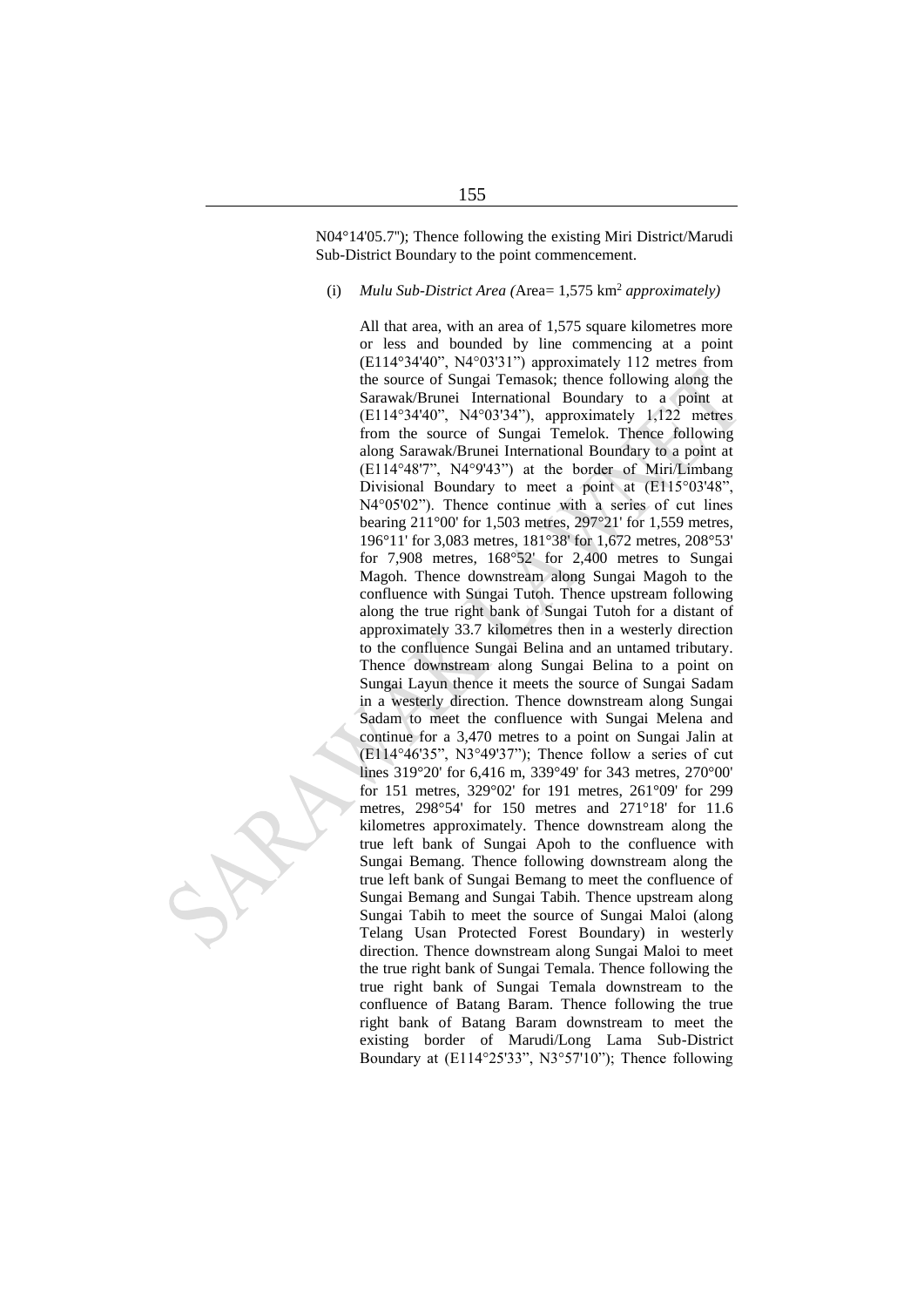along the existing Marudi/Long Lama Sub-District Boundary back to the point of commencement.

#### (*e*) *Telang Usan District Area (Area=9,816 km² approximately)*

Commencing at the confluence of Sungai Apoh and Sungai Bemang the boundary follows the true left bank of Sungai Bemang, downstream to meet Bukit Temala and Sungai Maloi upstream to Batang Baram and meet point (E114°24'17.7", N03°57'35.4"). Thence in a southerly direction for 44 kilometres approx; thence direction 249°30' for distance 1.8 kilometres, bearing 298°35' for distance 6.3 kilometres; thence in a southeasterly direction for distance 7.1 kilometres opstream of Sungai Laman; thence continue southeasterly direction for distance 5.5 kilometres meet at a point (E114°18'3.38", N03°29'37.5"); thence bearing 111°34' for distance 69.5 kilometres until it meet at intersect with Sungai Tijuk (Sejuk) at a point (E114°23'26.6", N03°28'8.3"); approximately 1.6 kilometres for direction bearing 126°52' for distance 2.9 kilometres; thence direction bearing 141°39' for distance 13.3 kilometres across Sungai Nakan; thence southerly direction approximately distance 2.1 kilometres continue direction bearing 125°39' for distance 3.4 kilometres; thence in a southeasterly direction for a distance 2.2 kilometres approximately to meet a point (E114°34'47.4", N03°14'48.3"); thence in a southeasterly direction approximately distance 16.5 kilometres acreoss Sunagi Paong at a point (E114°37'57.6", N03°8'42.9"); thence bearing 128°12' for distance 5.3 kilometres, bearing 95°30' for distance 3.8 kilometres, bearing 124°03' for distance 2.2 kilometres, bearing 181°25' for distance 2.1 kilometres, bearing 257°08' for distance 1.5 kilometres, bearing 180°08' for distance 2.4 kilometres; thence in a southerly direction to a point at (E114°41'51.6", N03°01'39.6") and a series of cut lines bearing 270°27' for distance 500 metres approx., bearing 317°08' for distance 3.8 kilometres, bearing 268°50' for distance 13.8 kilometres approx to meet a point (E114°32'43", N03°03'04") on Sungai Dapoi; thence in a southeasterly direction passing through the Miri/Kapit Divisional Boundary passing through Bulit Selindang, Bukit Batu Bora and Miri/Kapit Divisional Boundary to meet a point (E114°29'10", N03°21'28"); thence the boundary easterly direction the Sarawak/Kalimantan International Boundary to the point (E115°17'40", N03°02'25") approximately 3.4 kilometres from Gunong Melepe; thence following a series of a cutline bearing 1°47' for distance 4 kilometres, bearing 327°48' for distance 33.3 kilometres, bearing 350°25' for distance 20.1 kilometres, bearing 26°52' for distance 32.3 kilometres, bearing 314°01' for distance 28.5 kilometres, Sungai Magoh; thence following to meet westerly direction along Gunong Mulu National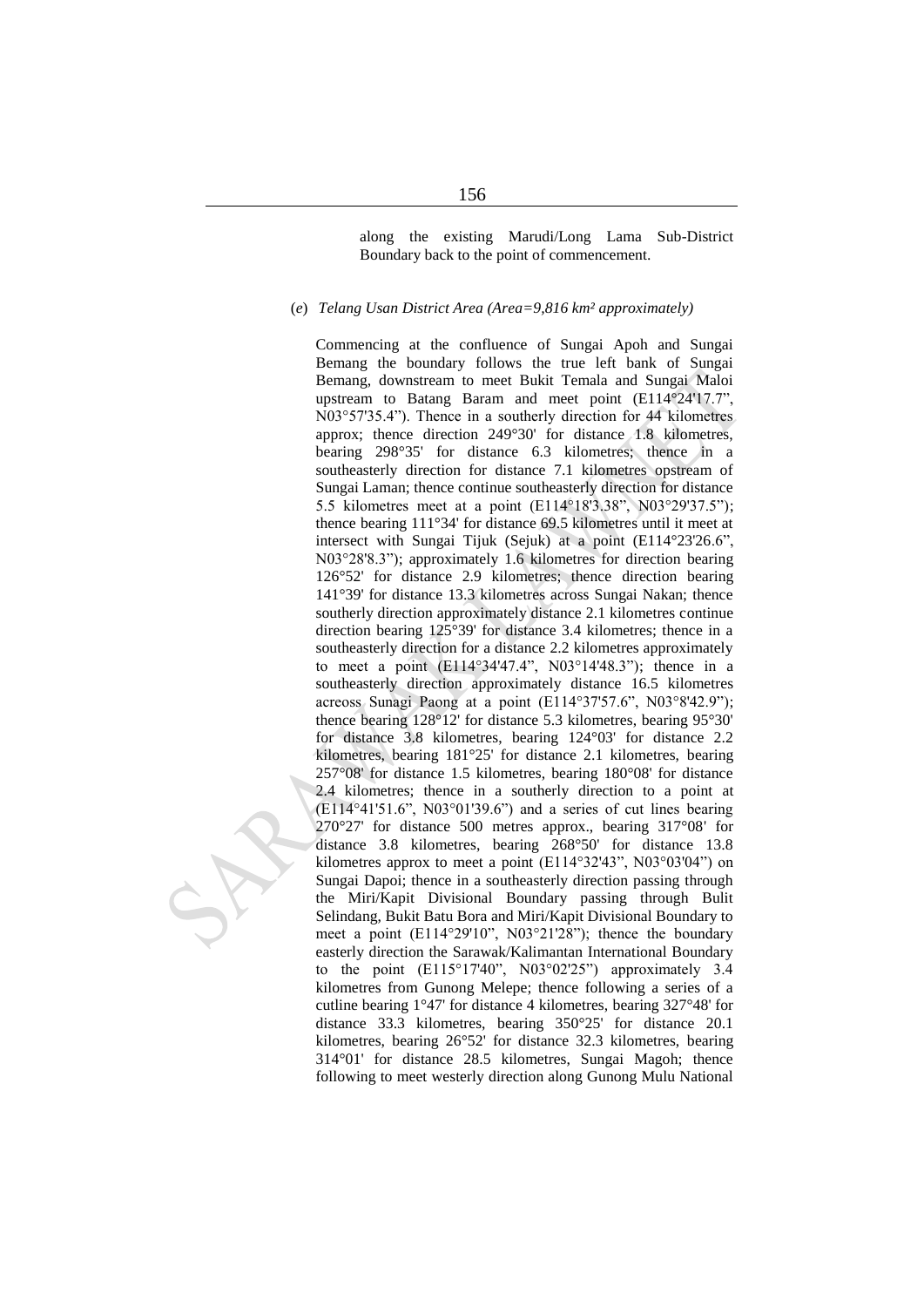Park to meet a point bearing 64°58' for distance 17.17 kilometres continue following downstream of Sungai Apoh a distance of 12.15 kilometres back to point of commencement.

(i) *Long Lama Sub-District Area (Area= 1,830 km<sup>2</sup> approximately)*

Commencing at the confluence of Sungai Apoh and Sungai Bemang the boundary follows the true left bank of Sungai Bemang, Sungai Lahai upstream to meet at Bukit Abandeng (N171). Thence upstream crossing Sungai Aju and meet at the confluence of Sungai Baluk and Sungai Apoh. Then upstream along Sungai Teloak and the existing Telang Usan Protected Forest boundary to a point E114°39'31" N3°24'52". In south-west direction, the boundary follows downstream of Sungai Patah to meet at the confluence of Batang Baram and Sungai Patah; thence the boundary crossing Sungai Pukoh to meet the existing track mark. The boundary follows the track mark crossing Sungai Nakan, Sungai Suan, Sungai Tuyo to meet at a point with Longitude:114°15'13" and Latitude:3°35'48". Thence at a south-easterly direction for approximately 10.0 kilometres crossing Sungai Teru and Sungai Aran, the boundary continues north for approximately 45.0 kilometres along the ridges and headwaters of Sungai Bong, crossing Sungai Lama and the Lapok-Long Lama Road to reach a point E114°24'17". N3°17'35", approximately 2.0 kilometres from Batang Baram. Thence along the true right bank of Batang Baram upstream to meet Sungai Temala, thence in easterly direction the boundary follows the existing Telang Usan Protected Forest back to the point of commencement.

(ii) *Long Bedian Sub-District Area (Area= 2,649 km<sup>2</sup> approximately)*

Commencing from a point at the confluence of Sungai Leseh and Sungai Magoh. The boundary follows upstream along the Sungai Magoh for a distance of 1.5 kilometres; thence the boundary follows series of cut lines on bearing 134°1'14" for 28.52 kilometres 206°52'5" for 32.33 kilometres and 350°25'1" for a distance of 371 metres to meet at Bt. Selalap; thence following along Maringong Protected Forest boundary for a distance of 56.28 kilometres to meet Sungai Bunan, proceeding along the boundary of Tutoh Apoh Protected Forest Reserve to meet at Sungai Aju; thence follows the boundary of Telang Usan Protected Forest boundary to meet at the confluence of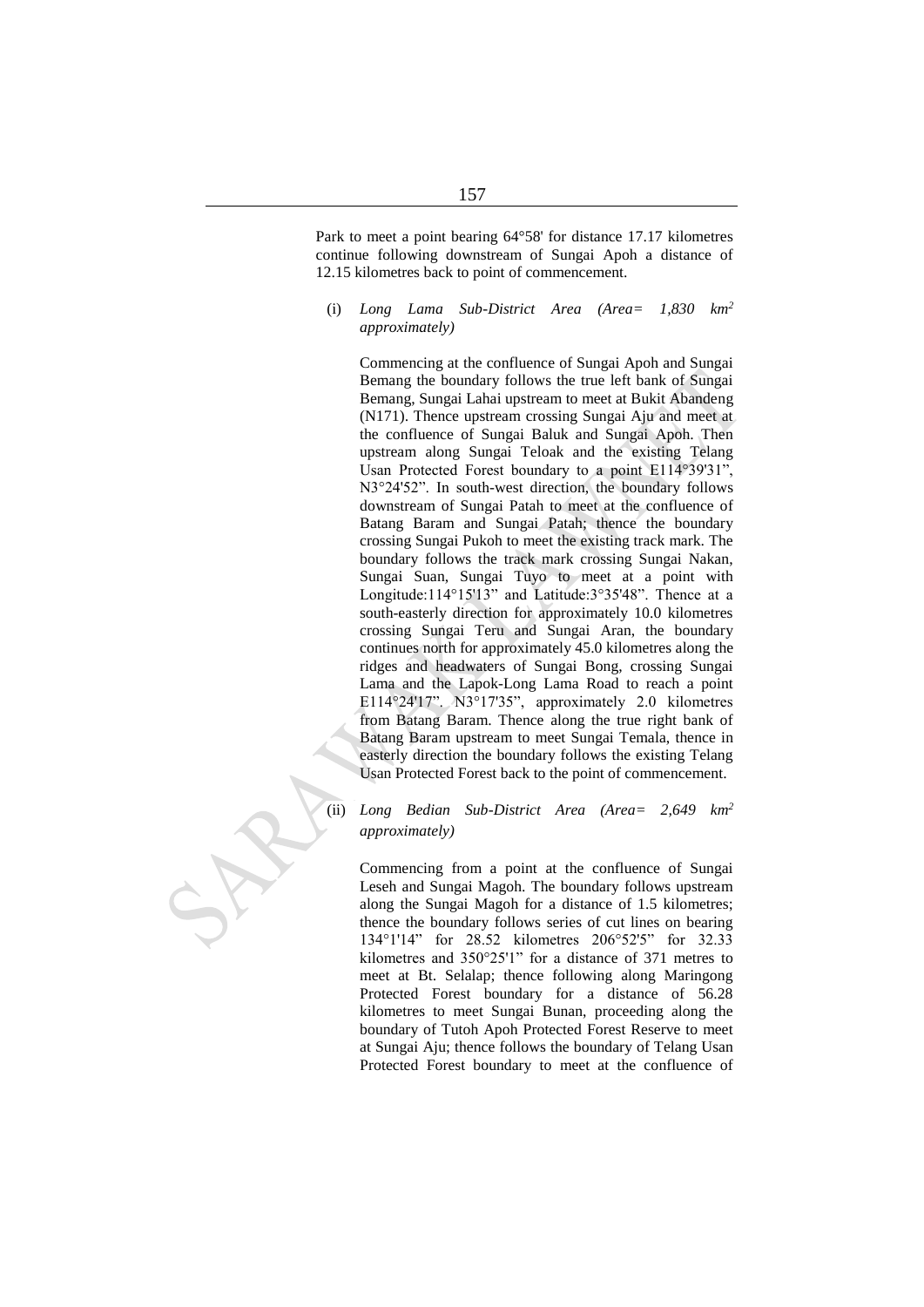Sungai Bemang and Sungai Apoh; It continues follows upstream of Sungai Apoh for a distance of 12.15 kilometres to meet series of cut lines; bearing 91°18'49" for 11.61 kilometres 118°54'47" for 150 metres, 81°9'29" for 299 metres, 149°2'11" for 191 metres, 90°0' for 151 metres and 64°58'40" for 17.17 kilometres; thence the boundary follows easterly direction along the boundary of Gunong Mulu National Park for a distance of 37.45 kilometres back to the commencing point.

(The boundaries of the land described above are more particularly delineated on the Land and Survey Department Miscellaneous Plan No. MP 4/125, deposited in the office of the Superintendent of Lands and Surveys, Miri Division.)

**NOTE :** The bearings and distances are approximate only and demarcated boundaries on the ground shall be considered correct.

# **LIMBANG DIVISION**

#### (12) *Limbang Division Area (Area=7,655 km² approximately)*

From the mouth of Sungai Bangkulit, the boundary runs along the Border between Sarawak and Sabah to a common boundary of Sarawak, Sabah and Kalimantan; thence following the Border between Sarawak and Kalimantan to a point near Ruan Abong east of Gunung Murud; thence following the Miri and Limbang Divisional Boundary to a point on the Sarawak and Negeri Brunei Darussalam International Boundary approximately 7.2 kilometres north of Sungai Liam, a tributary of Sungai Tutoh; thence in a northerly direction along the Border between Sarawak and Negeri Brunei Darussalam to the north of Sungai Menunggul in Brunei Bay; thence following the coast in a southerly direction to the mouth of Sungai Pandaruan; thence follows along the Border between Sarawak and Negeri Brunei Darussalam (Temburong) to the mouth of Sungai Banggau; thence following the coast to the point



#### (*a*) *Limbang District Area (*Area=3,975 km² *approximately)*

From the mouth of Sungai Pandaruan, the boundary runs along the Border between Sarawak and Negeri Brunei Darussalam (Temburong) to Bukit Pagon; thence to Ruan Adang; thence in a southeasterly direction following the watershed of Ulu Sungai Limbang and Sungai Trusan to a point at the border near Ruan Abong east of Gunung Murud; thence following the Miri and Limbang Divisional Boundary to a point at the Sarawak and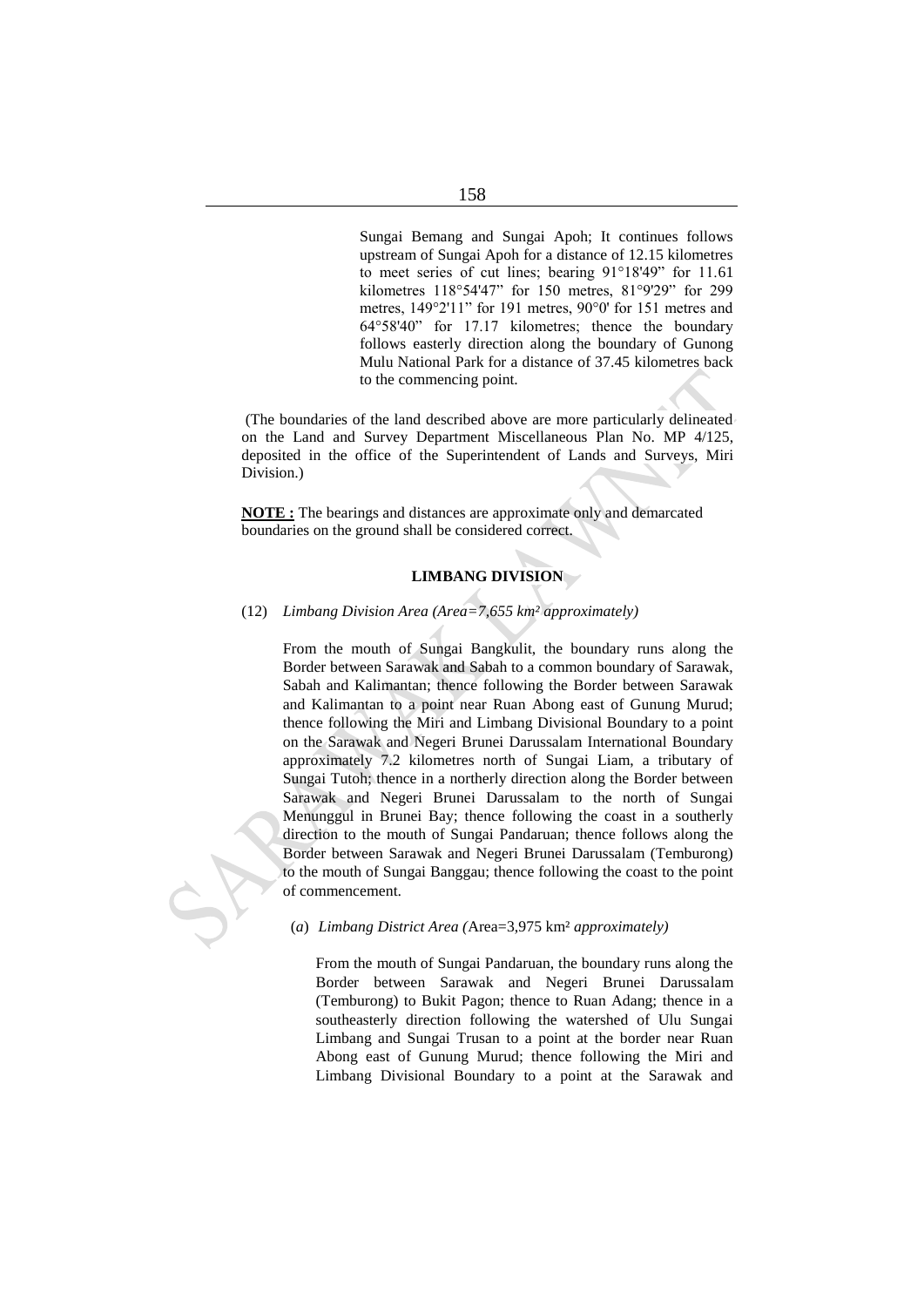Negeri Brunei Darussalam Border approximately 7.2 kilometres north of Sungai Liam a tributary of Sungai Tutoh; thence in a northerly direction along the Border between Sarawak and Negeri Brunei Darussalam to the mouth of Sungai Menunggul in Brunei Bay; thence following the coast to the point of commencement.

(i) *Nanga Medamit Sub-District Area (Area=3,054 km² approximately)*

From a point at Bukit Ladan on the International Boundary between Sarawak and Negeri Brunei Darussalam, the boundary runs in a straight line with bearing 76º 00′ to a point on the Batu Danau Road approximately 4.5 kilometres southeast of Batu Danau; thence along Batu Danau Road a point at the junction of Batu Danau and Nanga Medamit Road; thence in a southerly direction along Nanga Medamit Road to a point approximately 2.9 kilometres south of the junction of Ukong Road; thence along the watershed of Sungai Limbang/ Medamit and Sungai Lubai and passing through Bukit Sagan to a point on the Sungai Saliban approximately 5 kilometres northeast of its confluence with Sungai Limbang; thence in a southeasterly direction to a point on the International Boundary between Sarawak and Negeri Brunei Darussalam and on Sungai Pandaruan approximately 9.8 kilometres northeast of the confluence of Sungai Salidong with Sungai Limbang; thence in a southeasterly direction along the International Boundary between Sarawak and Negeri Brunei Darussalam to a point approximately 0.3 kilometre northeast of Bukit Pagon; thence in a southeasterly direction along the existing Limbang and Lawsa District Boundary to a point approximately 4.5 kilometres northeast of Gunung Murud; thence following the Miri and Limbang Divisional Boundaries and passing through Gunung Murud, Gunung Batu Buli, Bukit Batu Iran, Gunung Buda, Bukit Buda to a point on the International Boundary between Sarawak and Negeri Brunei Darussalam approximately 11.3 kilometres northwest of Bukit Buda; thence along the International Boundary between Sarawak and Negeri Brunei Darussalam in a northerly direction to the point of commencement.

(*b*) *Lawas District Area (Area=3,680 km² approximately)*

From the mouth of Sungai Bangkulit, the boundary follows the State Boundary between Sarawak and Sabah to a point on the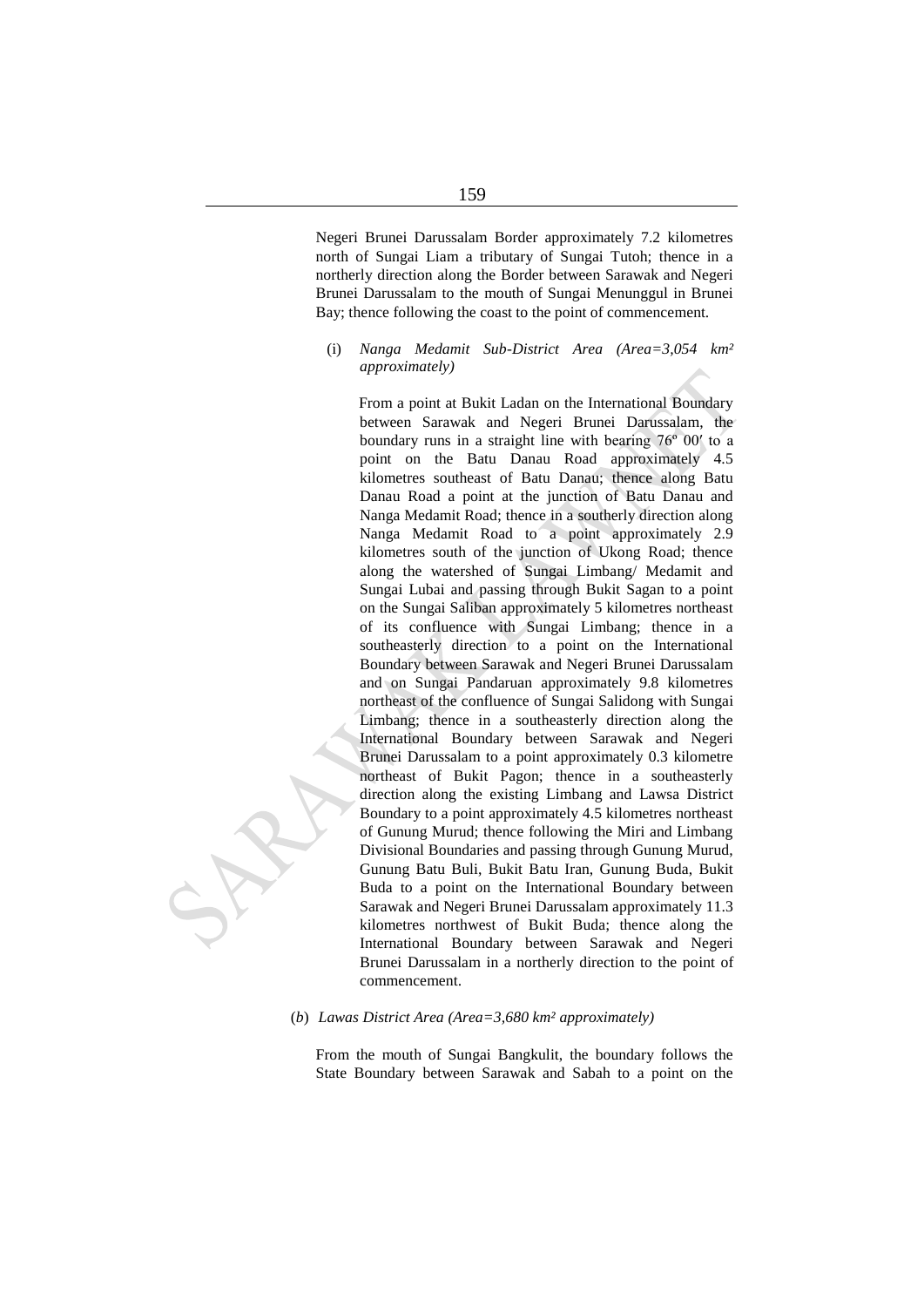International Boundary between Sarawak and Kalimantan at Stesen Josef Soenarjo D001; thence in a southerly direction along the International Boundary between Sarawak and Kalimantan to a point approximately 8 km northeast of Gunung Murud on the Divisional Boundary between the Limbang Division and Miri Division; thence along the Divisional Boundary in a westerly direction to a point approximately 4.5 kilometres northeast of Gunung Murud; thence in a northerly direction along the watershed of Sungai Limbang and Batang Trusan to a point on the International Boundary between Sarawak and Negeri Brueni Darussalam approximately 0.3 kilometre northeast of Bukit Pagon; thence in a northeasterly direction along the International Boundary between Sarawak and Negeri Brunei Darussalam and passing through Bukit Tudal, Bukit Tanggoi, Bukit Gelagas and Bukit Sagan to a point on the coast at Teluk Brunei; thence in an easterly direction along the coast to the point of commencement.

# (i) *Sundar Sub-District Area (Area=184 km² approximately)*

From a point on the mid-estuary of Sungai Siang Siang, the boundary follows the river upstream to a point at the upstream of Sungai Siang Sinag approximately 4.65 kilometres north of Bukit Pulun; thence in a straight line with bearing 232º 00′ and crossing Batang Trusan at Tg. Gelapas to a point on the International Boundary between Sarawak and Negeri Brunei Darussalam approximately 1.1 kilometres south of Bukit Sagan 'A' to a point on the coast at the mid-Kuala Bangau; thence along the coast in an easterly direction to the point of commencement.

# (ii) *Trusan Sub-District Area (Area=619 km² approximately)*

From a point on the midstream of Sungai Siang Siang approximately 4.65 kilometres north of Bukit Pulun, the boundary runs in a straight line with bearing 151º 00′ to Gunung Apah; thence in a southeasterly direction to a point at Ruan Sepakoi; thence to a point on the midstream of Sungai Tengoa approximately 7.5 kilometres from its confluence with Batang Trusan; thence following the watershed of Sungai Tengoa and Sungai Mediou to Bukit Tebunan; thence in a straight line with bearing 220º 00′ and crossing Sungai Brayong, Batang Trusan and Bukit Batang Beraio to a point on the International Boundary of Sarawak and Negeri Brunei Darussalam approximately 7.45 kilometres northeast of Bukit Pagon; thence in a northerly direction along the International Boundary between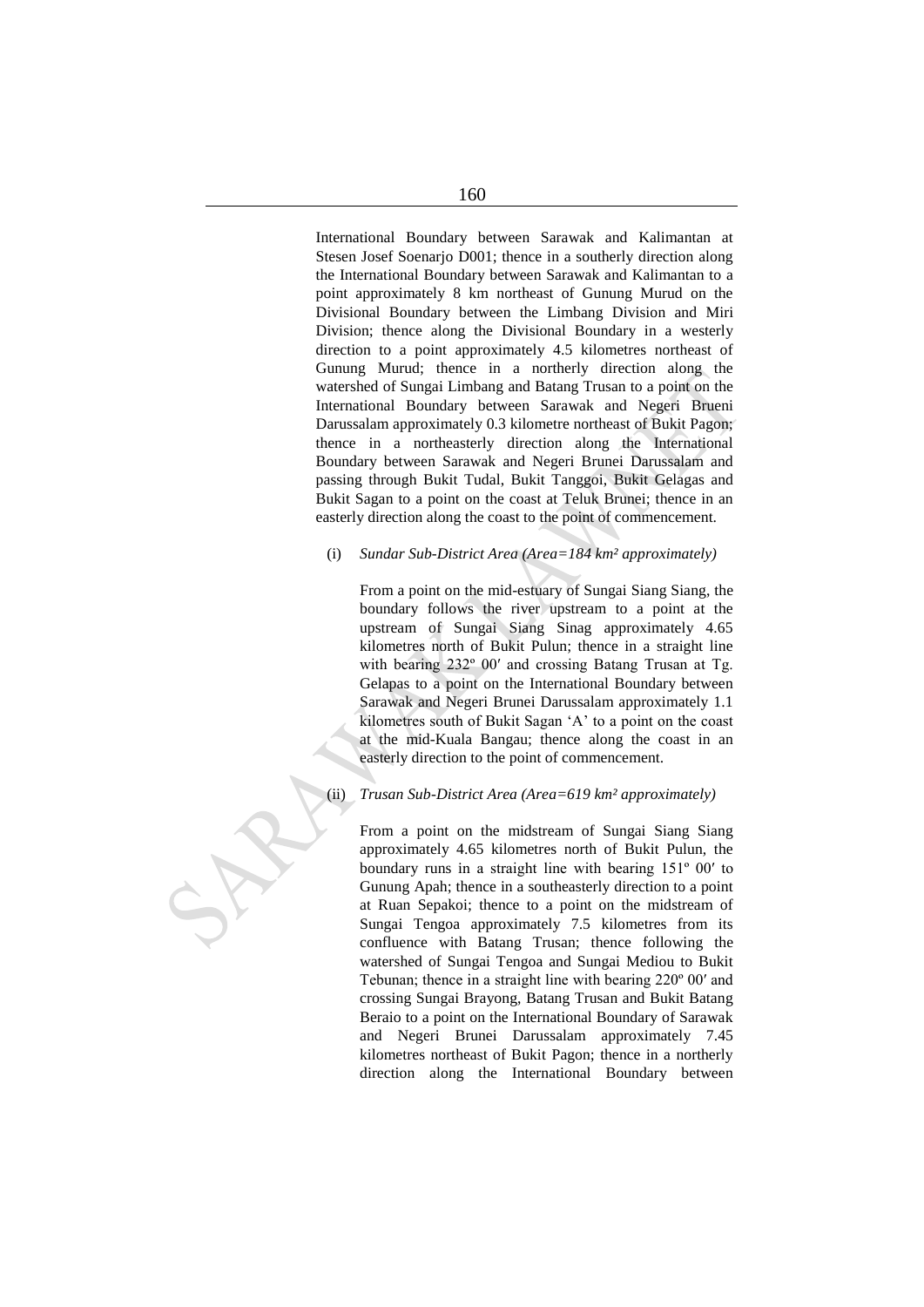Sarawak and Negeri Brunei Darussalam to a point approximately 1.1 kilometres south of Bukit Sagan 'A' on the International Boundary; thence in a straight line with bearing 53º 00′ to the point of commencement.

(The boundaries of the land described above are more particularly delineated on the Land and Survey Department Miscellaneous Plan No.5/125, deposited in the office of the Superintendent of Lands and Surveys, Limbang Division.)

**NOTE :** The bearings and distances are approximate only and demarcated boundaries on the ground shall be considered correct.

Made by the Majlis Mesyuarat Kerajaan Negeri this 24th day of February, 2022.

> MOHAMAD JUNAIDI BIN MOHIDIN, *Clerk to Majlis Mesyuarat Kerajaan Negeri*

JKM/UP/R/100-18/2/16/JLD. 1